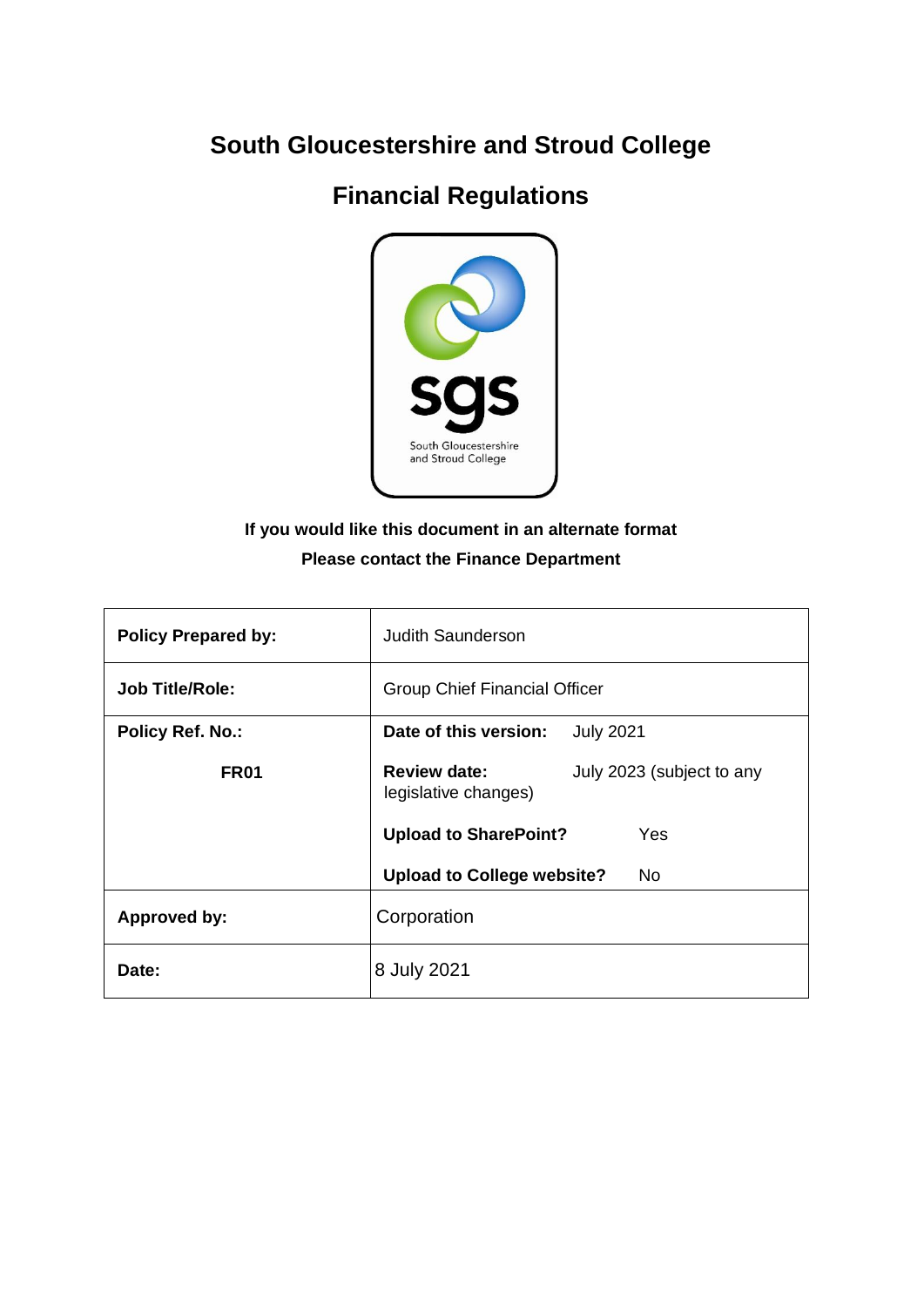# **CONTENTS**

| А.                               |                | <b>TERMINOLOGY</b><br>$\mathbf 1$      |                |  |
|----------------------------------|----------------|----------------------------------------|----------------|--|
| <b>GENERAL PROVISIONS</b><br>B.  |                |                                        | 3              |  |
|                                  | 1.             | Background                             | 3              |  |
|                                  | 2.             | <b>Status of Financial Regulations</b> | 3              |  |
| $C_{\cdot}$                      |                | <b>GOVERNANCE</b>                      | 5              |  |
|                                  | 1.             | The Corporation                        | 5              |  |
|                                  | 2.             | <b>Accounting Officer</b>              | 6              |  |
|                                  | 3.             | <b>Committee Structure</b>             | 7              |  |
|                                  | 4.             | Group Chief Financial Officer          | $\overline{7}$ |  |
|                                  | 5.             | Executive                              | 8              |  |
|                                  | 6.             | <b>Budget Holders</b>                  | 8              |  |
|                                  | 7 <sub>1</sub> | All members of staff                   | 8              |  |
|                                  | 8.             | <b>Student Union</b>                   | 9              |  |
| D.                               |                | PLANNING & BUDGETING                   | 10             |  |
|                                  | 1.             | <b>Financial Planning</b>              | 10             |  |
|                                  | 2.             | <b>Financial Control</b>               | 11             |  |
| <b>FINANCIAL REPORTING</b><br>Е. |                |                                        | 13             |  |
|                                  | 1.             | <b>Financial Year</b>                  | 13             |  |
|                                  | 2.             | <b>Basis of Accounting</b>             | 13             |  |
|                                  | 3.             | <b>Format of Financial Statements</b>  | 13             |  |
|                                  | 4.             | Capital and Depreciation               | 13             |  |
|                                  | 5.             | <b>Accounting Records</b>              | 13             |  |
|                                  | 6.             | <b>Public Access</b>                   | 14             |  |
|                                  | 7.             | <b>Taxation</b>                        | 14             |  |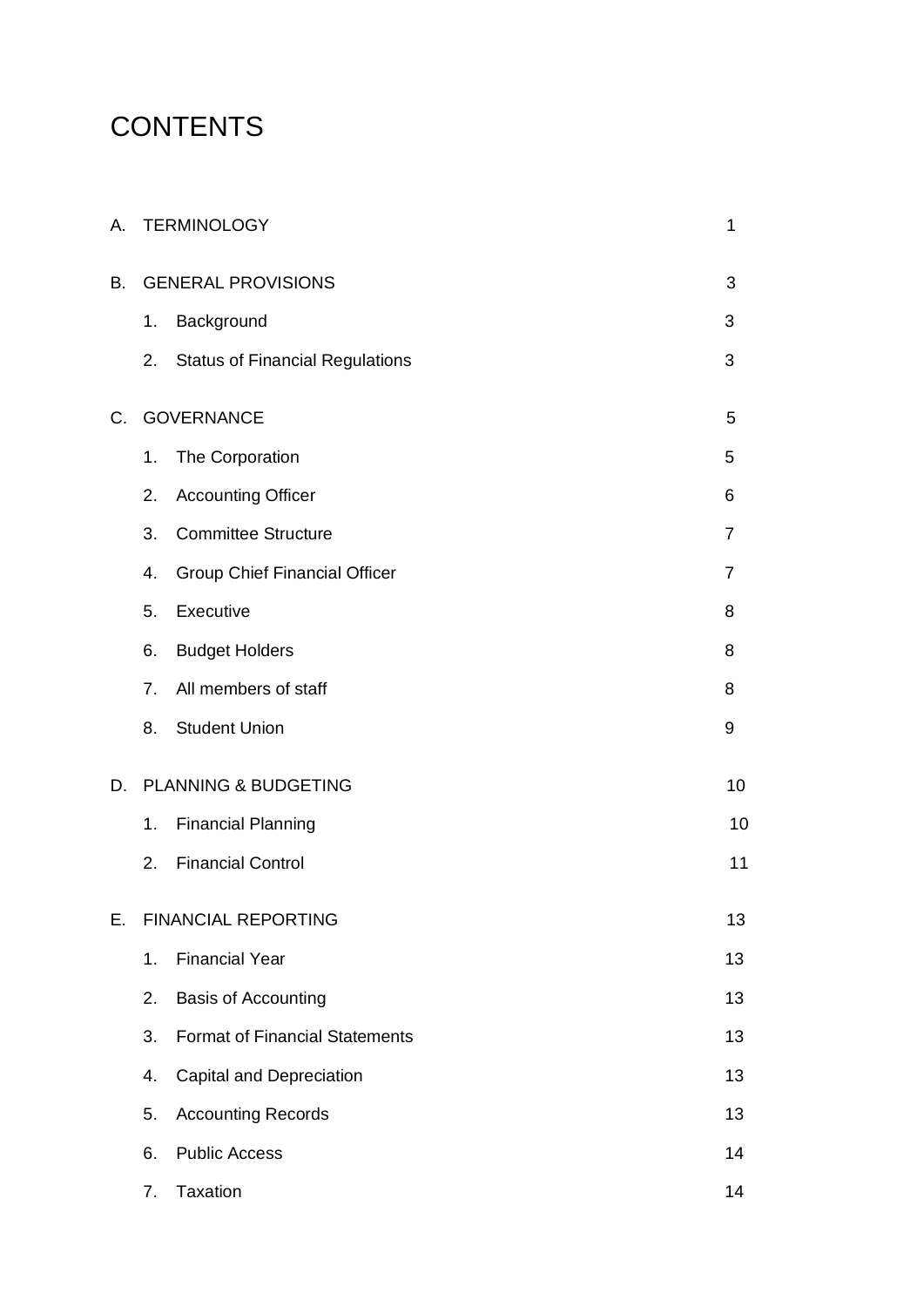|                               | 8.                        | <b>Control Accounts</b>                                   | 15 |
|-------------------------------|---------------------------|-----------------------------------------------------------|----|
|                               | 9.                        | <b>Management Accounts</b>                                | 15 |
| F.                            | <b>AUDIT REQUIREMENTS</b> |                                                           | 16 |
|                               | 1.                        | General                                                   | 16 |
|                               | 2.                        | <b>Financial Statements Audit</b>                         | 16 |
|                               | 3.                        | <b>Internal Audit</b>                                     | 17 |
|                               | 4.                        | Value for Money                                           | 17 |
|                               | 5.                        | <b>Other Auditors</b>                                     | 17 |
| G.                            |                           | <b>TREASURY MANAGEMENT</b>                                | 18 |
|                               | 1.                        | <b>Treasury Management Policy</b>                         | 18 |
|                               | 2.                        | Appointment of Bankers and other Professional Advisers    | 18 |
|                               | 3.                        | <b>Banking Arrangements</b>                               | 18 |
| Η.                            |                           | <b>INCOME</b>                                             | 19 |
|                               | 1.                        | <b>Systems</b>                                            | 19 |
|                               | 2.                        | Receipt of Cash, Cheques and other Negotiable Instruments | 19 |
|                               | 3.                        | <b>Collection of Debts</b>                                | 20 |
|                               | 4.                        | <b>Other Income-generating Activity</b>                   | 21 |
|                               | 5.                        | Intellectual Property Rights and Patents                  | 23 |
| PURCHASING AND PAYMENTS<br>Τ. |                           |                                                           | 24 |
|                               | 1.                        | Scheme of delegation / financial authorities              | 24 |
|                               | 2.                        | Procurement                                               | 24 |
|                               | 3.                        | Purchase orders                                           | 25 |
|                               | 4.                        | Corporate cards                                           | 25 |
|                               | 5.                        | Tenders and quotations                                    | 26 |
|                               | 6.                        | <b>Building Contracts</b>                                 | 28 |
|                               | 7.                        | Receipt of goods and services                             | 29 |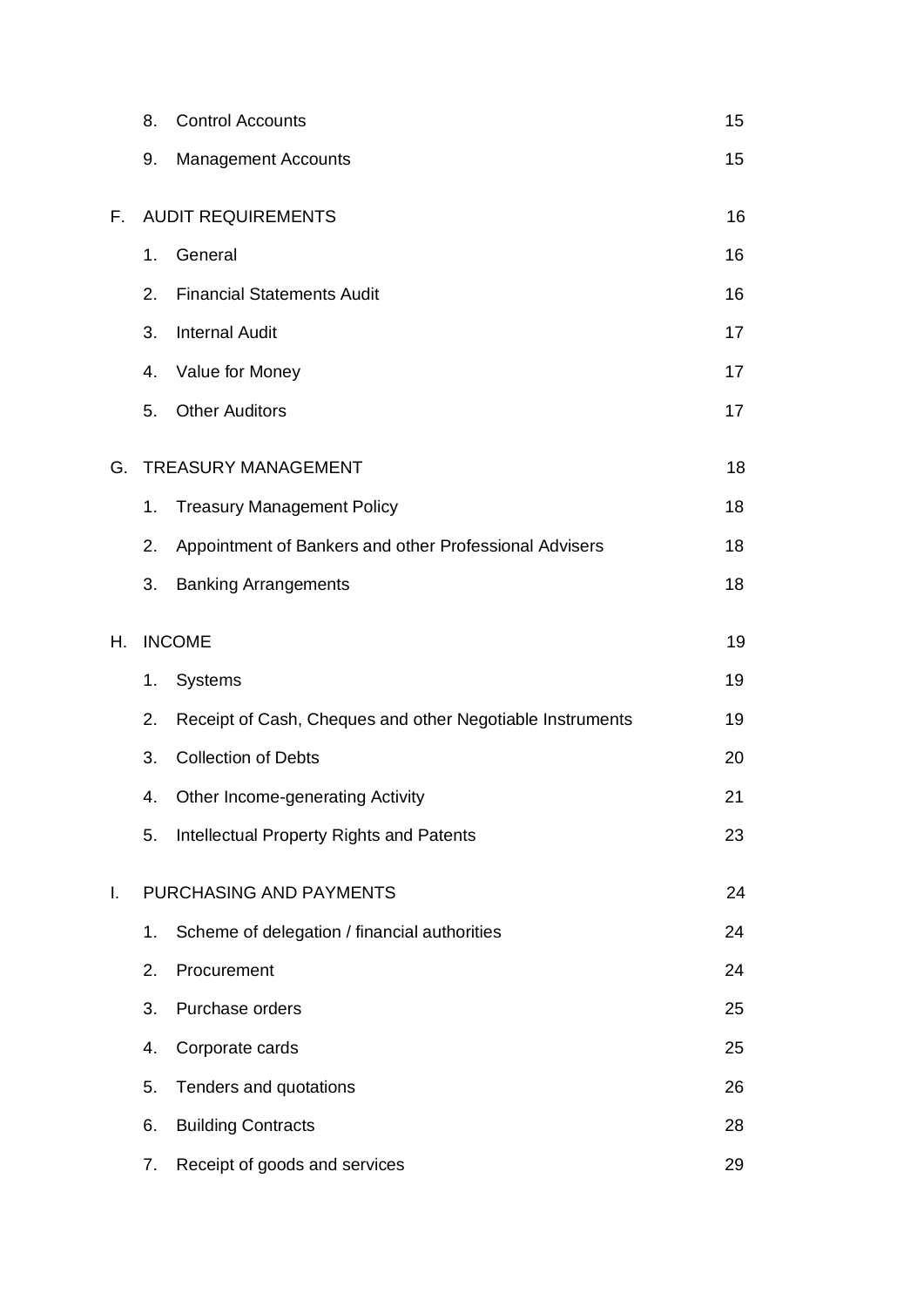|    | 8. | Payment                                            | 29 |
|----|----|----------------------------------------------------|----|
|    | 9. | Late payment rules                                 | 31 |
|    |    | 10. Project advances                               | 31 |
|    |    | 11. Providing hospitality                          | 31 |
| J. |    | <b>ASSETS</b>                                      | 32 |
|    | 1. | Purchase of fixed assets                           | 32 |
|    | 2. | Leases                                             | 32 |
|    | 3. | Control of assets, stocks and stores               | 32 |
|    | 4. | Personal use                                       | 33 |
|    | 5. | Asset disposal                                     | 33 |
|    | 6. | Companies and joint ventures                       | 33 |
| Κ. |    | <b>EMPLOYMENT OF STAFF</b>                         | 34 |
|    | 1. | Remuneration policy                                | 34 |
|    | 2. | Appointment of staff                               | 34 |
|    | 3. | Salaries and wages                                 | 34 |
|    | 4. | Superannuation schemes                             | 35 |
|    | 5. | Travel, subsistence and other allowances           | 35 |
|    | 6. | Overseas travel                                    | 35 |
|    | 7. | <b>Expenses for Corporation Members</b>            | 36 |
|    | 8. | Severance and other non-recurring payments         | 36 |
| L. |    | <b>FUNDS HELD ON TRUST</b>                         | 37 |
|    | 1. | Gifts, benefactions and donations                  | 37 |
|    | 2. | Student welfare and access funds                   | 37 |
|    | 3. | <b>Trust funds</b>                                 | 37 |
|    | 4. | Voluntary funds                                    | 37 |
|    | 5. | Bursaries, grants and other authorised expenditure | 37 |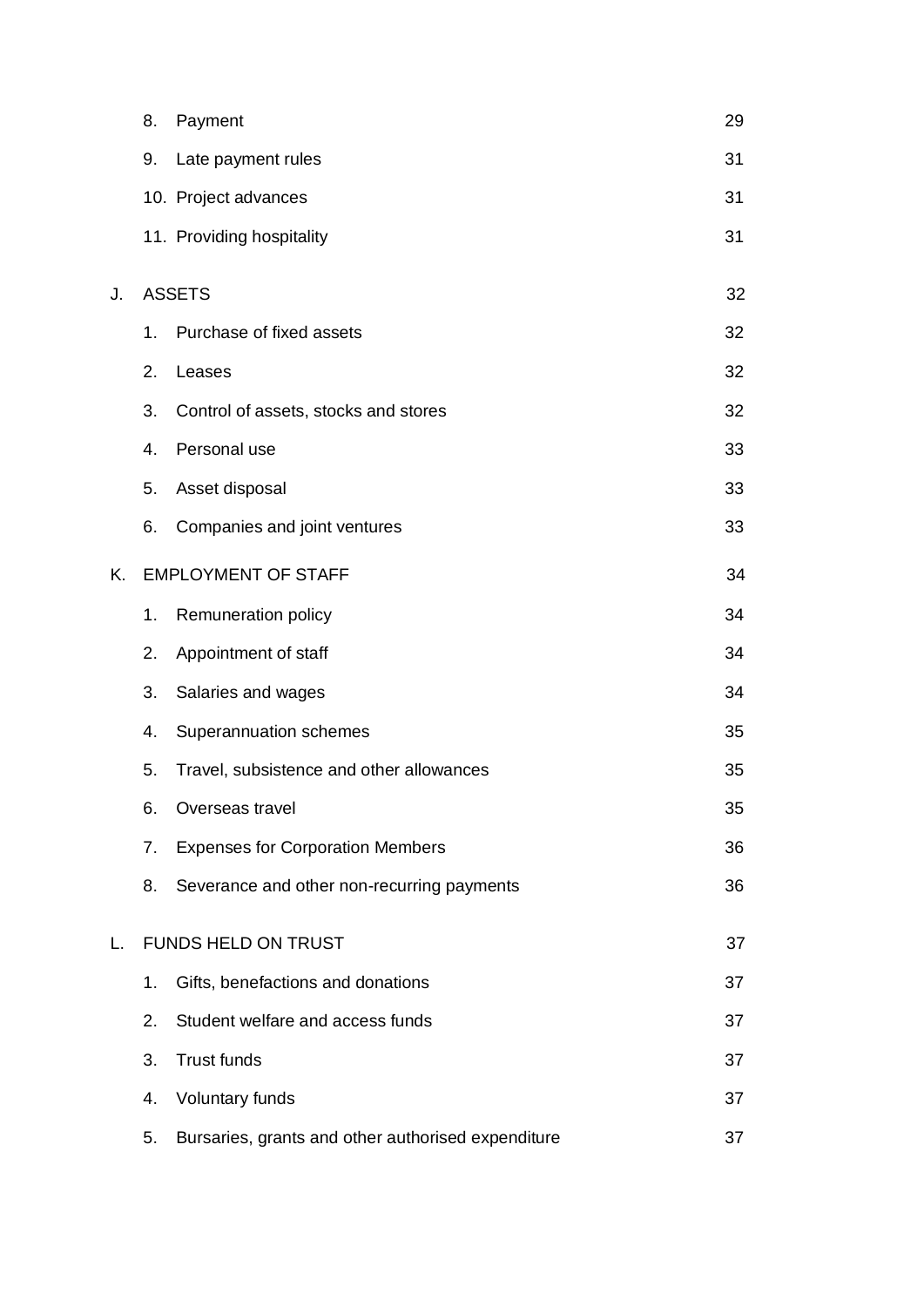|    |                              | M. SECURITY<br>38                     |    |
|----|------------------------------|---------------------------------------|----|
|    | 1.                           | Security                              | 38 |
|    | 2.                           | Provision of Indemnities              | 38 |
| N. |                              | <b>RISK &amp; COMPLIANCE</b>          | 39 |
|    | 1.                           | Use of the College's seal             | 39 |
|    | 2.                           | Money Laundering                      | 39 |
|    | 3.                           | <b>Data Protection Action</b>         | 39 |
|    | 4.                           | Code of conduct                       | 39 |
|    | 5.                           | 40<br>Insurance                       |    |
|    | 6.<br><b>Risk Management</b> |                                       | 40 |
|    | 7.                           | <b>Receiving Gifts or Hospitality</b> | 41 |
|    | 8.                           | Fraud and Corruption                  | 43 |
|    | 9.                           | <b>Bribery</b>                        | 44 |
|    |                              | 10. Whistleblowing                    | 44 |

### **APPENDICES**

| Appendix 1 | <b>Summary of Financial Limits</b>                                                                                      | 46 |
|------------|-------------------------------------------------------------------------------------------------------------------------|----|
|            | Appendix 1.1 Procurement Process Schematic                                                                              | 47 |
| Appendix 2 | Items Not Requiring A System Generated Purchase Order                                                                   | 52 |
| Appendix 3 | Summary of Protocols for Proposed Major Developments &<br><b>Proposed Capital Expenditure</b>                           | 53 |
| Appendix 4 | Conditions of Contract for the Purchase of Goods / Main Points<br>included in the College's Code of Tendering Practice  | 55 |
| Appendix 5 | The Seven Principles of Public Life from the Report of the<br>Committee for Standards in Public Life (The Nolan Report) | 56 |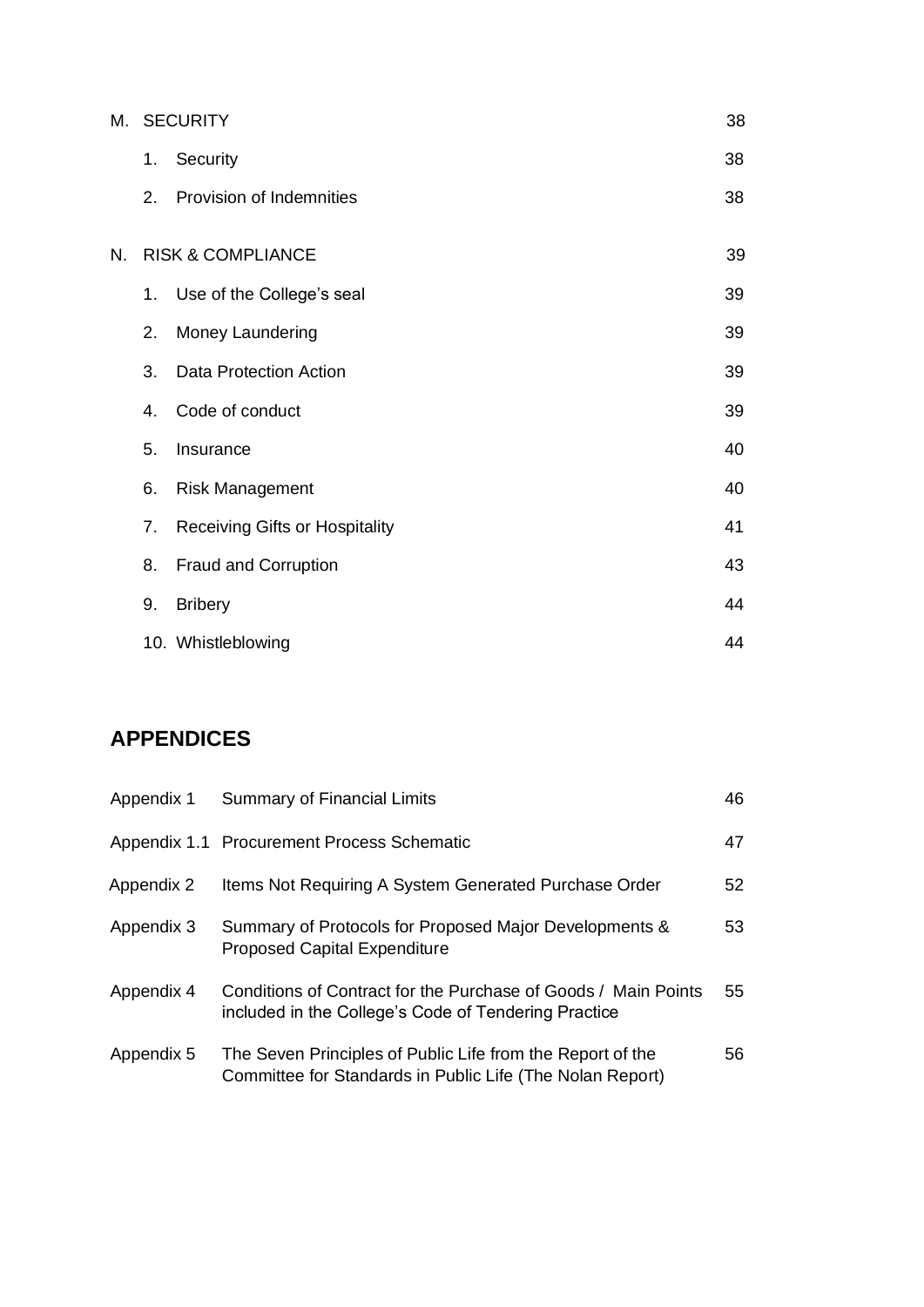### **A. TERMINOLOGY**

#### **AUDIT COMMITTEE**

The Audit Committee is independent of Executive responsibility, and advises the Corporation on issues related to internal audit, external audit and financial control. It must issue an Annual Report to the Corporation which comments on the College's system of internal control.

#### **BUDGET HOLDER**

A member of staff who has been assigned his or her own budget and is accountable for it.

#### **COLLEGE**

Reference to the College includes SGS College and its subsidiary undertakings.

#### **COLLEGE PRINCIPAL**

The College Principal is responsible for the continued development and growth of the College's provision and for the day to day running of the College and is the operational lead for ensuring the College delivers the annual financial plan.

#### **DESIGNATED FUNDING BODY**

This refers to the Education and Skills Funding Agency (ESFA).

#### **EXECUTIVE**

The Executive is the Senior Management Team that assists the Group CEO & Executive Principal in running the College. This includes senior post-holders and other members of staff.

#### **FUNDING BODIES**

This refers to the Education and Skills Funding Agency (ESFA), the Office for Students (OfS) and the West of England Combined Authority (WECA).

#### **GROUP CHIEF EXECUTIVE OFFICER (CEO) & EXECUTIVE PRINCIPAL**

Under the Financial Memorandum, the Group CEO & Executive Principal is the College's Accounting Officer with the ultimate Executive responsibility for the finances and the management of the College.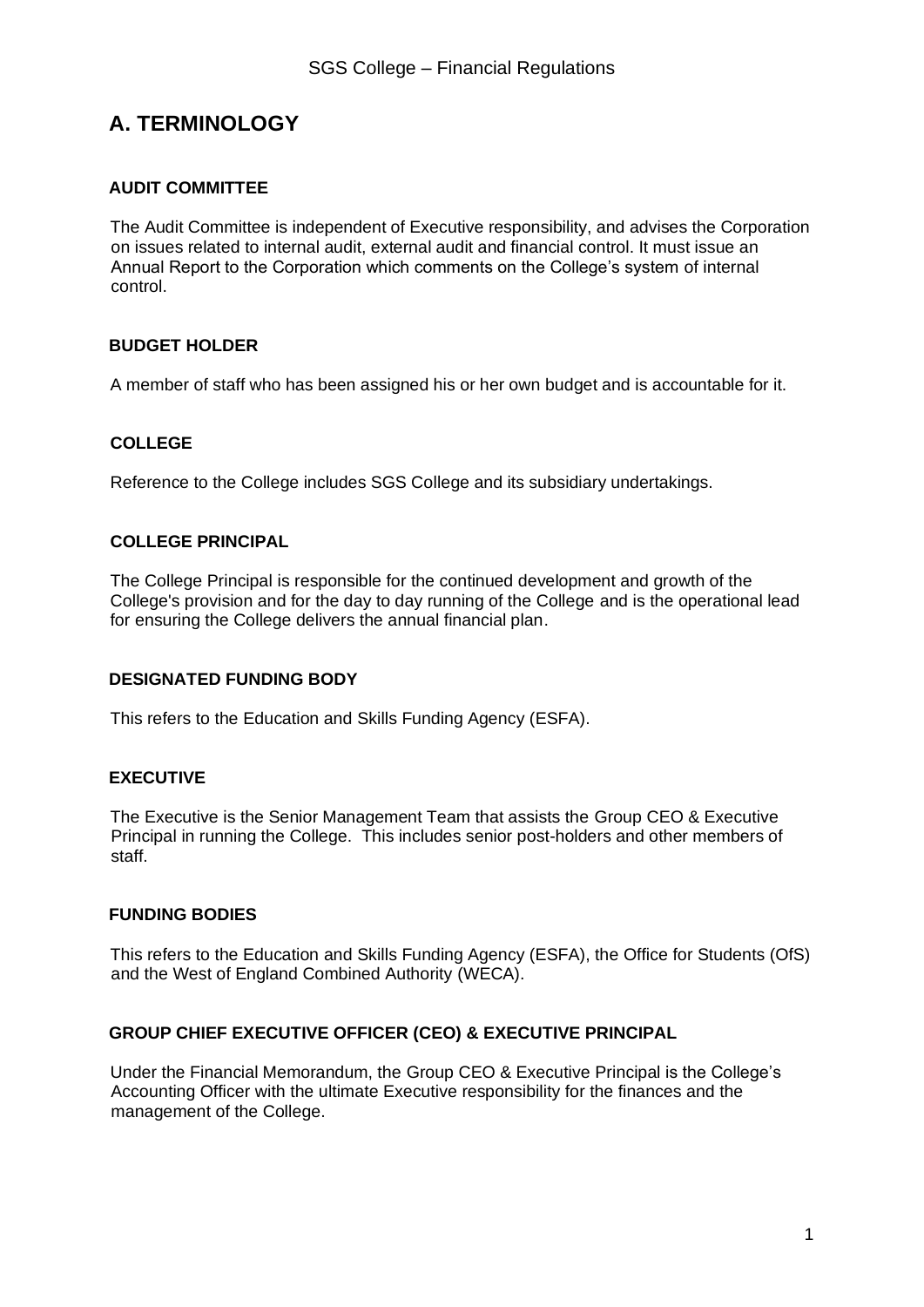#### **GROUP CHIEF FINANCIAL OFFICER**

The Group Chief Financial Officer is the Chief Financial Officer of the College and its subsidiaries, responsible for the design and implementation of the internal control framework, financial and management accounting.

#### **HEAD OF DEPARTMENT/FACULTY**

The Head of an Academic or Non-Academic department/faculty who is responsible for the performance against targets and budget of their whole department/faculty.

#### **THE CORPORATION (BOARD OF GOVERNORS)**

The Corporation (Board of Governors) is ultimately responsible for the affairs of the College. The membership, powers and procedures are defined within the [Instrument and Articles of](http://www.legislation.gov.uk/ukpga/1992/13/contents)  [Government](http://www.legislation.gov.uk/ukpga/1992/13/contents) and Corporation Standing Orders. The Corporation is supported by the following Committees of Audit, Search, Remuneration and a task and finish group called the Strategic Property Group (SPG).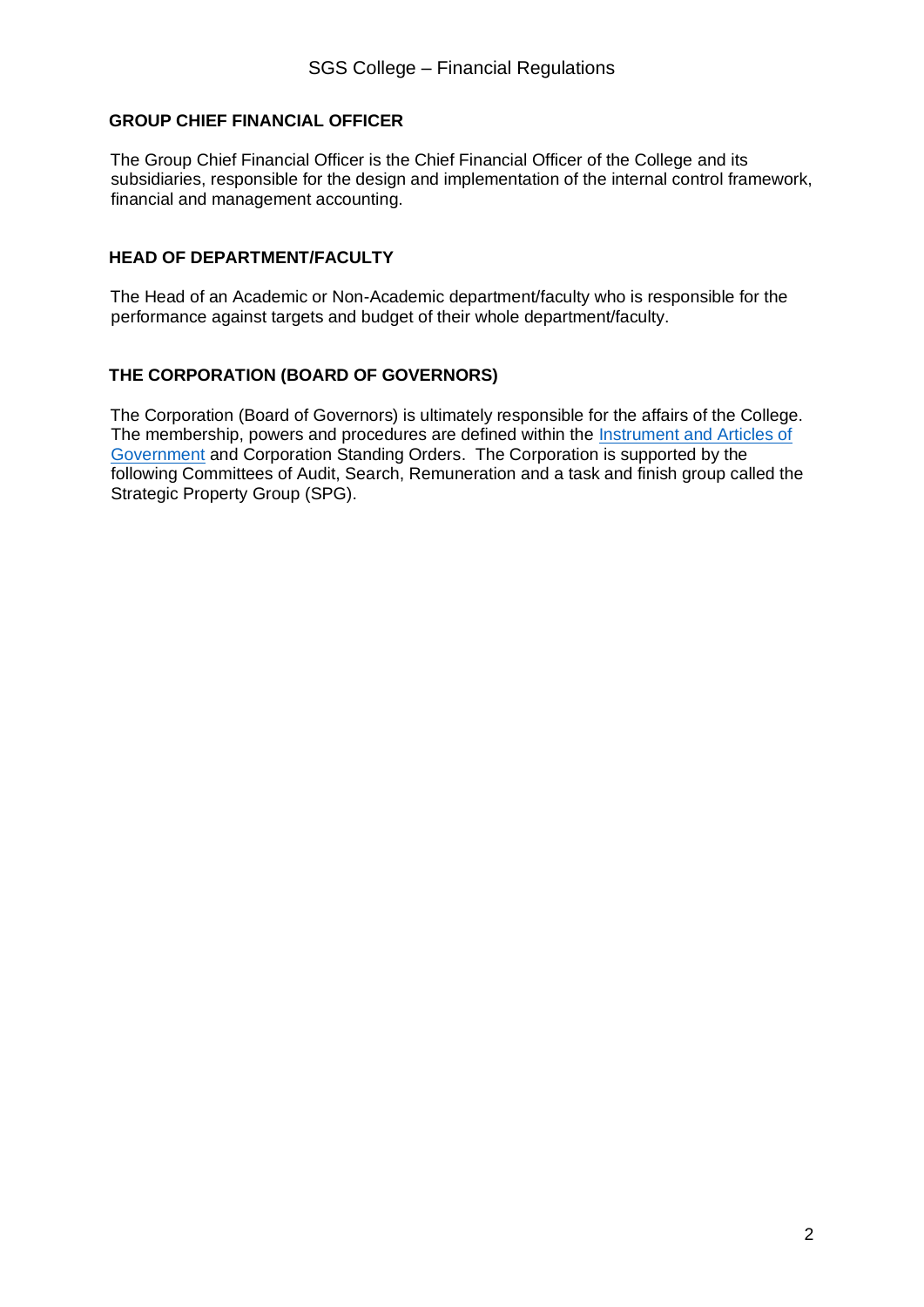### **B. GENERAL PROVISIONS**

#### **1. Background**

- **1.1.** South Gloucestershire and Stroud College ("The College") is a Further Education Corporation created under the provisions of the [Further and Higher Education Act](https://sgscol.sharepoint.com/sites/staff/DataHub/Official%20Documents%20in%20SGS/Financial%20procedures.pdf)  [1992.](https://sgscol.sharepoint.com/sites/staff/DataHub/Official%20Documents%20in%20SGS/Financial%20procedures.pdf) The College is accountable through its Corporation, which has ultimate responsibility for the effectiveness of its management and administration.
- **1.2.** The College is an exempt charity by virtue of the Charities Act 1993 as amended by the Charities Act 2006.
- **1.3.** The Financial Memoranda between the Funding Bodies and the College set out the terms and conditions on which grants are made. The Corporation is responsible for ensuring that conditions of grants are met. As part of this process, the College must adhere to the Funding Bodies' *Post-16 Audit Code of Practice*, which requires it to have sound systems of financial and management control. The Financial Regulations of the College form part of this overall system of accountability.

#### **2. Status of Financial Regulations**

- **2.1.** This document sets out the College's Financial Regulations. It translates into practical guidance the College's broad policies relating to financial control. It applies to the College and any subsidiary undertakings it may have.
- **2.2.** These Financial Regulations are subordinate to the College's Instruments and Articles of Government and to any restrictions contained within the College's Financial Memoranda with the Funding Bodies and the *Post-16 Audit Code of Practice.*
- **2.3.** The purpose of these Financial Regulations is to provide control over the totality of the College's resources and provide management with assurances that the resources are being properly applied for the achievement of the College's strategic plan and business objectives:
	- financial viability
	- achieving value for money
	- fulfilling its responsibility for the provision of effective financial controls over the use of public funds
	- ensuring that the College complies with all relevant legislation
	- safeguarding the assets of the College.
- **2.4.** Compliance with the Financial Regulations is compulsory for all staff connected with the College. A member of staff who fails to comply with the Financial Regulations may be subject to disciplinary action under the College's disciplinary policy. The Corporation must be notified of any such breach through the Audit Committee. It is the responsibility of Budget Holders to ensure that their staff are made aware of the existence and content of the College's Financial Regulations.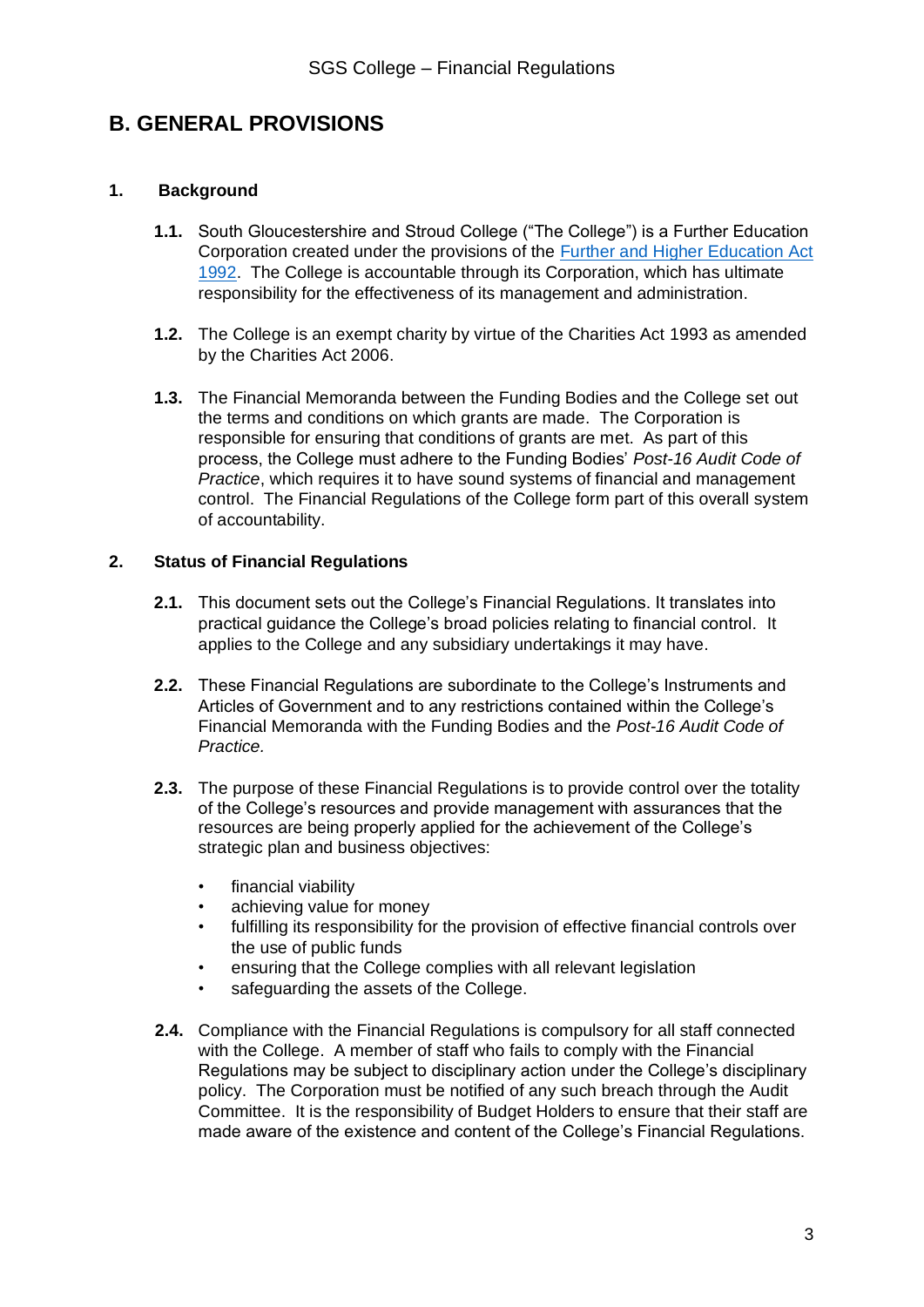- **2.5.** The Audit Committee is responsible for maintaining a continuous review of the Financial Regulations, through the Group Chief Financial Officer, and for recommending Corporation approval of any additions or changes necessary.
- **2.6.** In exceptional circumstances, this committee may authorise a departure from the detailed provisions herein, such departure must be reported to the Corporation at the earliest opportunity, setting out why such action was taken.
- **2.7.** The College's detailed [Financial Procedures](https://sgscol.sharepoint.com/sites/staff/DataHub/Official%20Documents%20in%20SGS/Financial%20Procedures%20v1.2%20-%20Feb%2021%20update.pdf#search=financial%20procedures) set out precisely how these regulations will be implemented and are contained in a separate manual.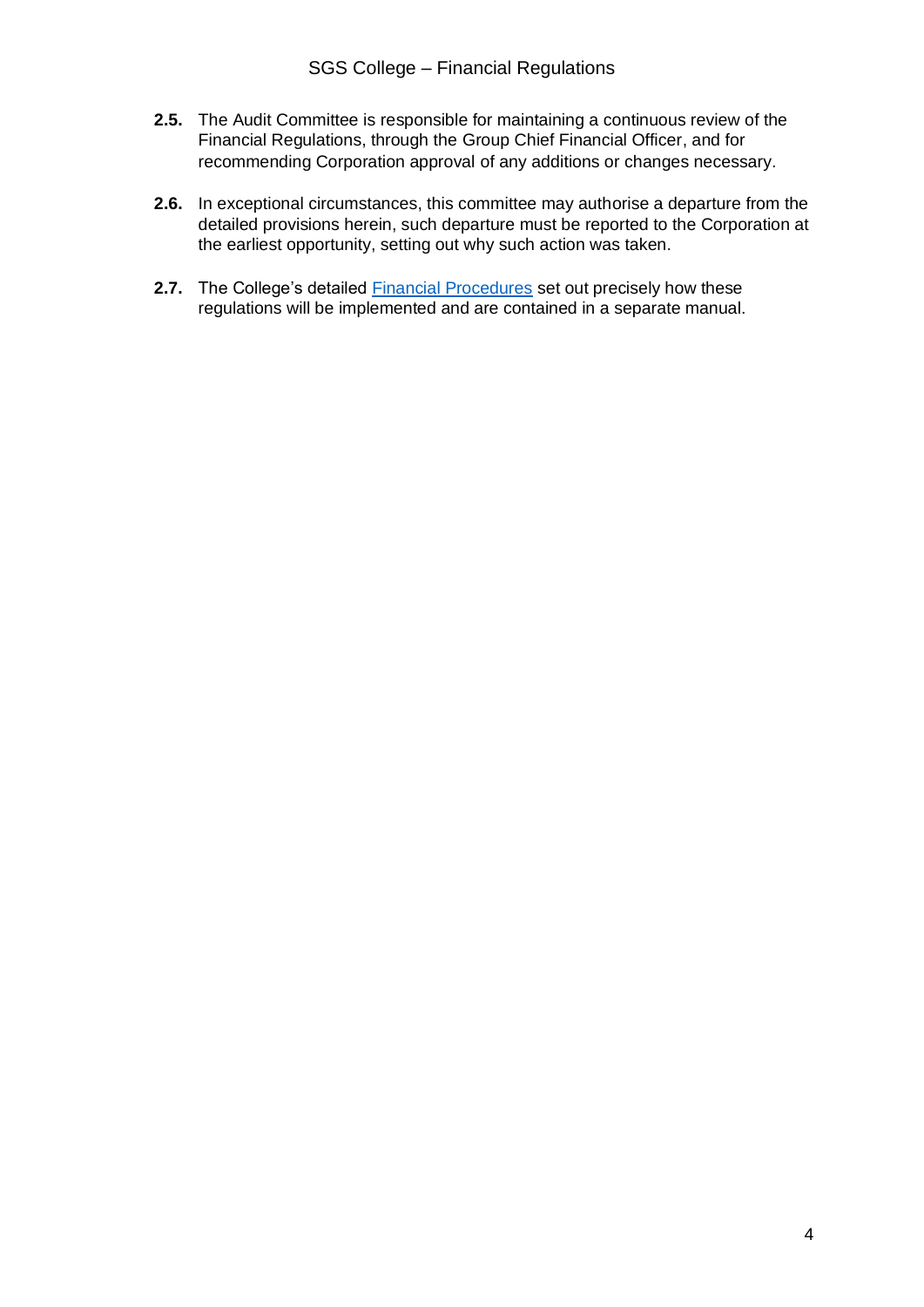### **C. GOVERNANCE**

#### **1. The Corporation**

#### **1.1 Financial Responsibilities**

One of the main responsibilities of the Corporation is for the oversight of College activities. Its financial responsibilities are to:

- ensure the solvency of the College and the safeguarding of the College's assets
- appoint, grade, suspend, dismiss and determine the pay and conditions of service of the Group CEO & Executive Principal, College Principal, other senior postholders including the Clerk, and other posts determined by the Corporation.
- set a framework for pay and conditions of service of all other staff
- ensure that the financial, planning and other management controls, including controls against fraud, bribery and theft, applied by the College are appropriate and sufficient to safeguard public funds
- approve the appointment of external auditors and an internal audit service
- assure the efficient, economical and effective management of all the College's resources and expenditure, capital assets and equipment, and staff, so that the investment of public funds in the College is not put at risk
- ensure that appropriate financial considerations are taken into account at all stages in reaching decisions and in their execution
- assure that the College plans and conducts its financial and academic affairs so that its total income is not less than sufficient, taking one year with another, to meet its total expenditure
- approve an annual budget and 2-year financial forecast before the start of each financial year
- approve the Fees, Charges & Refunds Policy
- assure that the College complies with the Funding Bodies' Post-16 Audit Code of **Practice**
- approve the College's Strategy
- approve the annual Report and Financial Statements
- approve long term financing arrangements.

#### **1.2 Corporation Committee Structure**

The Corporation has ultimate responsibility for the College's finances, but it delegates specific powers and processes to the committees detailed below. These committees are accountable to the Corporation.

#### **Audit Committee**

Colleges must, by their Financial Memoranda with the Funding Bodies and by the Funding Bodies' Post-16 Audit Code of Practice, appoint an Audit Committee. The Committee is independent, advisory and reports to the Corporation. It has the right of access to obtain all the information it considers necessary and to consult directly with the Internal and External Auditors. The audit requirements of the College are set out in the Funding Bodies' Post-16 Audit Code of Practice.

The Committee is responsible for identifying and approving appropriate performance measures for internal and external auditors and for monitoring their performance. The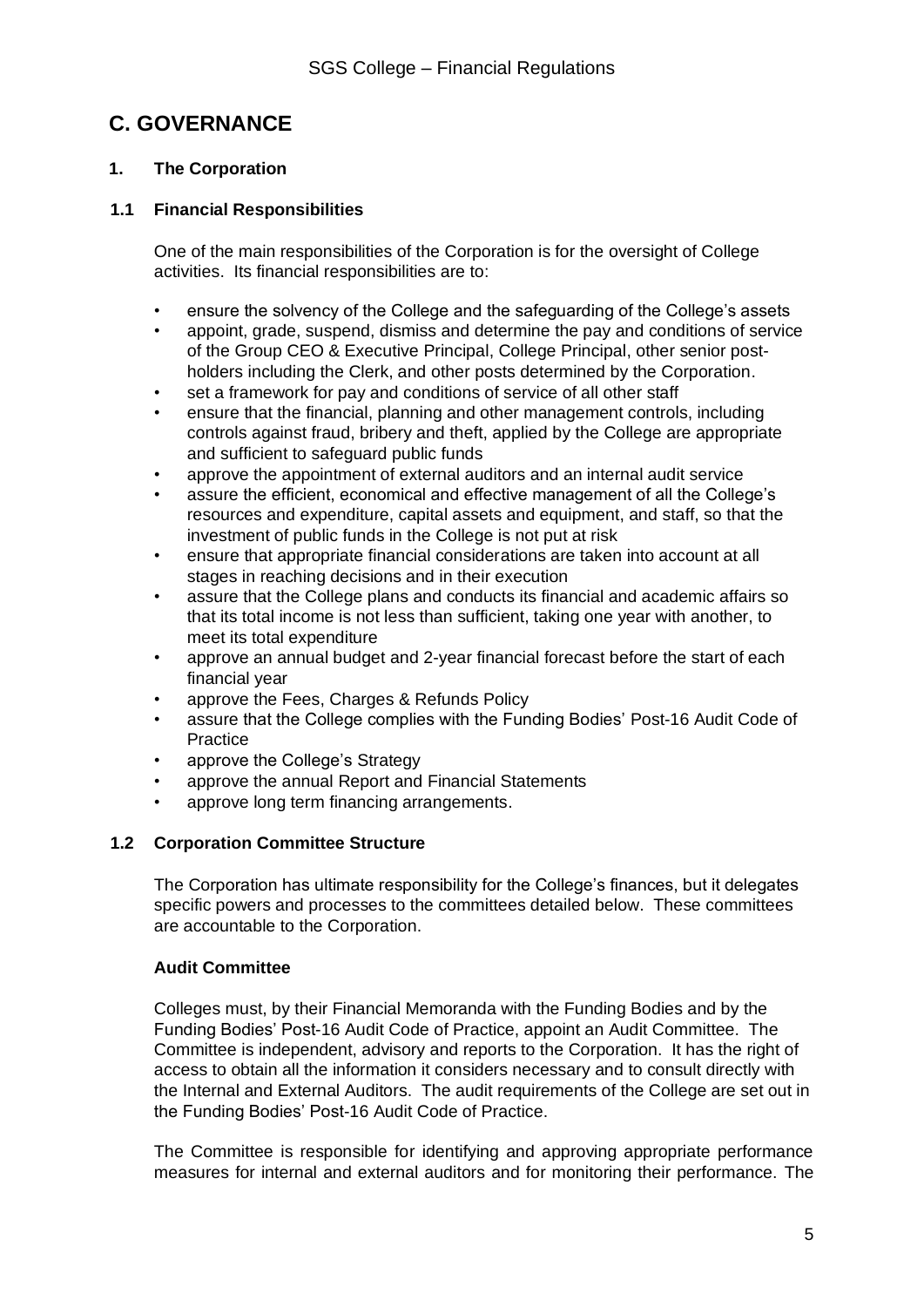Audit Committee is also responsible for assuring the Corporation that the College has adequate and effective assurance arrangements, framework of governance, risk management and control processes for the effective and efficient use of resources, solvency of the institution and the safeguarding of its assets.

In order to provide the Corporation with the appropriate assurance the College has appointed an Internal Audit service reporting to the Audit Committee.

However, responsibility for risk management, control and governance processes remains fully with management, who must recognise that internal audit can only provide 'reasonable assurance' and cannot provide any guarantee against material errors, loss or fraud. Internal audit also plays a valuable role in helping management to improve systems of risk management, control and governance processes and so to reduce the potential effects of any significant risks faced by the College. Risk assessment provides the opportunity for internal audit work to be efficient and focused. It does not necessarily imply that internal audit activity has to be increased.

Internal audit can also provide independent and objective consultancy advice specifically to help management improve the risk management, control and governance processes. In such circumstances, internal auditors apply their professional skills in a systematic and disciplined way to contribute to the achievement of corporate objectives. Such advisory work contributes to the opinion that internal audit provides on the overall adequacy and effectiveness of risk management, control and governance processes.

#### **Remuneration Committee**

Consideration of senior post-holders, other posts designated by the Corporation and the Clerk's pay and conditions is the responsibility of the Remuneration Committee. It has the power to make recommendations to the Corporation on their remuneration, including pay and other benefits, as well as contractual arrangements.

#### **Search Committee**

The Committee is responsible for the selection and nomination of any new external member for the Corporation's consideration in accordance with the Procedure for the appointment, reappointment, induction and training of Corporation Members. The Committee is also responsible for monitoring the diversity balance of the Corporation and recommending appointments to remedy any under-representation when appropriate. The Committee also has due regard to the College's obligations under all aspects of discrimination legislation.

#### **Strategic Property Group**

The SPG is a working group of the Corporation, its role is to oversee the initiation, development and implementation of capital estates projects and associated business cases and the Property Strategy in accordance with Corporation requirements.

#### **2. Accounting Officer**

The Group CEO & Executive Principal is the College's Accounting Officer and has ultimate responsibility for ensuring the financial administration of the College's affairs in accordance with the Financial Memoranda with the Funding Bodies.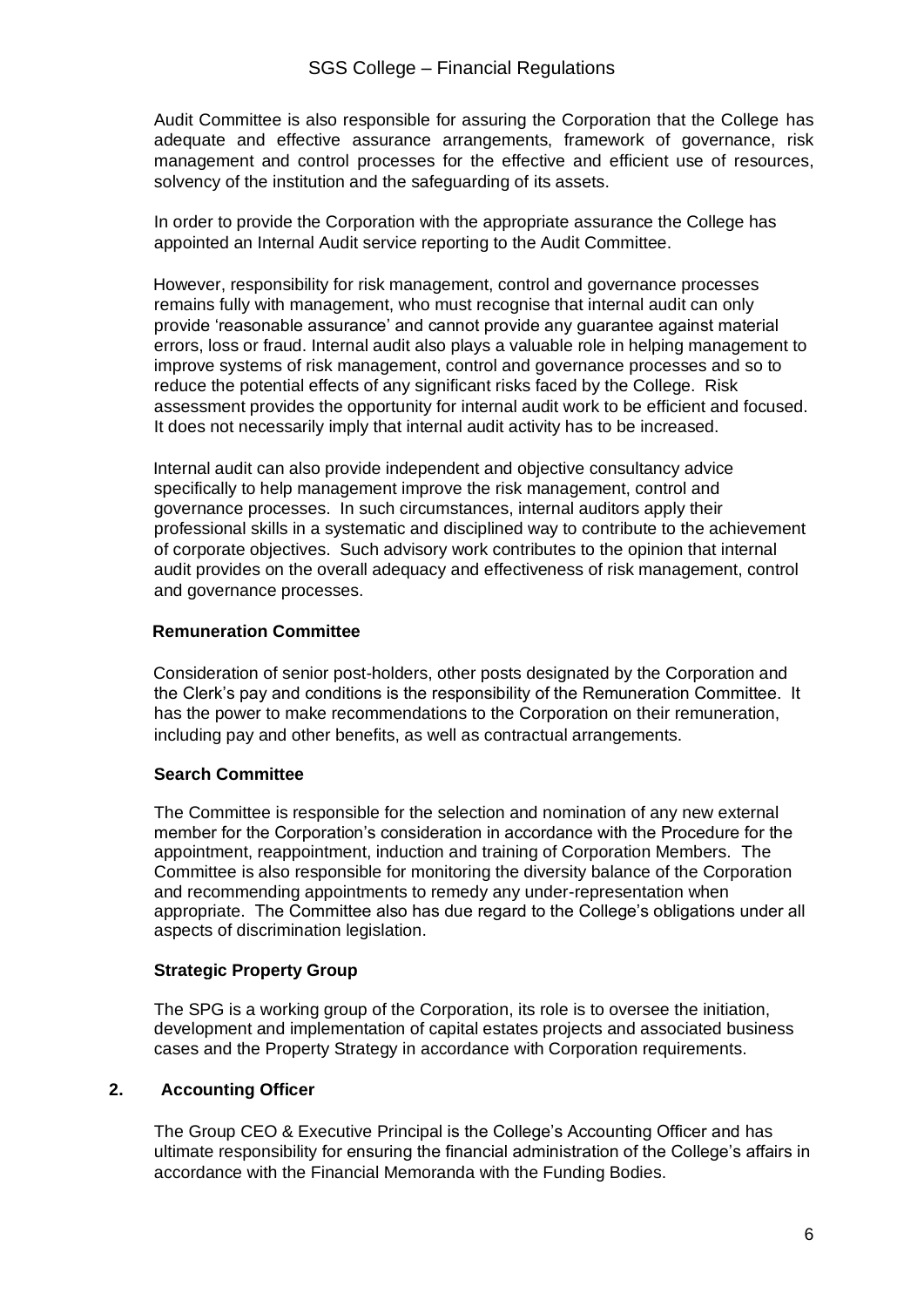As the Accounting Officer, the Group CEO & Executive Principal may be required to justify any of the College's financial matters to the Public Accounts Committee at the House of Commons.

The articles of government 5. (1). (b) and (c) charge the Group CEO & Executive Principal with responsibility for:

| 5. $(1)$ $(b)$              | Reviewing and approving annual estimates of income and expenditure   |
|-----------------------------|----------------------------------------------------------------------|
|                             | prepared by the Principal and taking such annual estimates to the    |
|                             | Corporation for consideration and approval.                          |
| $\sim$ $\sim$ $\sim$ $\sim$ | $\bullet$ is the set of the set of $\bullet$ is the set of $\bullet$ |

*5. (1) (c) Overall management of budget and resources within the estimates approved by the Corporation.*

The Group CEO & Executive Principal must demonstrate his or her oversight of financial matters by signing the Balance Sheet and the Statement of Regularity, Propriety and Compliance within the annual Financial Statements, and the Two-Year Financial Forecasts submitted to the Designated Funding Body.

#### **3. College Principal**

*Under the articles of government 5. (2) (c) and (d) the College Principal is responsible for:*

- *5. (2) (c) Preparing annual estimates of income and expenditure for consideration and approval first by the Chief Executive and subsequently the Corporation.*
- *5. (2) (d) day-to-day management of budget and resources within the estimates approved by the Corporation.*

#### **4. Group Chief Financial Officer**

Day-to-day financial administration is controlled by the Group Chief Financial Officer, who is responsible to the Group CEO & Executive Principal and College Principal for:

- preparing annual capital and revenue budgets and financial plans
- preparing accounts, management information, monitoring and control of expenditure against budgets and all financial operations
- preparing the College's annual accounts and other Financial Statements and accounts which the College is required to submit to other authorities
- ensuring that the College maintains satisfactory financial systems
- oversight of risk management systems
- providing professional advice on all matters relating to financial policies and procedures
- day-to-day liaison with internal and external auditors in order to achieve efficient processes
- treasury management and relationship with the banks
- pension changes
- procurement.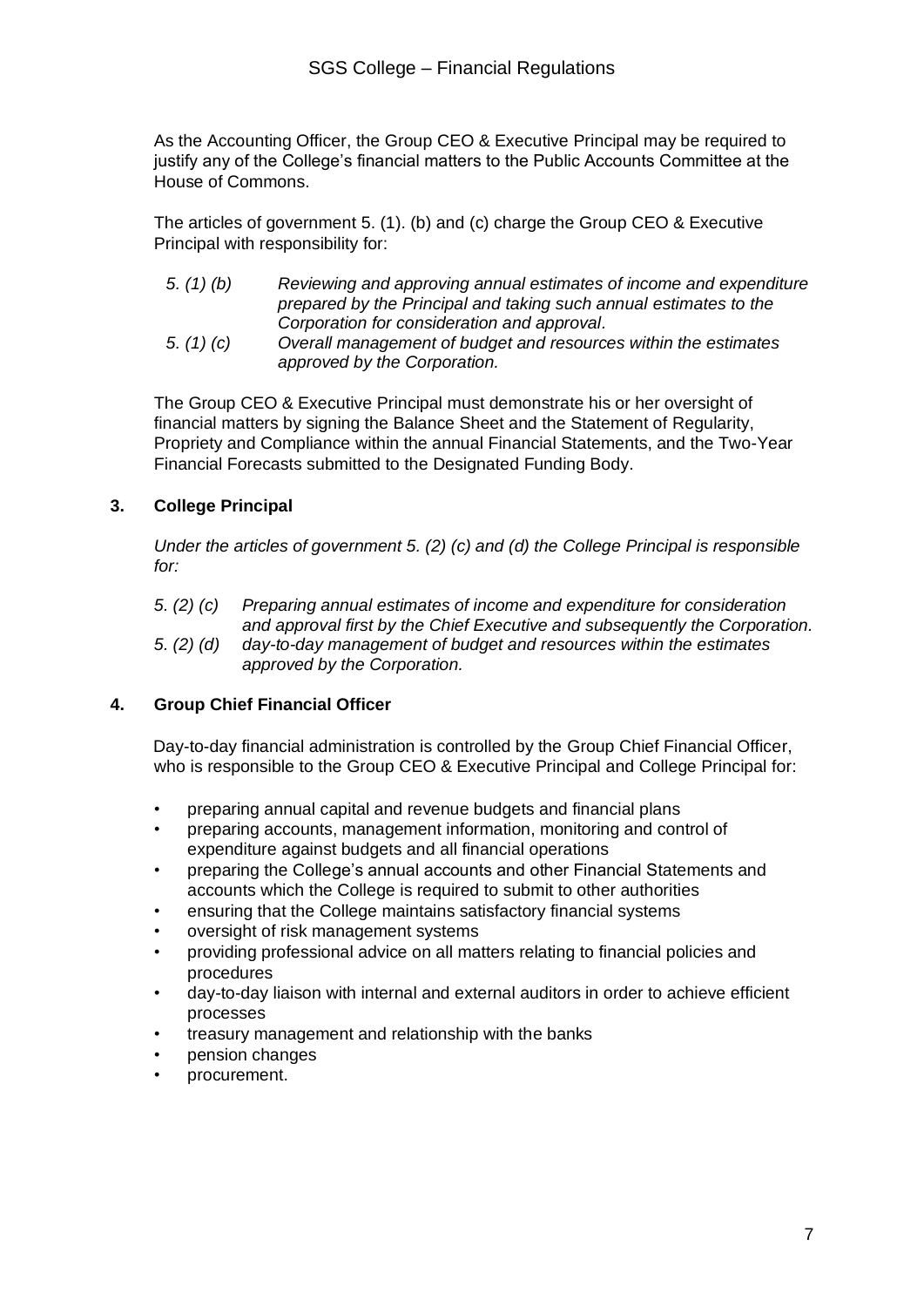#### **5. The Executive**

The College's senior leadership team, led by the College Principal, plays a key role in monitoring and challenging the financial performance of the College. In addition, individuals in the team have financial management responsibilities if they are Budget Holders.

#### **6. Budget Holders**

Budget Holders are responsible to the College Principal for financial management for the areas or activities they control. They are advised by the Group Chief Financial Officer in executing their financial duties. The Group Chief Financial Officer will also supervise and approve the financial systems operating within their departments, including the form in which accounts and financial records are kept.

Budget Holders are responsible for establishing and maintaining clear lines of responsibility within their department for all financial matters and are expected to comply with the procedures set out in the Financial Regulations, including the rules on procurement. Where resources are devolved to Budget Holders, they are accountable to their Head of Department/Faculty for their own budget.

Budget Holders must provide the Group Chief Financial Officer with such information as may be required to enable:

- compilation of the College's Financial Statements
- implementation of financial planning
- implementation of audit and financial reviews, projects and value for money studies.

Level of budgetary authority are set out in detail at Appendix 1.

#### **7. All members of staff**

All members of staff must be aware and have a general responsibility for the security of the College's property, for avoiding loss and for due economy in the use of resources.

They must ensure that they are aware of the College's financial authority limits and the values of purchases for which quotations and tenders are required (Appendix 1).

They must make available any relevant records or information to the Group Chief Financial Officer or his or her authorised representative in connection with the implementation of the College's Financial Policies, these Financial Regulations and the system of financial control.

They must provide the Group Chief Financial Officer with such financial and other information as he or she may deem necessary, from time to time, to carry out the requirements of the Corporation.

They must immediately notify the Group Chief Financial Officer whenever any matter arises which involves, or is thought to involve, irregularities concerning, *inter alia*, cash or property of the College. The Group Chief Financial Officer must take such steps as he or she considers necessary by way of investigation and report.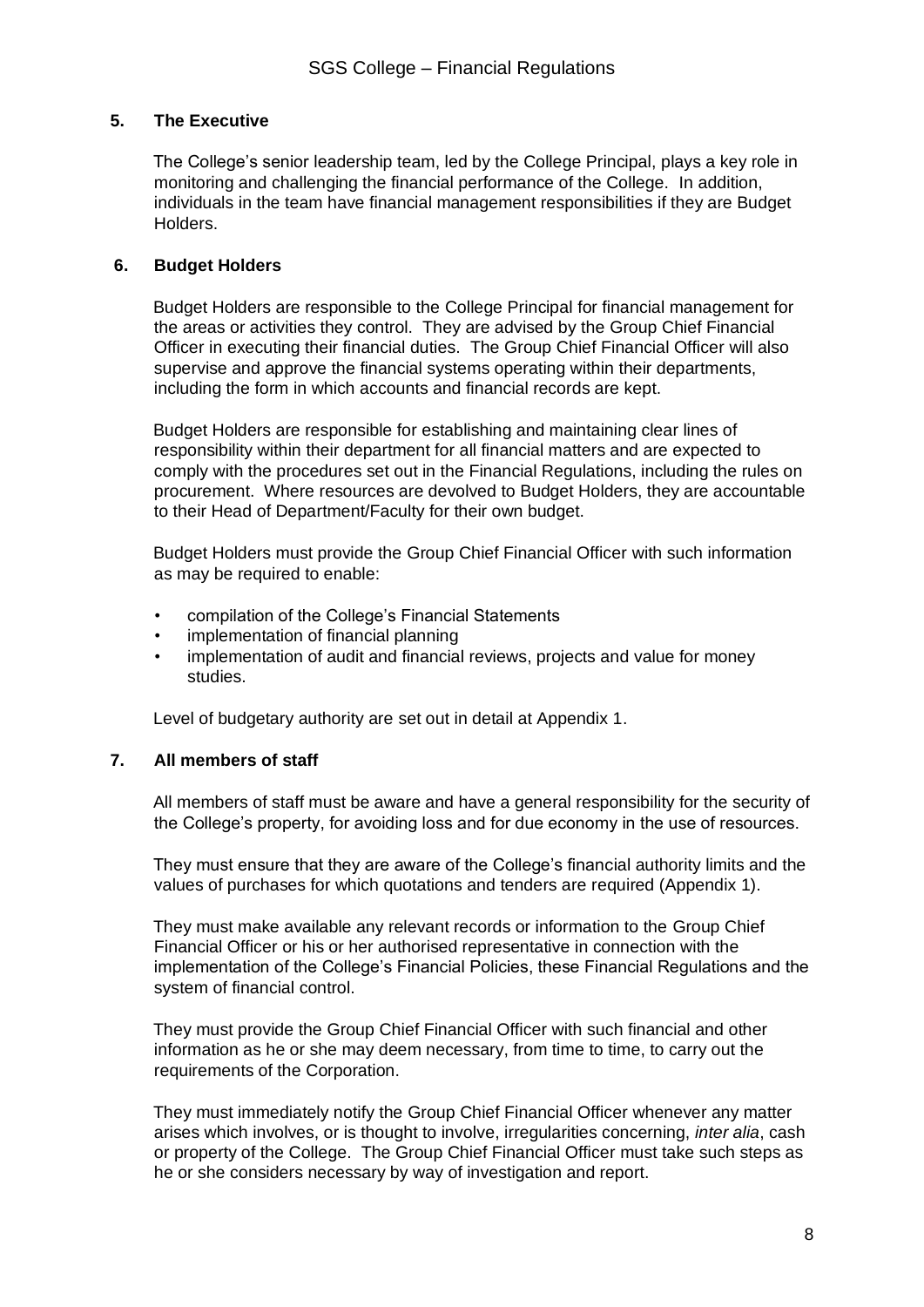#### **8. Students' Union**

The Students' Union is a separate legal entity from the College but is recognised to fulfil a valuable role in relation to the College's students.

Subject to any constraints imposed by the Designated Funding Body, the Corporation should determine the level of grant to be paid annually to the Students' Union. The Corporation requires the Union to provide information detailing its proposed budget, to assist in determining the appropriate level of grant.

The Students' Union is responsible for maintaining its own bank account and financial records and preparing its own annual Financial Statements, although this function is performed by the Finance Department on their behalf.

At year end the Students' Union Financial Statements must be presented to the Corporation for information.

In accordance with an agreement between the College and the Students' Union, the College's internal auditor must have access to records, assets and personnel within the Students' Union in the same way as other areas of the College.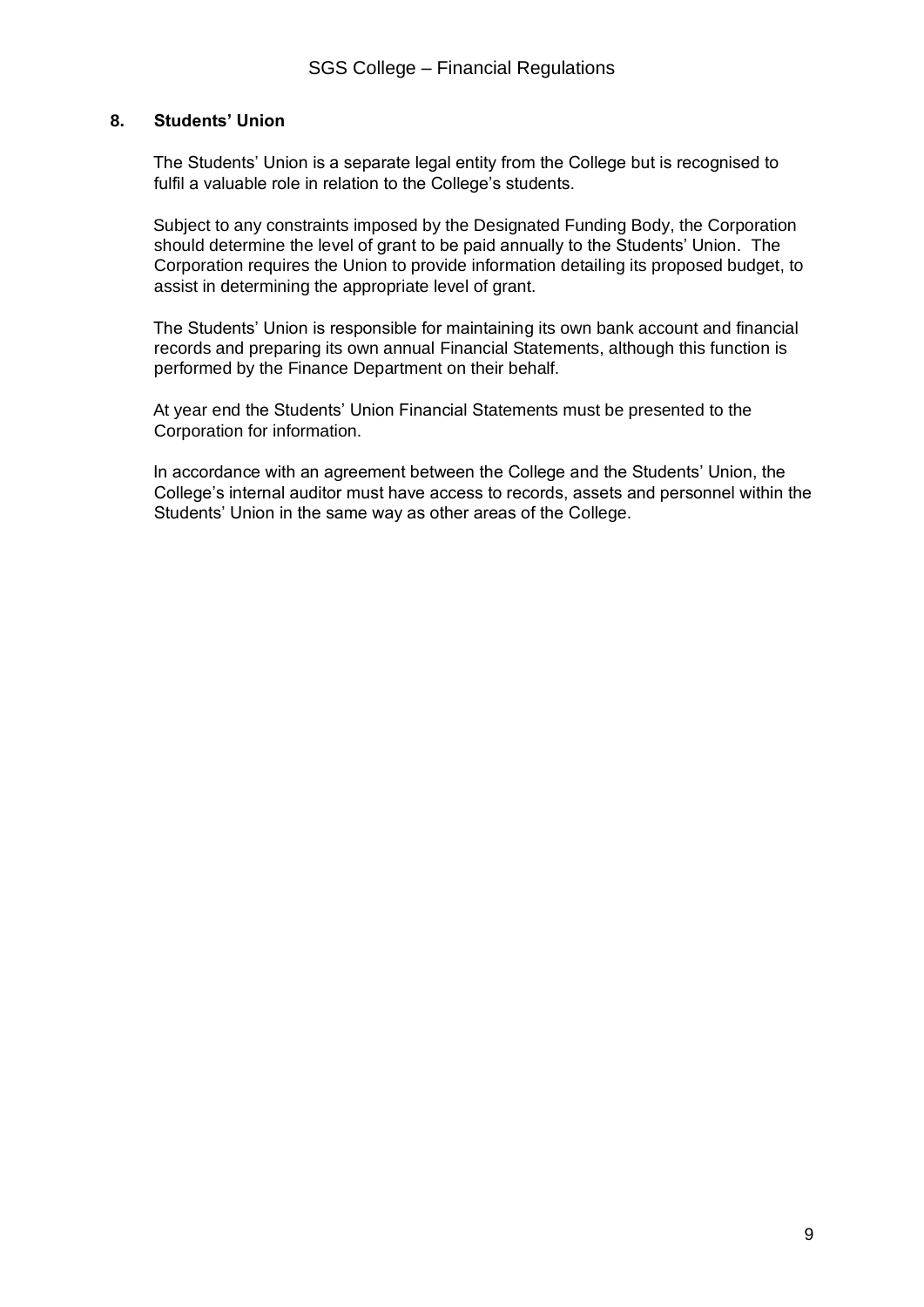### **D. PLANNING AND BUDGETING**

#### **1. Financial Planning**

#### **1.1. Financial Plan**

The Group Chief Financial Officer is responsible for preparing annually a rolling twoyear financial plan for approval by the Corporation and for preparing financial forecasts for submission to the Designated Funding Body. Financial plans must be consistent with the College Strategy, Education Strategy, Estates Strategy and IT Strategy approved by the Corporation.

#### **1.2. Budget**

The Corporation will annually set budget objectives for the College. These will help the Group Chief Financial Officer in preparing his or her more detailed financial plans for the College.

#### **1.3. Resource allocation**

Resources are allocated annually by the Corporation on the basis of the above objectives. Budget Holders are responsible for the economic, effective and efficient use of resources allocated to them.

#### **1.4. Budget preparation**

The Group Chief Financial Officer is responsible for preparing each year an annual revenue budget and capital programme for consideration by the Corporation. The budget must also include monthly cash flow forecasts for the year and a projected year-end balance sheet. The Group Chief Financial Officer must ensure that detailed budgets are prepared in order to support the resource allocation process and that these are communicated to Budget Holders as soon as possible following their approval by the Corporation. Budget preparation is shown in more detail in the Financial Procedures.

During the year, the Group Chief Financial Officer is responsible for submitting revised forecasts to the Corporation.

#### **1.5. Capital programmes**

The capital programme includes all expenditure on land, buildings, equipment, furniture and associated costs whether or not they are funded from capital grants or, from internal resources capitalised for inclusion in the College's Financial Statements. Expenditure of this type is approved by the Corporation either as part of the financial plan or as separate capital projects.

The Capital Bids process is shown in more detail in the Financial Procedures.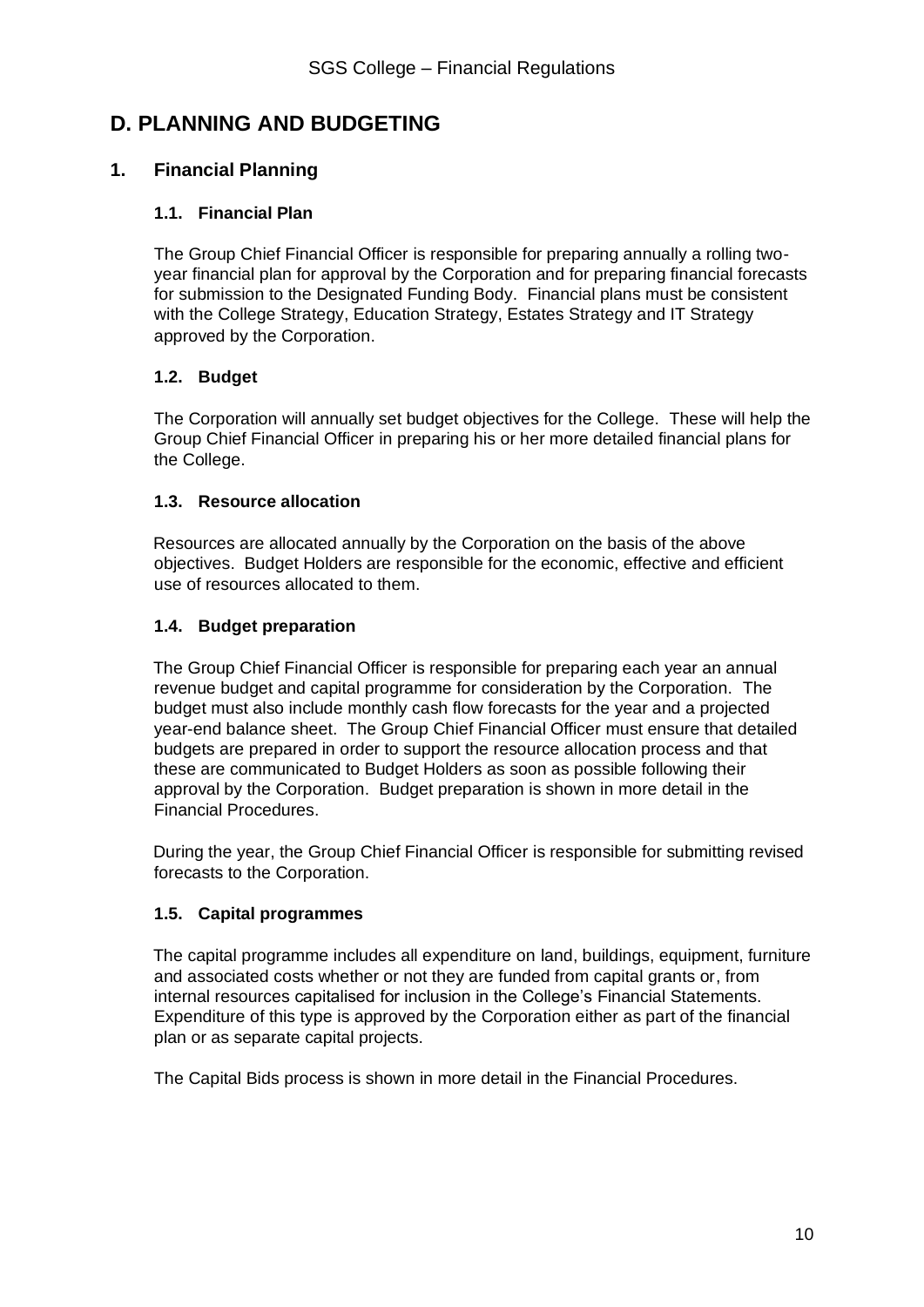#### 1.5.1 Capital Projects

The Group Chief Financial Officer must establish protocols for the inclusion of capital projects for approval by the Corporation. These must set out the information that is required for each proposed project as well as the financial criteria that they are required to meet.

The Group Chief Executive Officer & Executive Principal must establish procedures for the approval of variations, including the notification of large variations to the Designated Funding Body, as laid down in Designated Funding Body guidelines.

The Group Chief Financial Officer is responsible for providing regular statements concerning all capital expenditure to the Corporation and Strategic Property Group for monitoring purposes.

Following completion of a capital project, a post-project evaluation or final report must be submitted to the Corporation and Strategic Property Group, by the Chief Executive Officer & Executive Principal, including actual expenditure against budget and reconciling funding arrangements where a variance has occurred as well as other issues affecting completion of the project. Post project evaluations may also need to be sent to the relevant Designated Funding Body, as laid down in the Designated Funding Body guidelines.

#### **1.6. Overseas activity**

In planning and undertaking overseas activity, the College must have due regard to the relevant guidelines issued by the Designated Funding Body.

#### **1.7. Other major developments**

Any new aspect of business, or proposed establishment of a company or joint venture, which may require an investment in buildings, resources or staff time must be presented for approval by the Corporation.

The Group Chief Financial Officer must establish protocols for these major developments to enable them to be considered for approval by the Corporation. These must set out the information that is required for each proposed development as well as the financial criteria that they are required to meet. They are summarised at Appendix 3.

#### **2. Financial Control**

#### **2.1. Budgetary control**

The control of income and expenditure within an agreed budget is the responsibility of the designated Budget Holder, who must ensure that day-to-day monitoring is undertaken effectively.

Budget Holders are responsible to their Executive member for the income and expenditure appropriate to their budget.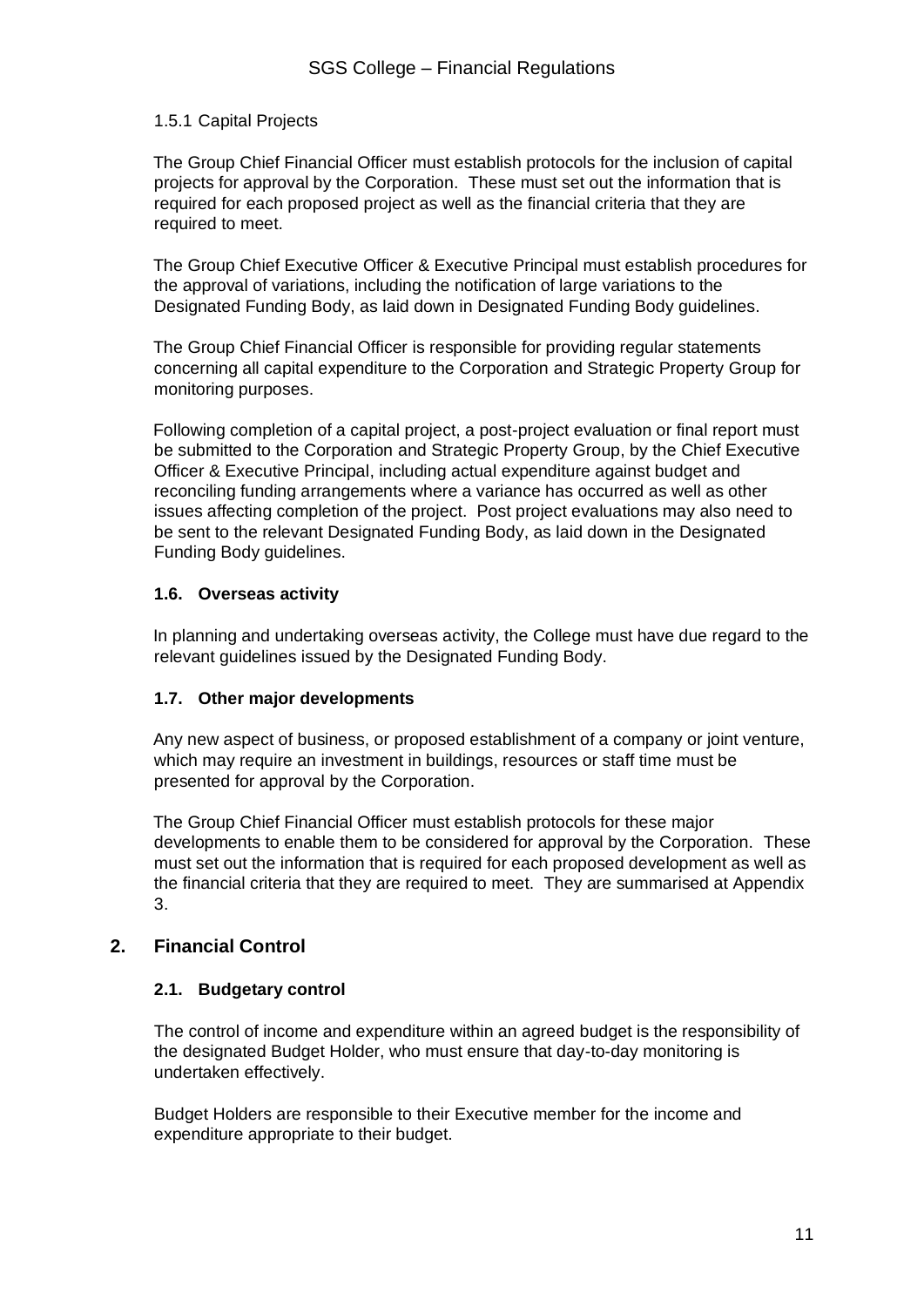Significant departures from agreed budgetary targets must be reported immediately to the Group Chief Financial Officer, Head of Finance or College Principal by the Budget Holder concerned and, if necessary, corrective action taken.

#### **2.2. Financial information**

The Budget Holders are assisted in their duties by management information provided by the Head of Finance. The types of management information available to the different levels of management are described in the detailed Financial Procedures, together with the timing at which they can be expected. The Group Chief Financial Officer is responsible for supplying budgetary reports on all aspects of the College's finances to the Corporation on a basis determined by the Corporation but subject to any specific requirements of the Designated Funding Bodies. These reports are presented to the Corporation, which has overall responsibility for the College's finances, by the Group Chief Financial Officer.

#### **2.3. Changes to the approved budget**

Changes proposed to the approved budget must be made to the Corporation, unless they fall within the delegated approval arrangements, as set out in Appendix 1.

#### **2.4. Virement**

Where a Budget Holder is responsible for pay and non-pay budgets, in-year virement is allowed within each of these categories and from pay to non-pay. Virement from nonpay to pay budgets or between different Budget Holders may only be made with the prior approval of the Group Chief Financial Officer or Head of Finance.

The Group Chief Financial Officer is responsible for submitting requests for virement of resources above £500,000 to the Corporation for approval.

Where monies are allocated from the College's Capital budget for a specific purpose, the monies must be used for that purpose.

#### **2.5. Treatment of year-end balances**

At the year end, Budget Holders will not normally have the authority to carry forward a balance on their budget to the following year, unless the Group Chief Financial Officer has approved a specific scheme for carrying forward all or part of unspent amounts, or unless it relates to funds received for a specific club or activity in the future. Any amounts carried forward must be in accordance with applicable accounting standards.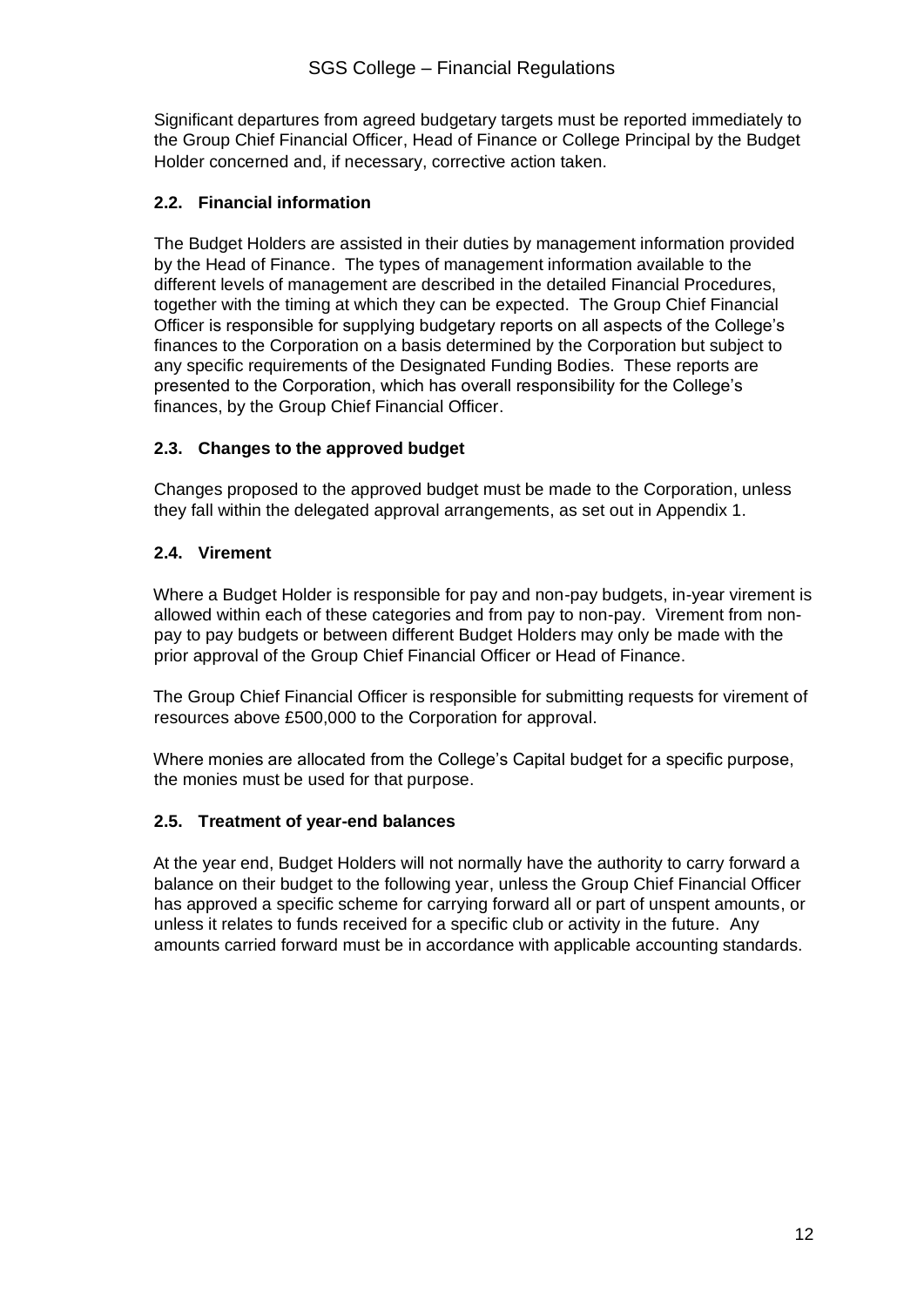### **E. FINANCIAL REPORTING**

#### **1. Financial year**

The College's financial year runs from 1 August until 31 July the following year.

#### **2. Basis of accounting**

The consolidated Financial Statements are prepared on the historical cost basis of accounting and in accordance with applicable accounting standards.

#### **3. Format of the Financial Statements**

The Financial Statements are prepared in accordance with the *Statement of Recommended Practice, Accounting for Further and Higher Education*, *2019 (the 2019 FE HE SORP)*, subject to any specific requirements of the Funding Bodies, and in accordance with the provisions of the Companies Act 2006, where that is appropriate.

#### **4. Capitalisation and depreciation**

New land and buildings will be recorded in the balance sheet at actual build or acquisition cost, except where they are received as gifts, where they will be recorded at depreciated replacement value. Buildings will be depreciated in equal instalments over their estimated remaining useful life. Land will not be depreciated.

Expenditure incurred on repair, refurbishment or extension of existing buildings will not be capitalised unless it can be demonstrated that the resultant value of the building, on the basis of depreciated replacement value, is greater than the current net book value.

Expenditure incurred on the acquisition of assets other than land and buildings will be recorded in the balance sheet where the acquisition cost per item is £1,000 or more. Grouped items (e.g. a suite of computers) with an individual value of less than £1,000, but a group value of £1,000 or more, will also be capitalised. Capitalised assets other than land and buildings will be depreciated as follows:

- Computer equipment  $-5$  years
- Other equipment  $-5$  years.

#### **5. Accounting records**

The Group Chief Financial Officer is responsible for the retention of financial documents. These must be kept in a form that is acceptable to the relevant authorities.

The College is required by law to retain prime documents for six years. These include:

- official purchase orders
- paid invoices
- accounts raised
- bank statements
- copies of receipts
- paid cheques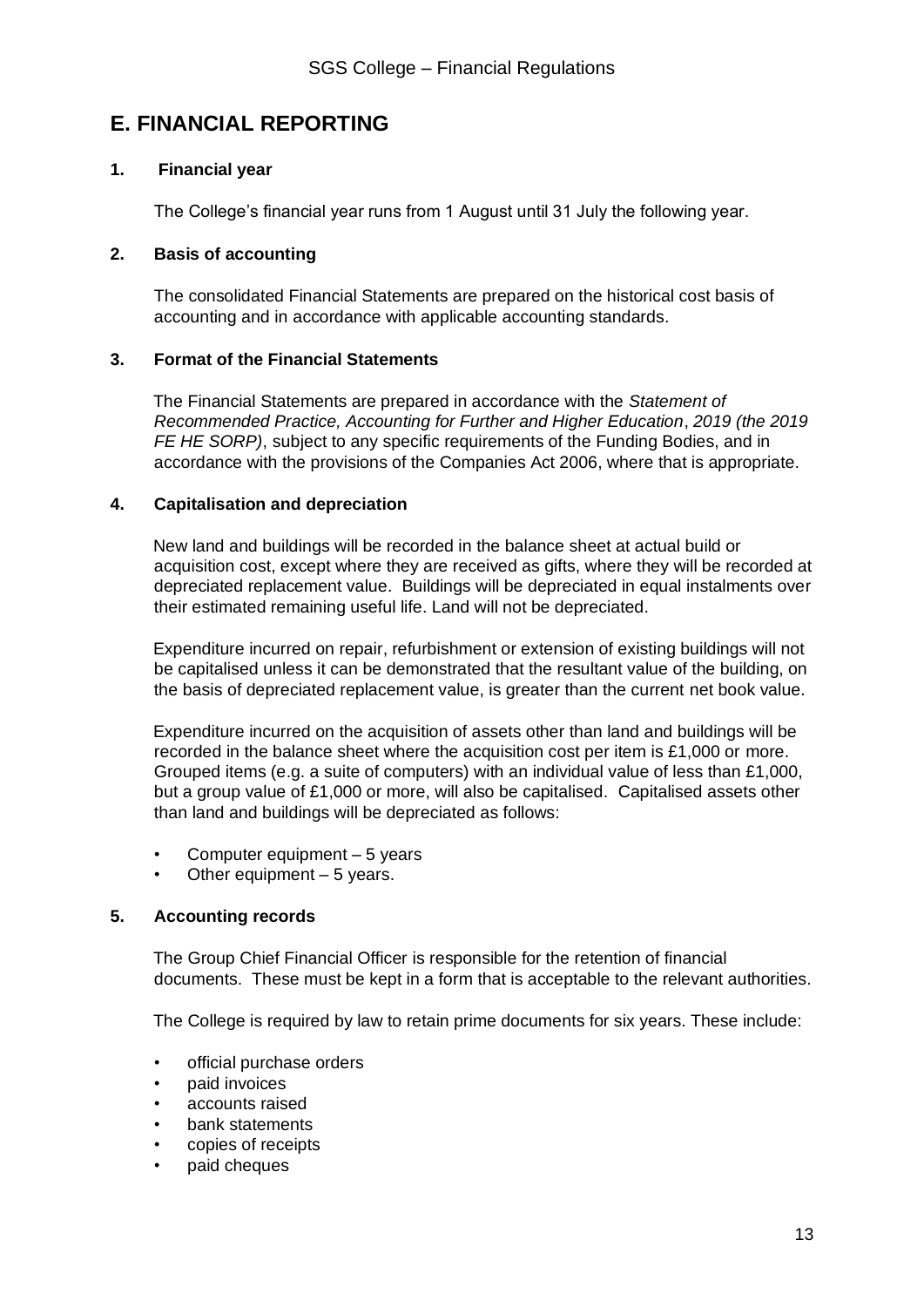• payroll records, including part-time contracts.

The Group Chief Financial Officer must make appropriate arrangements for the retention of electronic records, ensuring that these arrangements enable the College to comply with GDPR and Freedom of Information requirements.

Members of staff must ensure that retention arrangements comply with any specific requirements of funding organisations.

Additionally, for auditing and other purposes, other financial documents must be retained for three years or as determined by the funding organisation.

#### **6. Public access**

Under the terms of the Freedom of Information Act 2000, the Corporation must supply information, reasonably requested by external organisations and individuals. Details as to the College's compliance and response to requests for information are contained within the SGS Group Freedom of Information Policy. The SGS Group Freedom of Information Policy also contains details as to the definitions adopted in relation to the model publication scheme and any charges levied for information made available under that publication scheme. The Group Freedom of Information Policy complies fully with obligations laid out within our funding agreement with the Education and Skills Funding Agency. However, please note that matters contained within the Conditions of Funding (Grant) (for Colleges) may render some information exempt or otherwise confidential; and these conditions override our model publication scheme.

By virtue of the Protection of Freedoms Act 2012 these provisions also apply to SGS Commercial Services as a wholly owned subsidiary of South Gloucestershire and Stroud College.

Under the terms of the Charities Act 2011, the Corporation is required, within two months of a request, to provide any person with reasonable access to the College's most recent financial statements. Therefore, the College's financial statements will be published on the College website or made otherwise reasonably available following payment of a reasonable fee, charged at the discretion of the Group Chief Financial Officer.

SGS Commercial Services does not have charitable status. However, the College will provide any person with reasonable access to the most recent financial statements, relating to SGS Commercial Services, on request and following payment of a reasonable fee, charged at the discretion of the Group Chief Financial Officer.

#### **7. Taxation**

The Group Chief Financial Officer is responsible for advising Budget Holders, in the light of guidance issued to the College by the appropriate bodies, and of relevant legislation as it applies, on all taxation issues relevant to the College. The Group Chief Financial Officer will issue instructions to departments on compliance with statutory requirements including those concerning VAT, PAYE, national insurance, corporation tax and import duty.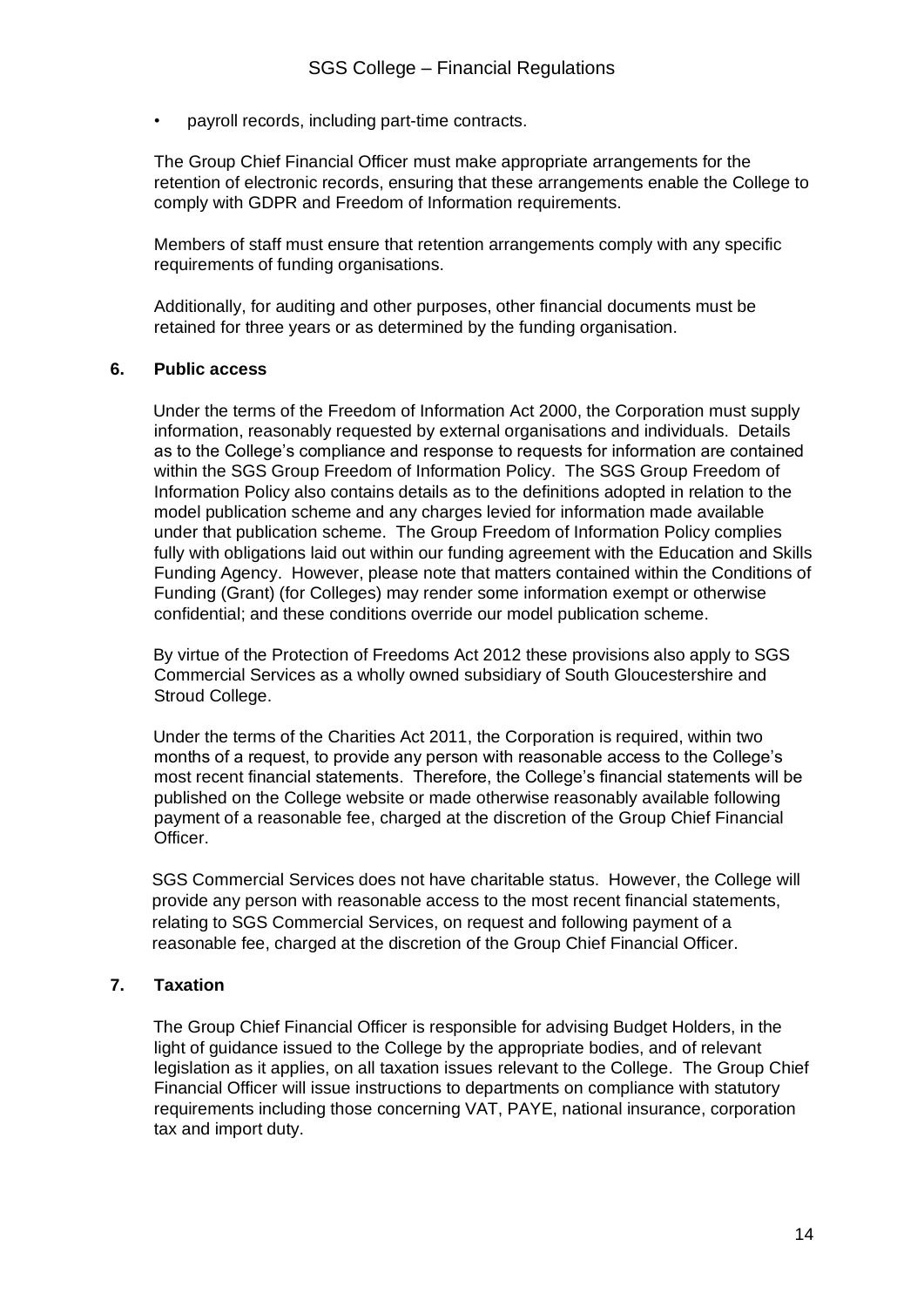The Head of Finance is responsible for maintaining the College's tax records, making all tax payments, receiving tax credits and submitting tax returns by their due date as appropriate.

#### **8. Control Accounts**

The Head of Finance is responsible for ensuring the following reconciliations are performed each month, and that any reconciling or balancing amounts are cleared:

- Sales ledgers control account;
- Purchase ledger control account;
- Payroll control account;
- All suspense accounts and
- Bank balance per the nominal ledger to the bank statement.

The Head of Finance is responsible for ensuring there are processes in place to review all reconciliations and documentary evidence of such a review. Any unusual or long outstanding reconciling items must be brought to the attention of the Group Chief Financial Officer or Head of Finance. The reconciliations will not be performed and confirmed by the same staff member.

#### **9. Management Accounts**

The Head of Finance is responsible for ensuring the prompt and accurate preparation of monthly management accounts and the accompanying commentary. These will be completed by the tenth working day of the following month and, after review by the Group Chief Financial Officer or College Principal, shall be circulated to all members of the Corporation and made available to the funding agency and bank as required. Detailed cost centre reports will be made available to all Budget Holders through the main Finance system.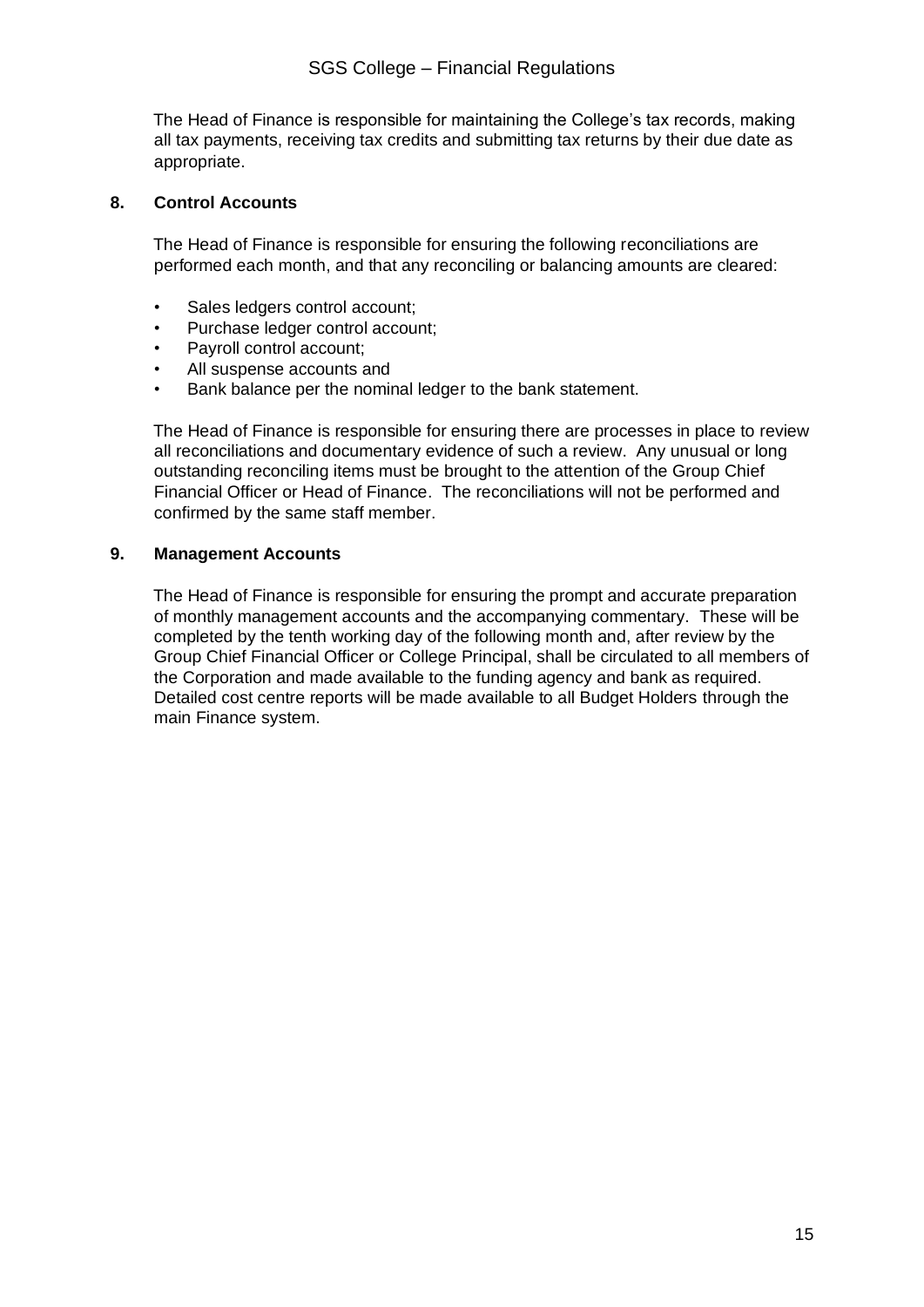## **F. Audit Requirements**

#### **1. General**

External auditors and internal auditors have authority to:

- access College premises at reasonable times
- access all assets, records, documents and correspondence relating to any financial and other transactions of the College
- require and receive such explanations as are necessary concerning any matter under examination
- require any employee of the College to account for cash, stores or any other College property under his or her control
- access records belonging to third parties, such as contractors, when required.

The Head of Finance is responsible for drawing up a timetable for final accounts purposes and will advise staff and the external auditors accordingly.

The Financial Statements must be reviewed by the Audit Committee and on the recommendation of the Audit Committee, they will be submitted to the Corporation for approval.

#### **2. Financial Statements Audit**

The appointment of external auditors for the main Financial Statements of the College is reviewed annually, in line with the provisions of the Post-16 Audit Code of Practice, and is the responsibility of the Corporation. The Corporation will be advised by the Audit Committee.

The primary role of the external audit is to report on the College's Financial Statements, and to carry out such examination of the statements and underlying records and control systems as are necessary for the external auditors to reach an opinion on the statements and to report on the appropriate use of funds. Their duties must be in accordance with advice set out in the Designated Funding Body's Post-16 Audit *Code of Practice* and the *International Standards on Auditing (UK and Ireland)*, Auditing Practices Board.

#### **3. Internal audit**

The Internal Auditor is appointed by the Corporation on the recommendation of the Audit Committee. The appointment is reviewed annually.

The main responsibility of internal audit is to provide the Corporation, the Group CEO & Executive Principal and senior management with assurances on the adequacy of the internal control system, governance, and the management of risk.

The internal audit service remains independent in its planning and operation but has direct access to the Corporation, Group CEO & Executive Principal, College Principal and Chair of the Audit Committee. The formal responsibilities of internal audit are detailed in Section C. The internal auditor will also comply with the Auditing Practices Board's auditing guideline: *Guidance for Internal Auditors.*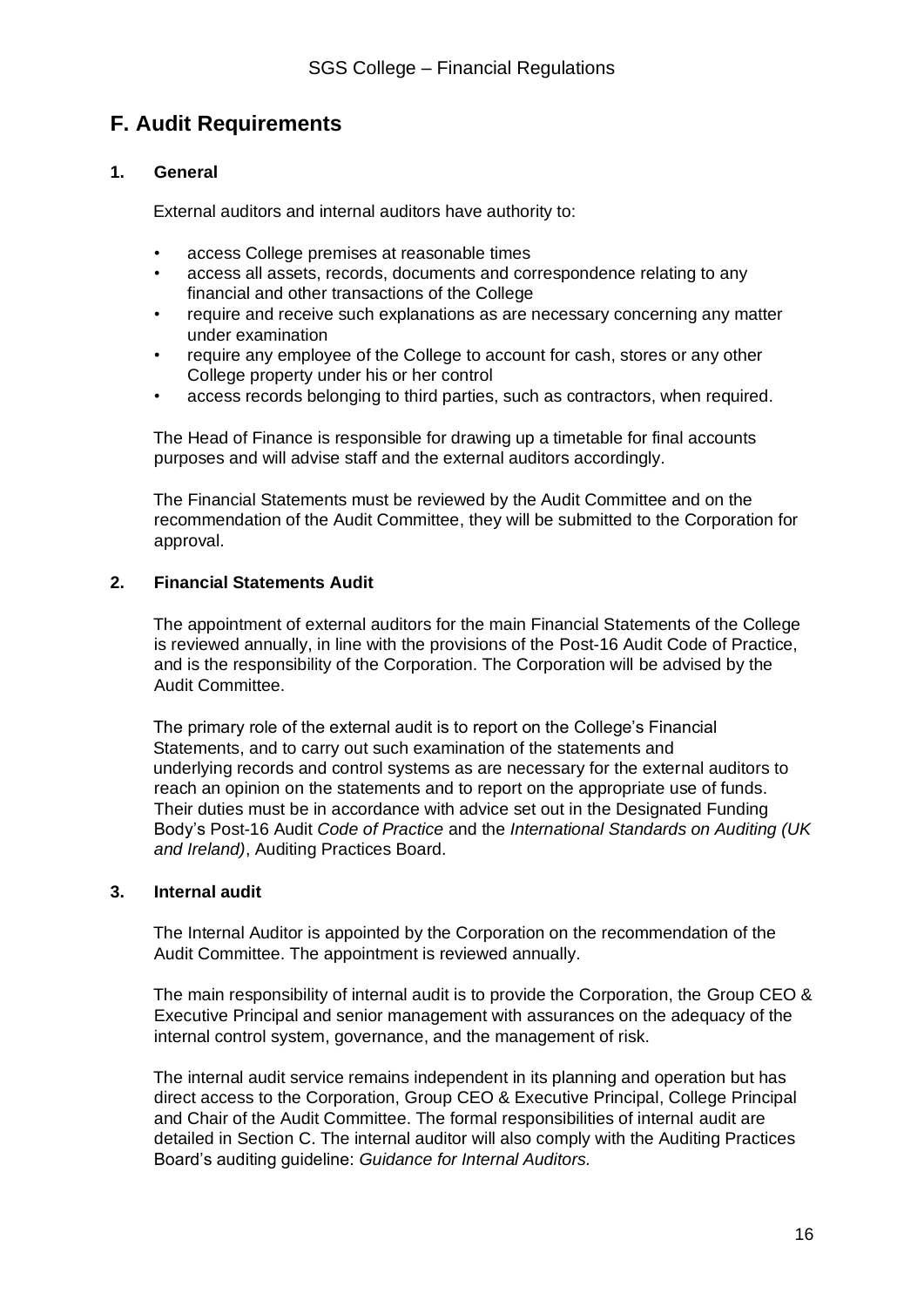#### **4. Value for money**

It is a requirement of the Financial Memoranda that the Corporation of the College is responsible for delivering value for money from public funds. It must keep under review its arrangements for managing all the resources under its control, taking into account guidance on good practice issued from time to time by the Designated Funding Body, the National Audit Office, the Public Accounts Committee or other relevant bodies.

Internal audit must have regard to value for money in its programme of work. This will be used to enable the Audit Committee to refer to value for money in its Annual Report.

#### **5. Other auditors**

The College may, from time to time, be subject to audit or investigation by external bodies such as the Funding Bodies, National Audit Office, European Court of Auditors and HM Revenue and Customs. They have the same rights of access as external and internal auditors.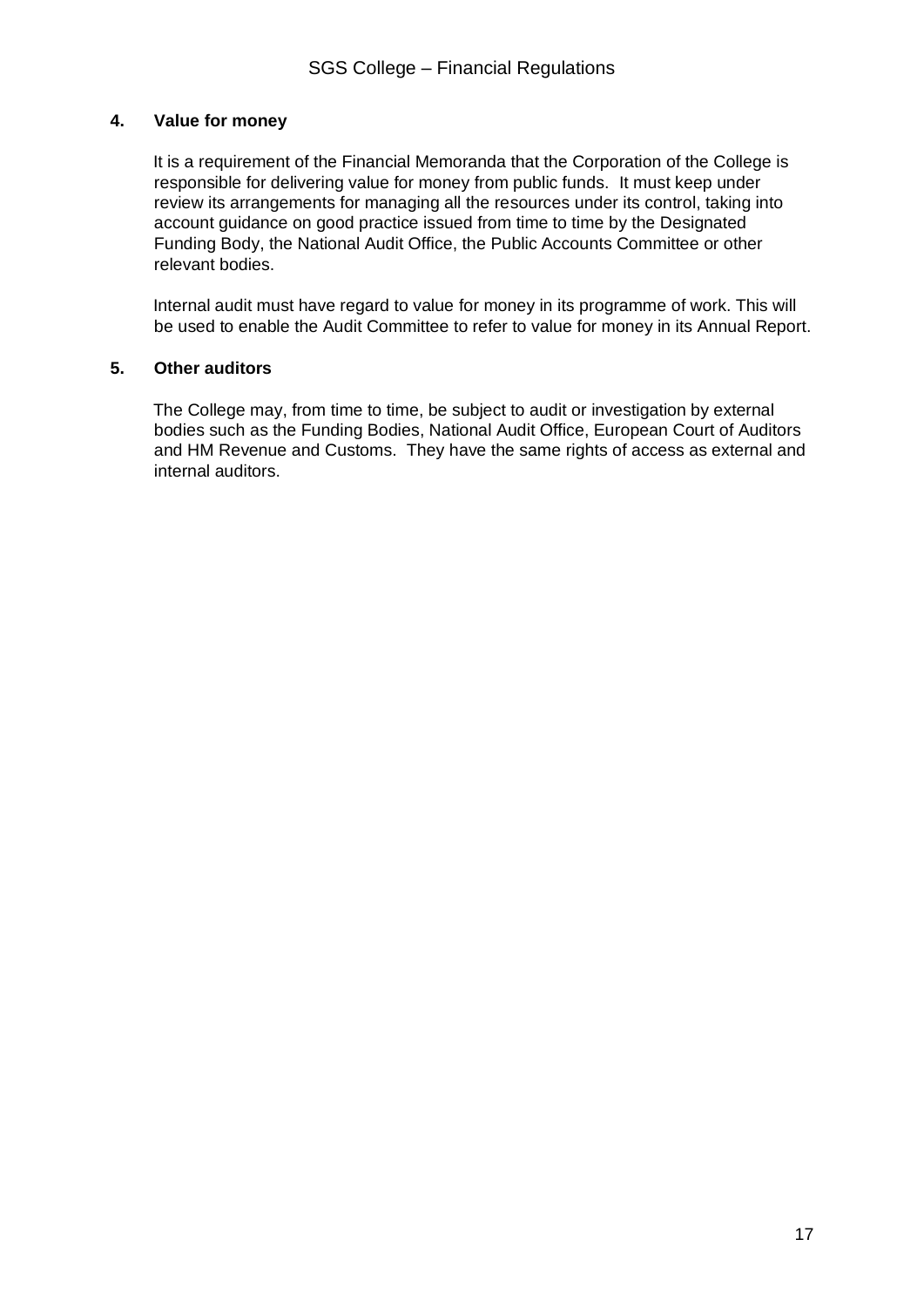### **G. Treasury Management**

#### **1. Treasury management policy**

The Corporation is responsible for approving a treasury management policy statement setting out a strategy and policies for cash management, long-term investments and borrowings. This will be based on CIPFA's Treasury Management in Higher Education: A Statement of Best Practice and will require compliance with the Designated Funding Bodies' rules regarding approval for any secured or unsecured loans that go beyond the general consent levels set out in the Financial Memoranda. The Corporation has a responsibility to ensure implementation, monitoring and review of such policies.

Executive decisions concerning borrowing, investment or financing (within policy parameters agreed by the Corporation) are delegated to the Group Chief Financial Officer and an appropriate reporting system set up. All borrowing must be undertaken in the name of the College or one of its subsidiary undertakings. The Group Chief Financial Officer and his/her staff must act in accordance with CIPFA's *Treasury Management in the Public Services Code of Practice* (Revised 2017).

The Group Chief Financial Officer must report to the Corporation annually on the activities of the treasury management operation and on the exercise of treasury management powers delegated to him or her.

#### **2. Appointment of bankers and other professional advisers**

The Corporation is responsible for the appointment of the College's bankers and other professional financial advisers (such as investment managers). The appointment must be for a specified period after which consideration must be given to competitively tendering the service.

#### **3. Banking arrangements**

The Group Chief Financial Officer is responsible, on behalf of the Corporation, for liaising with the College's bankers in relation to the College's bank accounts. The College does not hold or issue cheques.

Only the Group Chief Financial Officer or the Group CEO & Executive Principal may open or close a bank account for dealing with the College's funds. All bank accounts must be in the name of the College or one of its subsidiary undertakings.

All automated transfers on behalf of the College, such as BACS or CHAPS, must be authorised in the appropriate manner and on the basis approved by the Corporation as detailed in Appendix 1.

The Head of Finance is responsible for ensuring that all bank accounts are subject to regular reconciliation and that large or unusual items are investigated as appropriate.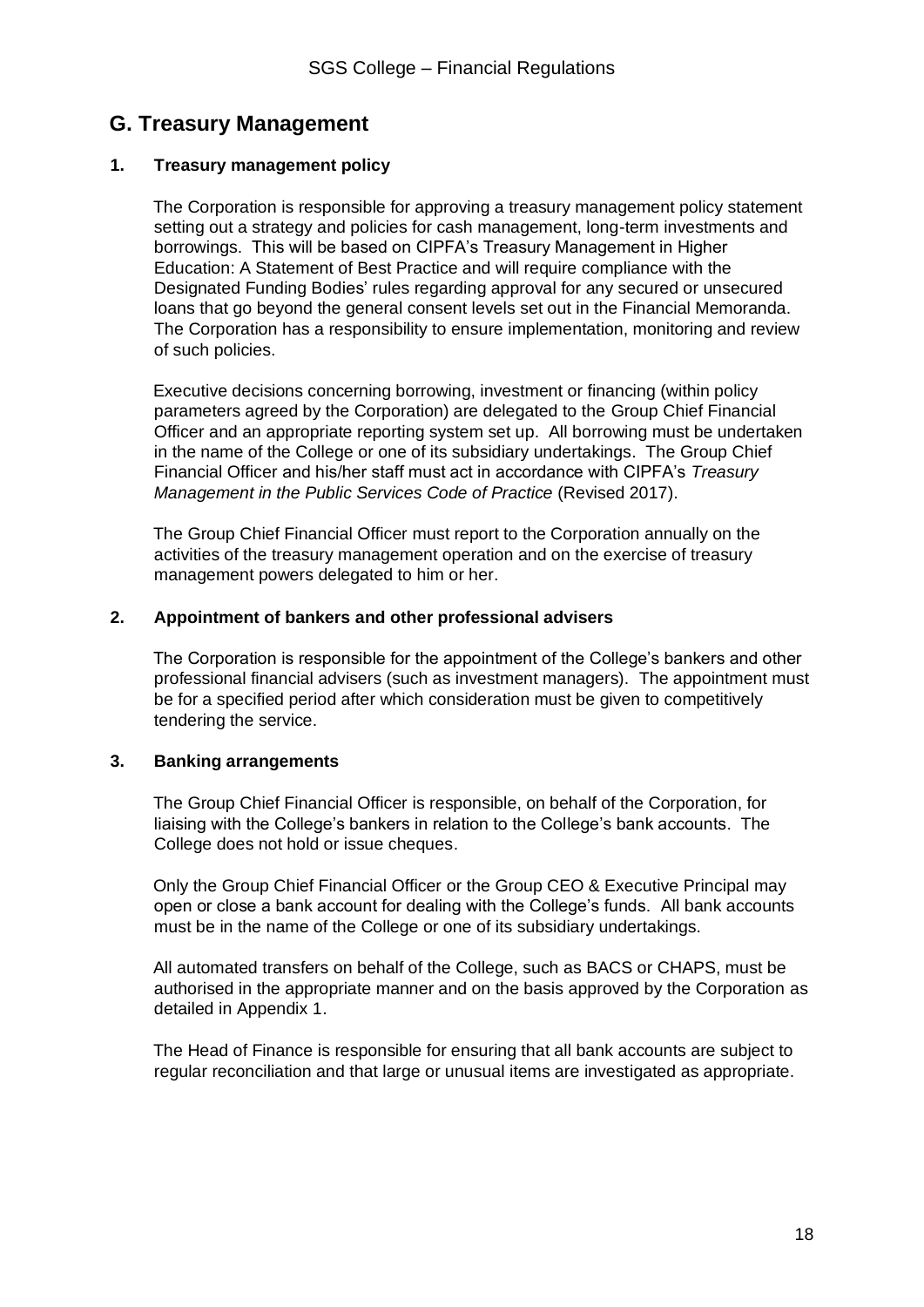### **H. Income**

#### **1. Systems**

#### **1.1 Procedures**

The Head of Finance is responsible for ensuring that appropriate procedures are in operation to enable the College to receive all income to which it is entitled. All receipt forms, invoices, tickets or other official documents in use and electronic collection systems must have the prior approval of the Group Chief Financial Officer.

Levels of charges for contract research, services rendered, goods supplied and rents and lettings are determined by procedures approved by the College Principal or Group Chief Financial Officer.

The Head of Finance is responsible for the prompt collection, security and banking of all income received.

The Head of Finance is responsible for ensuring that all grants notified by the Funding Bodies and other bodies are received and appropriately recorded in the College's accounts.

The Head of Finance is responsible for ensuring that all claims for funds, including research grants and contracts, are made by the due date.

#### **1.2 Maximisation of income**

It is the responsibility of all staff to ensure that revenue to the College is maximised by the efficient application of agreed procedures for the identification, collection and banking of income. In particular, this requires the prompt notification to the Group Chief Financial Officer or relevant member of the Finance team, of sums due so that collection can be initiated.

#### **2. Receipt of cash, cheques and other negotiable instruments**

All monies received within departments from whatever source must be recorded by the department on a daily basis together with the form in which they were received, for example cash, cheques and other negotiable instruments.

All monies received must be paid to the cashier promptly, and in accordance with a timetable set out in the Financial Procedures. The custody and transit of all monies received must comply with the requirements of the College's insurers.

All sums received must be paid in and accounted for in full, and must not be used to meet miscellaneous departmental expenses or be paid into any departmental petty cash float. Personal or other cheques must not be cashed out of money received on behalf of the College.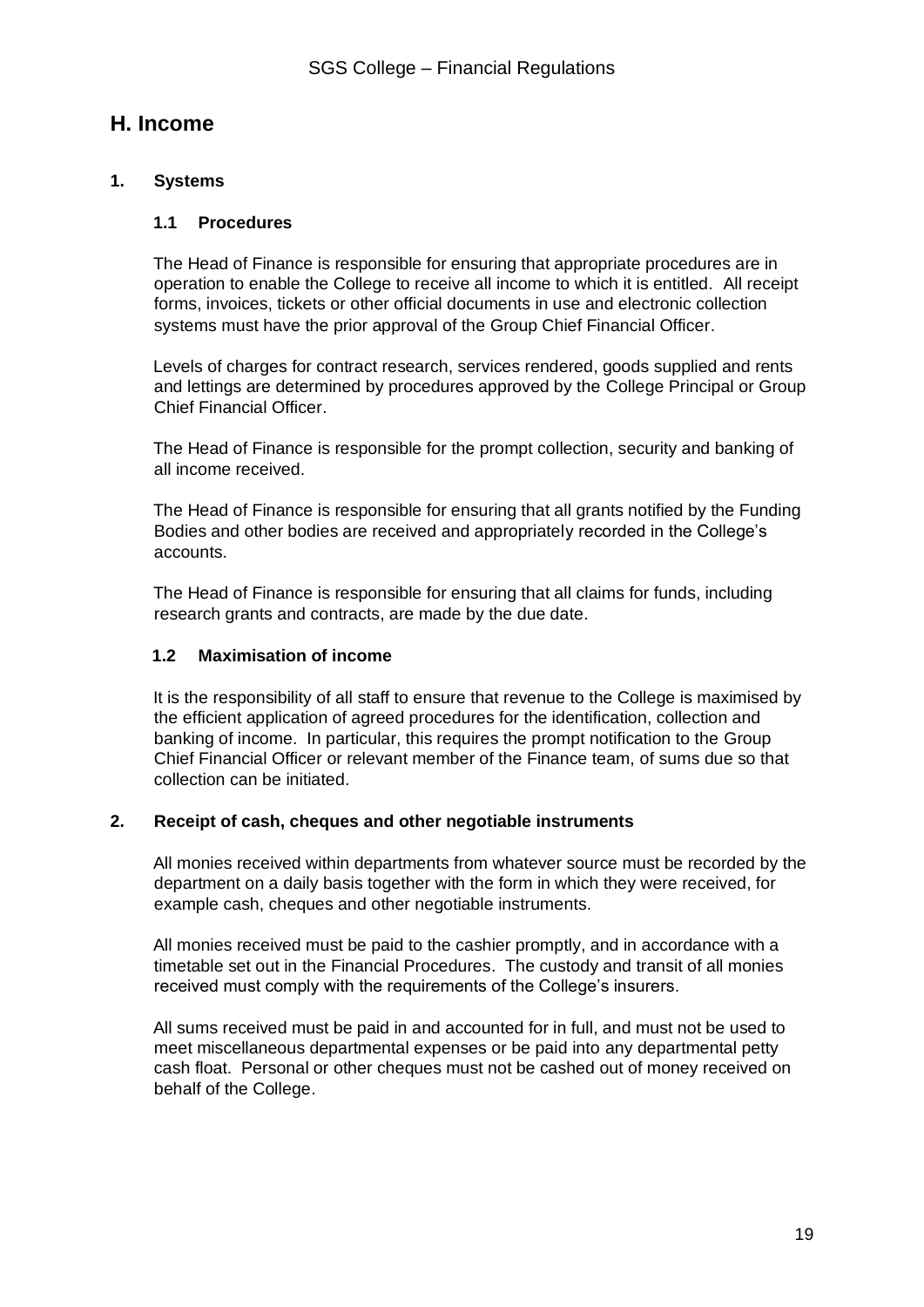#### **2.1 Receipts by credit or debit card**

The College may only receive payments by debit or credit card using procedures approved by the Group Chief Financial Officer or Head of Finance.

#### **2.2. Internet receipts**

Any member of staff wishing to arrange for payment to be made to the College via the internet must seek guidance from the Finance Department at an early stage. A Fee Payment Gateway is in place for collection of student fees via debit or credit card, as well as a Payment Portal for the collection of miscellaneous income where an invoice is not raised (e.g. non-essential trips).

#### **3. Collection of debts**

The Head of Finance must ensure that:

- debtors invoices are raised promptly on official invoices, in respect of all income due to the College
- invoices are prepared with care, recorded in the ledger, show the correct amount due and are credited to the appropriate income account
- any credits granted are valid, properly authorised and completely recorded
- VAT is correctly charged where appropriate, and accounted for
- monies received are posted to the correct debtors account
- swift and effective action is taken in collecting overdue debts, in accordance with the protocols noted in the Financial Procedures
- outstanding debts and sales ledger credits are monitored and reports prepared for management.

#### **3.1 Credit Arrangements**

Only the Group Chief Financial Officer or Head of Finance can implement credit arrangements and indicate the periods in which different types of invoice must be paid. These are contained within the College's Fees, and Refunds Policy which is approved annually by the Corporation. Any subsequent changes must be submitted to Corporation for approval.

#### **3.2 Bad Debts**

Requests to write off debts in excess of £3,000 must be referred in writing to the College Principal or Group Chief Financial Officer for consideration. Debts below this level may be written off with the permission of the Head of Finance.

All bad debts written off must be reported to the Audit Committee annually.

#### **3.3. Student fees**

The procedures for collecting tuition fees must be approved by the Group Chief Financial Officer. He or she is responsible for ensuring that all student fees due to the College are received.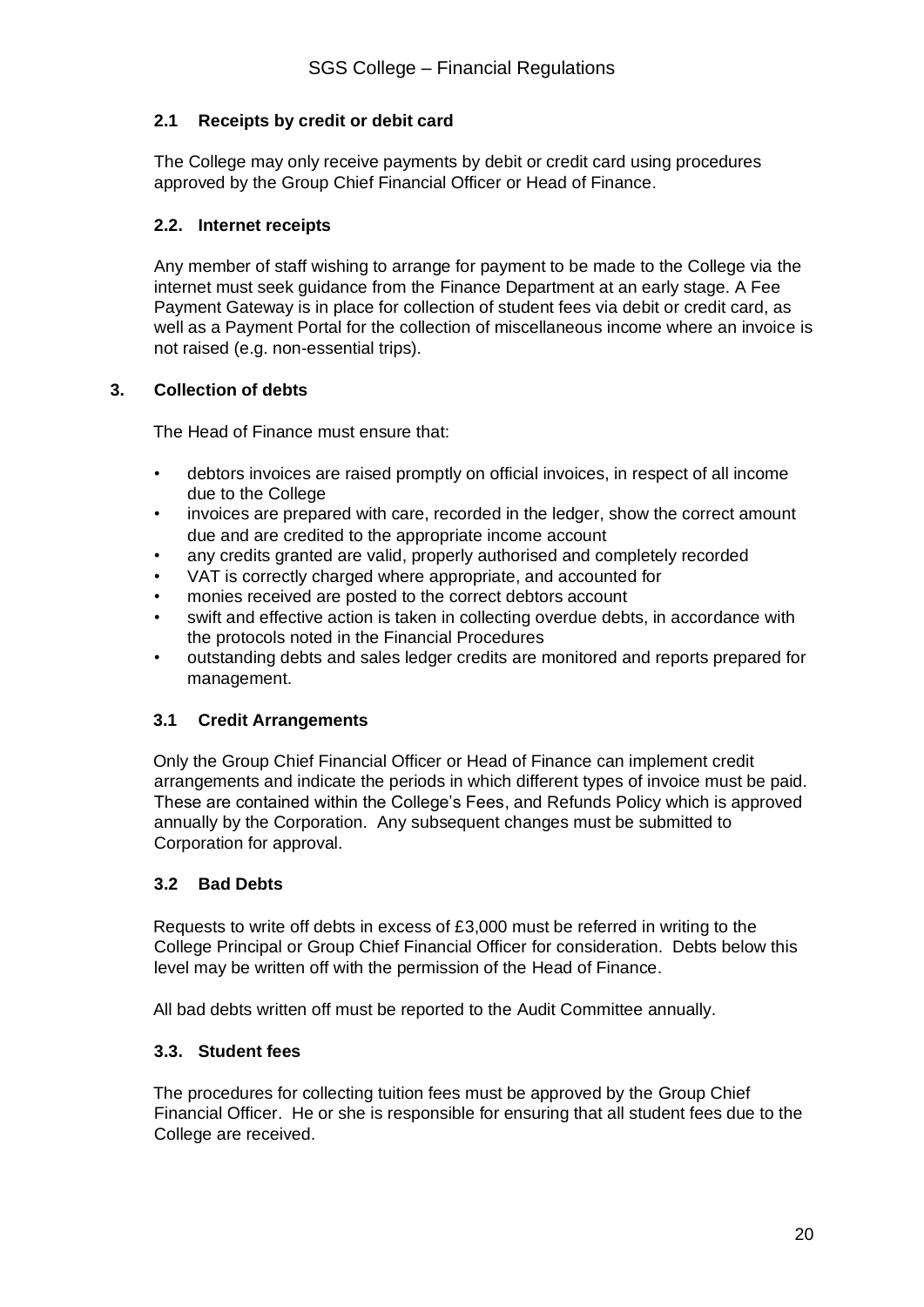Students who have not paid their fees should be prevented from re-enrolling at the College and from using any of the College's facilities unless appropriate arrangements have been made for the payment of the outstanding fees.

#### **3.4. Student loans**

Appropriate records must be maintained to support all transactions involving student loans.

#### **3.5. Emergency/hardship loans**

Any College schemes for emergency/hardship loans for Students and Staff should approved by the Corporation.

This includes the maximum assistance that can be given in any individual case. Under no circumstances must payments be made other than in accordance with the approved schemes.

The Group Chief Financial Officer is responsible for ensuring the adequacy of the systems in place for:

- approving loans in accordance with the scheme
- paying loans that have been approved
- recovering loans that have been paid.

#### **4. Other Income-Generating Activity**

#### **4.1. Private consultancies and other paid work**

Unless otherwise stated in a member of staff's contract:

- outside consultancies or other paid work must not be accepted without the consent of the Head of Human Resources
- applications for permission to undertake work as a purely private activity must be submitted to the Head of Human Resources, as appropriate, and include the following information:
	- the name of the member(s) of staff concerned
	- the title of the project and a brief description of the work involved
	- the proposed start date and duration of the work
	- full details of any College resources required (for the calculation of the full economic cost)
	- an undertaking that the work will not interfere with the teaching and normal College duties of the member(s) of staff concerned.

#### **4.2 Full Cost Recovery Courses**

In this context a full cost recovery course is any course which does not include the receipt of any public funding.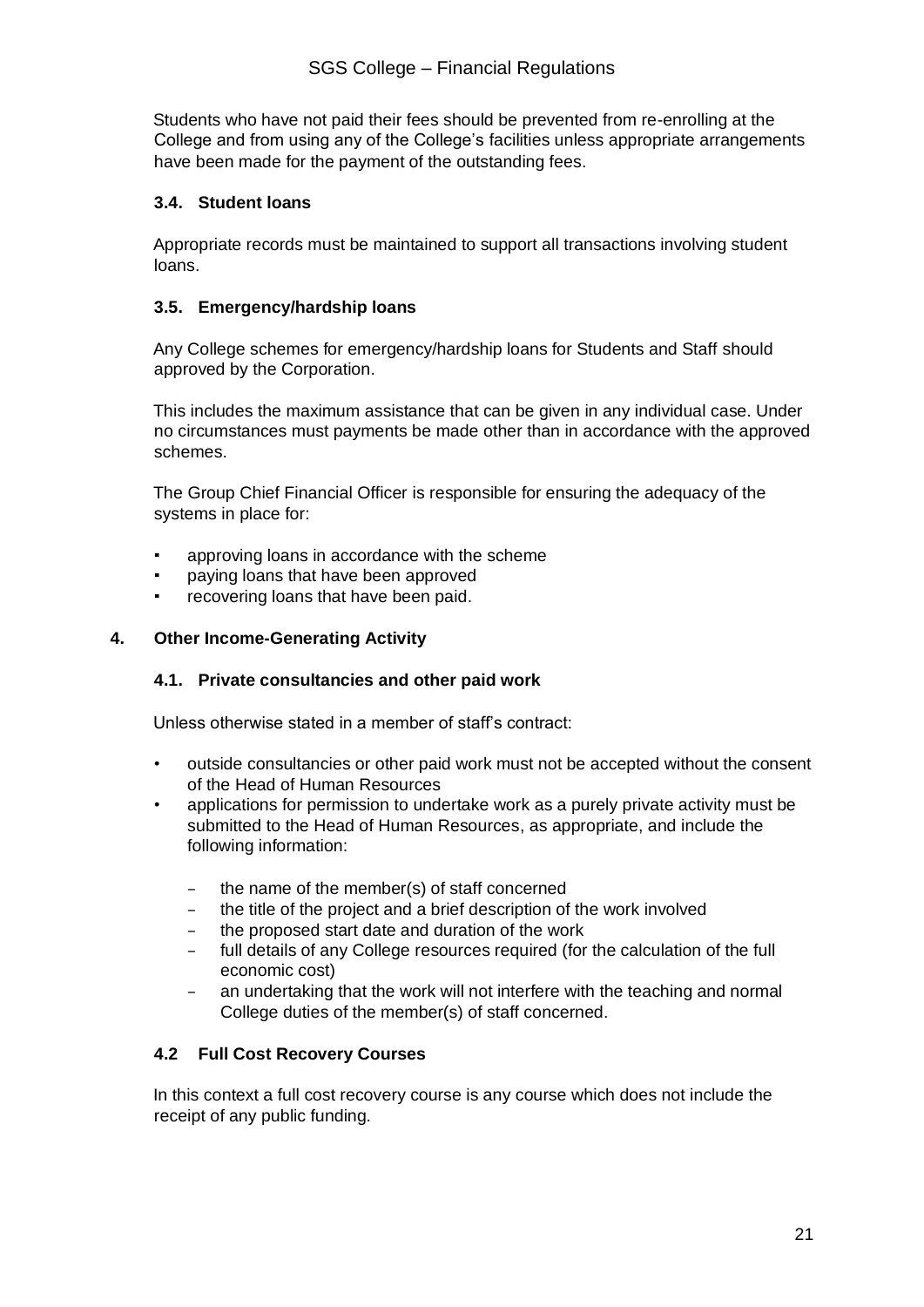Any staff wishing to run a full costs recovery course must have the permission of their Head of Faculty. The course organiser will be responsible to the Head of Faculty for day-to-day management of the course.

#### **4.3 Lease/Rental Income**

All proposals for leasing College property must comply with the Group Lettings Policy. If the lease is required to be enacted by the Deed, approval to apply the Corporation Seal must be obtained from Corporation.

#### **4.4. Subcontracting (Partnership activity)**

All subcontract arrangements, whereby a third party organisation delivers ESFA funded provision on behalf of SGS College, must be in accordance with the current Subcontracting Policy, which is updated annually in line with the current ESFA Subcontracting rules and approved by Corporation.

#### **4.5. European Union (EU) and other matched funding**

Any European Union or match funded project requires the approval of the College Principal or Group Chief Financial Officer prior to any commitment being entered into. Such approval should be dependent upon the relevant Budget Holder being able to demonstrate that eligible matching funds are available and that the project is financially viable by the application of the College's costing and pricing model.

Individual applications for funds in excess of £100,000 must be the subject of a report by the College Principal to the Corporation which will set out, amongst other things, the potential risks generated by the project. Assurance that the College is dealing with a fit and proper organisation is important, therefore, a due diligence review on the contracting party should take place if deemed appropriate by the College Principal or Group Chief Financial Officer.

If the College sub-contracts such work to external providers, the relevant Head of Department must ensure that:

- this is on the basis of a written contract which allows for full audit access to detailed records
- appropriate monitoring procedures are in place to ensure that the outputs are achieved and the provision is of suitable quality
- payments are only made against detailed invoices.

#### **4.6. Profitability and recovery of overheads**

All other income-generating activities must be self-financing or surplus generating unless it is intended that a new course is to be launched as a loss leader. If that is the case, the reason for it must be specified and agreed by the Budget Holder and the Group Chief Financial Officer.

Other income-generating activities organised by members of staff must be costed and agreed with the Group Chief Financial Officer or Head of Finance before any commitments are made. Provision must be made for charging both direct and indirect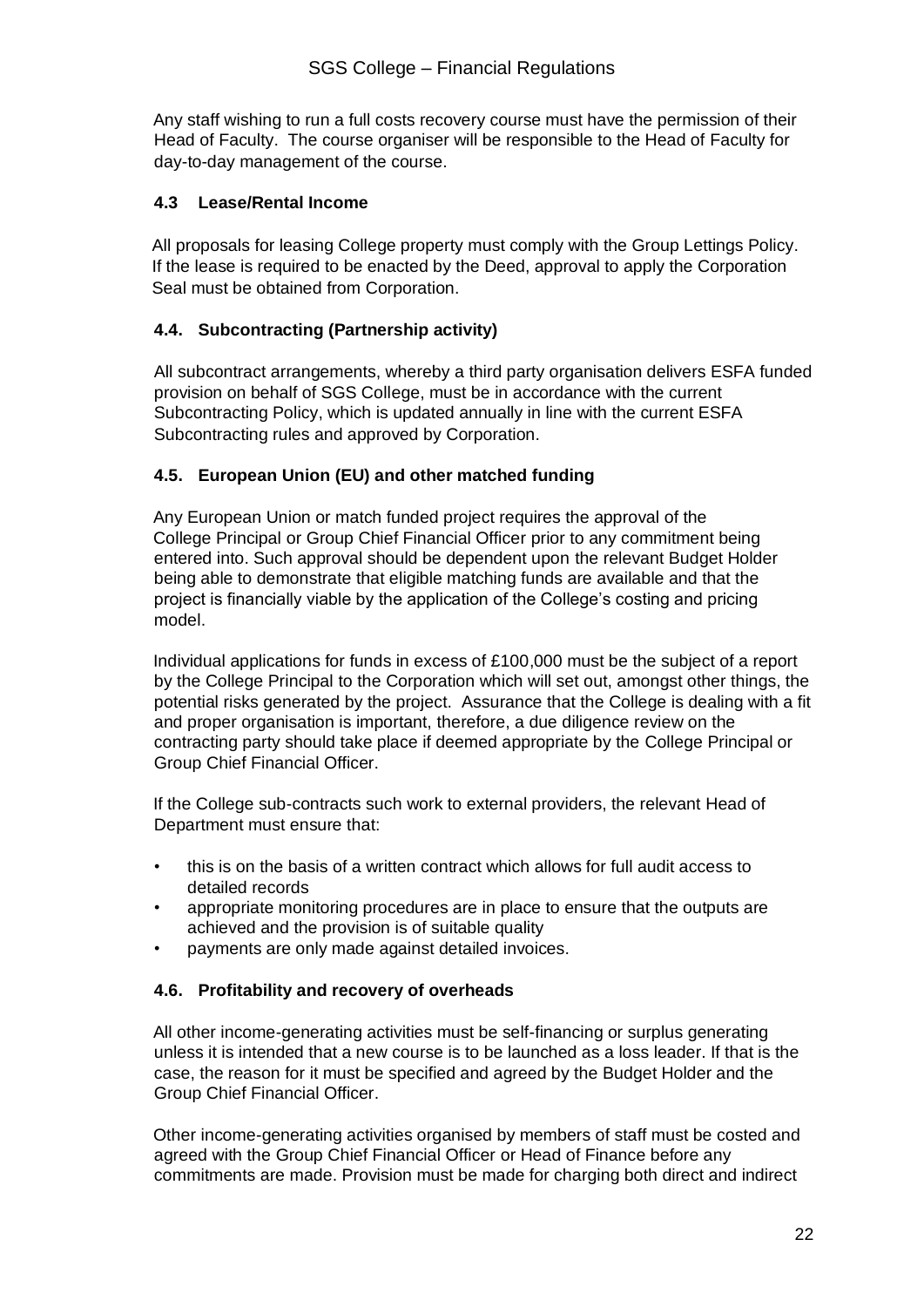costs in accordance with the College's fee policy, in particular for the recovery of overheads.

#### **4.7. Deficits**

Any unplanned deficits incurred on other income-generating activities will be charged to departmental funds.

#### **4.8. Additional contributions to departments**

Distribution of profits on other income-generating activity between central funds of the College and individual departments will be in accordance with the process agreed by the Group Chief Financial Officer.

#### **4.9. Additional payments to staff**

Any proposal that involves additional payments to members of staff must be supported by a schedule of names and values and reasons for such payments and must be recommended by the Budget Holder, and in the case of a Budget Holder, the relevant executive member, for approval by the College Principal or Group Chief Financial Officer.

#### **5. Intellectual Property Rights and Patents**

#### **5.1. General**

Certain activities undertaken within the College including research and consultancy may give rise to ideas, designs and inventions which may be patentable. These are collectively known as intellectual property.

#### **5.2. Patents**

The College Principal is responsible for establishing procedures to deal with any patents accruing to the College from inventions and discoveries made by staff in the course of their research.

#### **5.3. Intellectual property rights**

In the event of the College deciding to become involved in the commercial exploitation of inventions and research, the matter must then proceed in accordance with the intellectual property procedures issued by the College.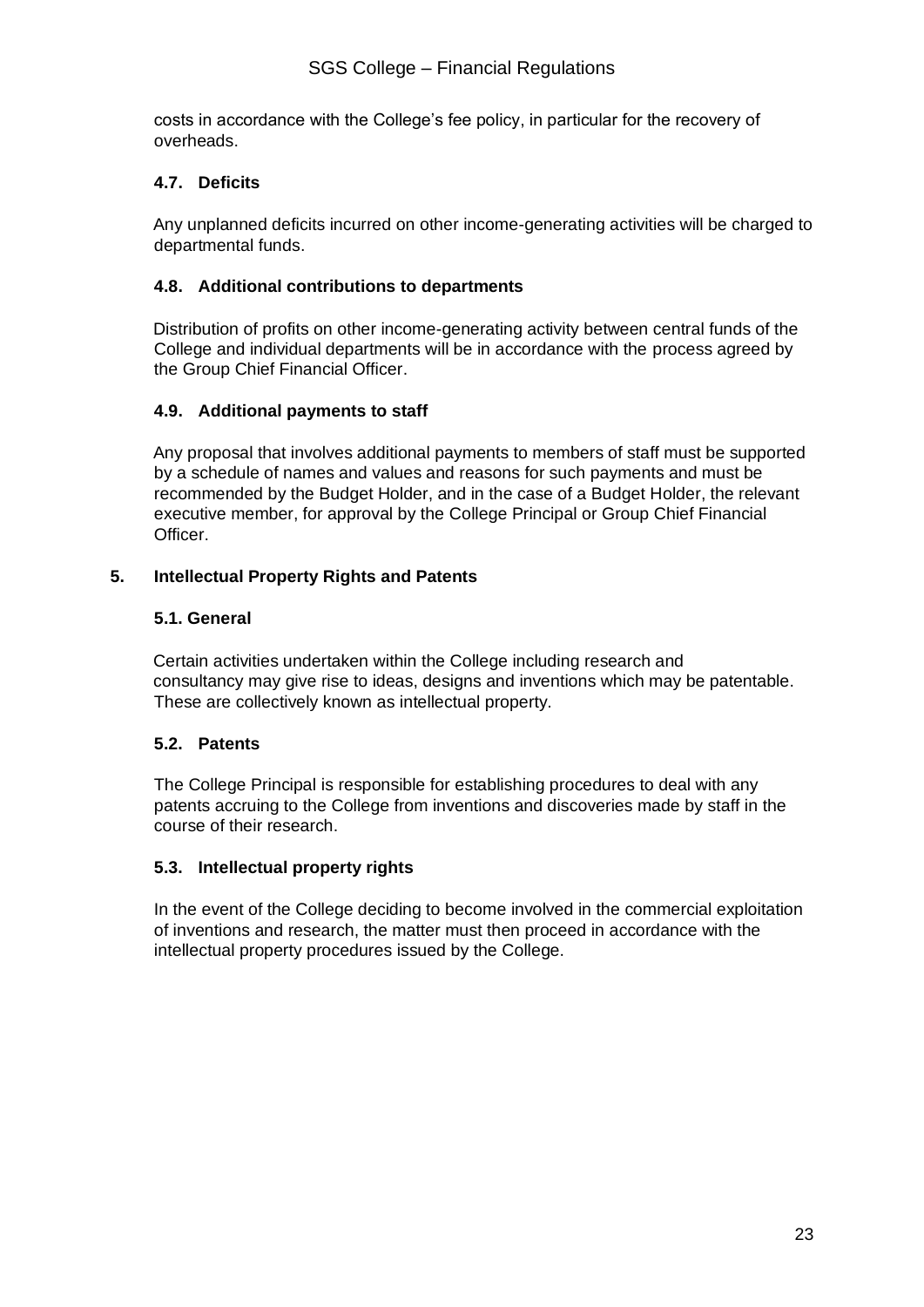#### **I. PURCHASING AND PAYMENTS**

#### **1. Scheme of delegation/financial authorities**

The Group Chief Financial Officer is responsible for making payments to suppliers of goods and services to the College.

The Head of Department is responsible for purchases within his or her department. Purchasing authority may be delegated to named individuals within the department. In exercising this delegated authority, Budget Holders must observe the Financial Regulations and Procedures. Budget Holders are set up as such within the core Finance system, enabling purchases to be placed against the cost centre codes and budgets authorised for their use. New Budget Holders requires the approval of the Group Chief Financial Officer or the Head of Finance.

Under procedures agreed by the Group Chief Financial Officer, Finance department control must be exercised over the creation of requisitioners and authorisers and their respective financial limits.

The Group Chief Financial Officer or Head of Finance must be notified immediately of any changes to the authorities to commit expenditure.

Heads of Department and Budget Holders are not authorised to commit the College to expenditure without first reserving sufficient funds from their budget to meet the purchase cost.

The member of staff (or Budget Holder) authorising the invoice for payment must be different from the member of staff responsible for signing or electronically approving the purchase order request.

Approval limits and requirements are detailed in Appendix 1 – Summary of Financial Limits.

#### **2. Procurement**

The College requires all Budget Holders, irrespective of the source of funds, to obtain supplies, equipment and services at the lowest possible cost consistent with quality, delivery requirements and sustainability, and in accordance with sound business practice.

The Procurement Manager is responsible to the Group Chief Financial Officer for:

- approving any new suppliers or contractors
- ensuring that the College's purchasing guidelines details in the Financial Regulations and Procedures is known and observed by all involved in purchasing for the College
- advising on matters of College purchasing guidelines and practice
- advising and assisting departments where required on specific departmental purchases
- developing appropriate standing supply arrangements on behalf of the College to assist Budget Holders in meeting their value for money obligations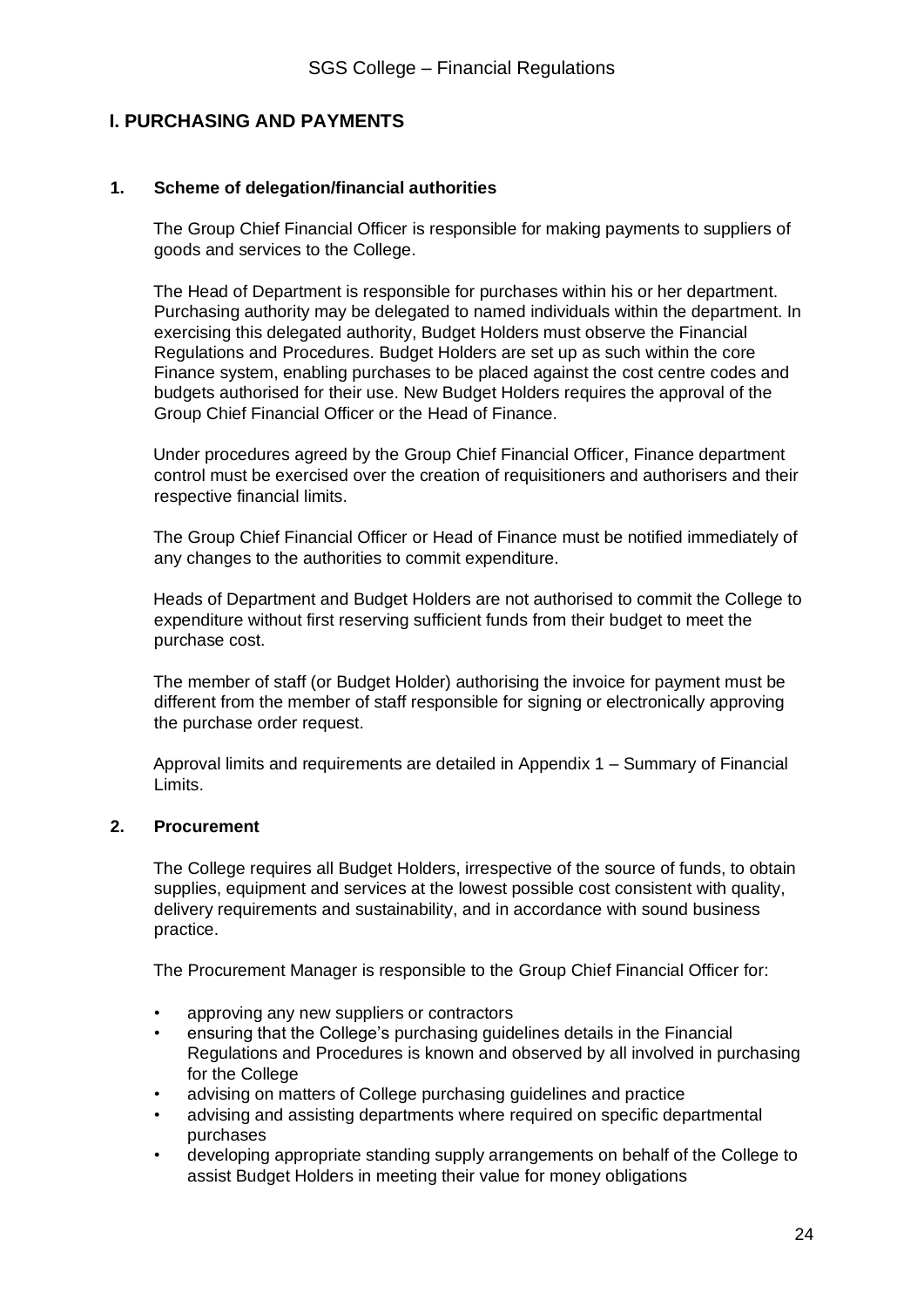- supporting with procurement process for all orders above £30,000
- negotiating all large-scale purchase contracts (generally in excess of £50,000) undertaken by the College, in collaboration with the responsible department
- ensuring that the College complies with EU regulations on Public Purchasing Policy.

Staff involved in procurement exercises for and on behalf of the College, should keep records that show a clear audit trail of how conflicts of interest have been identified and managed as part of procurement processes. At every stage of procurement, steps should be taken to identify and manage conflicts of interest, to ensure and to protect the integrity of the process.

The Head of Finance is responsible for ensuring that all new suppliers and contractors are approved, ensuring IR35 compliance.

#### **3. Purchase orders**

The ordering of goods and services must be in accordance with the College's Financial Procedures.

Official College orders must be placed for the purchase of all goods or services, except those made using corporate credit cards, pre-loaded cash cards or petty cash. In exceptional circumstances, urgent orders may be given verbally, but must be confirmed by an official purchase order endorsed 'confirmation order only' not later than the following working day.

Official orders must be issued to suppliers for all goods and services with the exception of utilities and certain other services approved by the Group Chief Financial Officer, as set out in Appendix 2.

It is the responsibility of the Group Chief Financial Officer to ensure that all purchase orders refer to the College's Conditions of Contract.

#### **4. Corporate cards**

Corporate cards include credit cards, procurement cards and pre-payment cards.

The operation and control of the College's corporate cards is the responsibility of the Group Chief Financial Officer.

The cards are provided to employees who require the flexibility that a corporate card offers. Budget Holders should nominate staff to be card holders. The Head of Finance is responsible for setting procedures for the approval and issuing of corporate cards to staff.

Holders of corporate cards must use them only for the purposes for which they have been issued, on valid business expenses and within the authorised purchase limits. Cards must not be loaned to another person, nor must they be used for personal or private purchases. The misuse of such cards will be grounds for disciplinary action. Cardholders must obtain approval to purchase from the relevant Budget Holder and must ensure that there is sufficient budget available to meet the costs.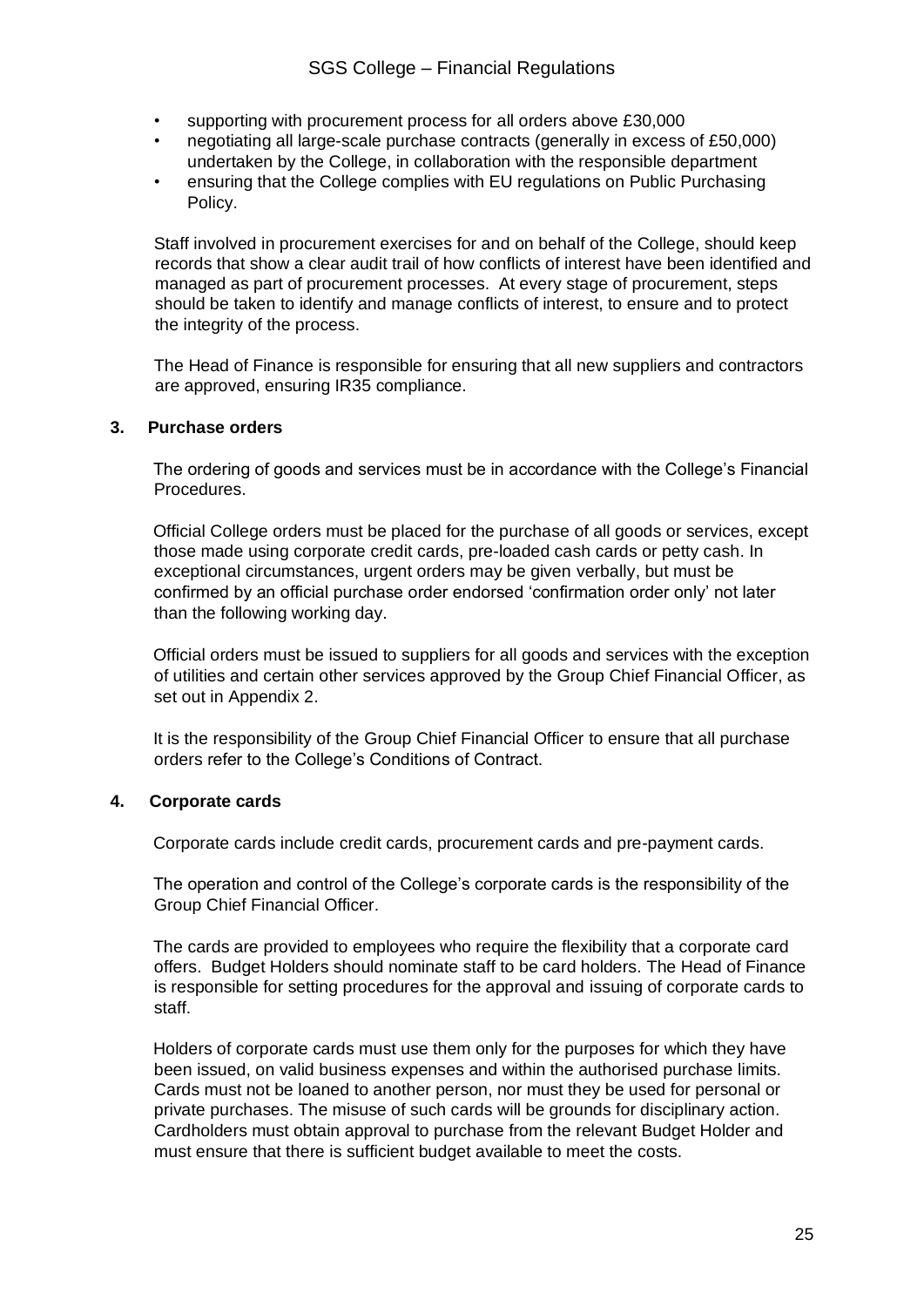#### SGS College – Financial Regulations

The Head of Finance is responsible for setting in place a system to monitor the use of College corporate cards and account for expenses charged through them. He or she must determine what information is required on purchases made with corporate cards from cardholders and deadlines for receipt in the Finance Department to enable financial control to be maintained and cardholders must provide that information. The Head of Finance must ensure a register is maintained of all cardholders, card numbers and location. Any changes to these details must be notified to the Finance Operations Manager.

Further details of the operation of the scheme are set out in the Financial Procedures.

#### **5. Tenders and quotations**

Budget Holders must comply with the College's tendering procedures contained in the College's code of tendering practice, which are set out in Appendix 4.

Only partnership arrangements for the supply of goods or services specifically approved by the Corporation will fall outside these arrangements for tenders and quotations.

The Procurement Manager must be engaged to advise on proposed spend on goods or services in excess of £30k. For spend between £30k and £50k, as a minimum, there is a requirement of at least 3 quotes but the use of frameworks or a formal tender process may be recommended. For spend in excess of £50k, the College must use a framework or formal tender process.

The Group Chief Financial Officer or the Head of Finance are authorised to waive the Financial Regulations with respect to tenders and quotations where the interests of the College are best served by so doing. This authorisation is strictly subject to the following provisions:

- approval must be obtained prior to placing the orders
- where the Group Chief Financial Officer or Head of Finance places the order, then the waiver (Procurement Validation Form) must be authorised by the College Principal
- all waivers for goods and services exceeding £30,000 must be reported to the Audit Committee
- The Audit Committee may restrict the circumstances under which a waiver may be granted.

Requests to seek such exceptions must be made in writing to the Group Chief Financial Officer or Head of Finance who shall retain records of all agreed exceptions for six years for inspection by the Internal Audit Service.

Normally waivers will relate to such matters as where the Group Chief Financial Officer or Head of Finance is satisfied that goods or services are:

- only available from one source and no satisfactory alternatives exist, or
- are controlled prices by Government order or trade practice, or
- urgently required and delay would cause organisational disruption, or
- where unforeseeable additional work is discovered during a contract, taking the total price above the original category in regard of quotations or tenders.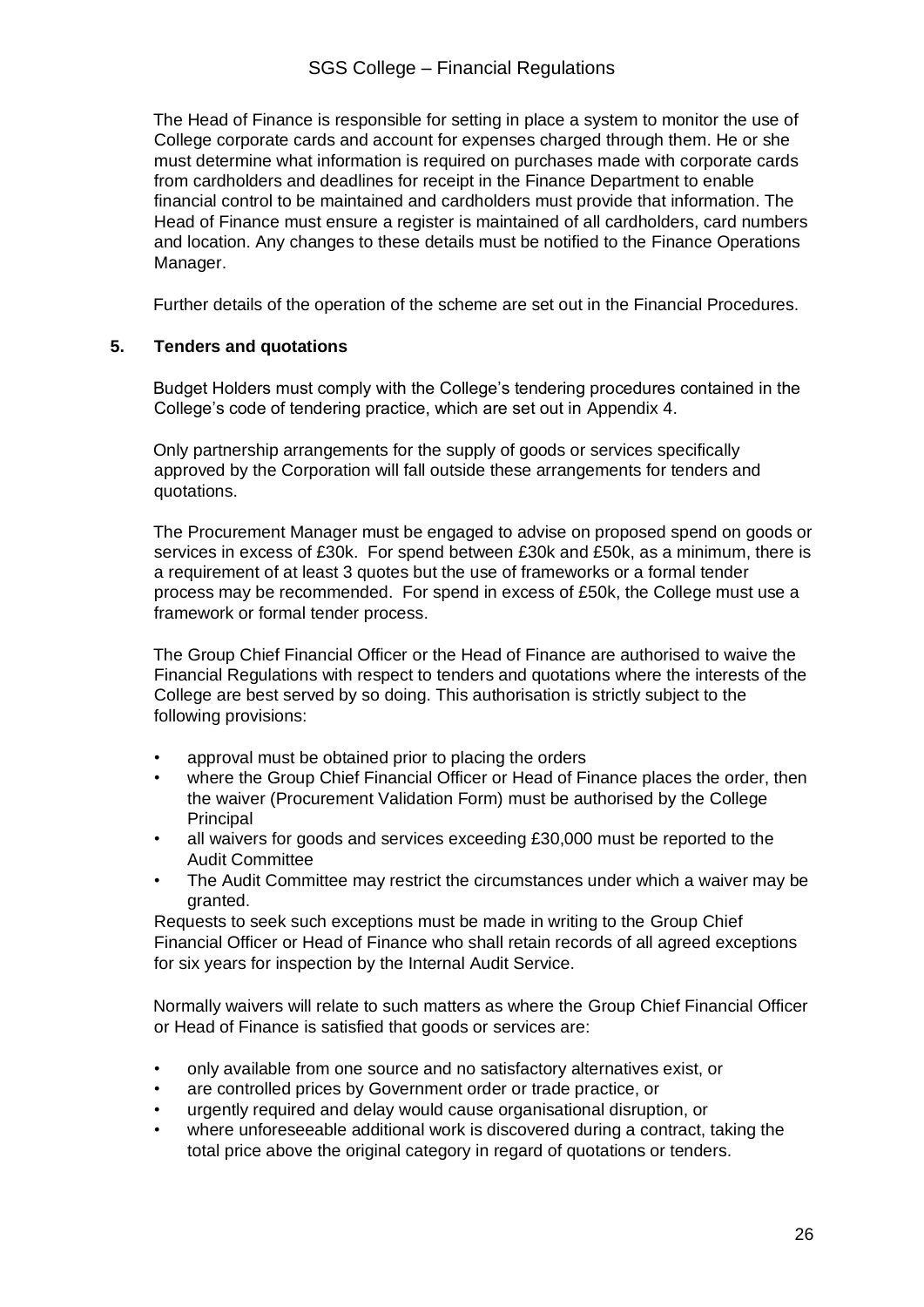Occasionally it may be necessary to engage a consultant directly without entering into a competitive selection process. Approval must be given by the Group Chief Financial Officer or Head of Finance in advance. Examples of when this may be necessary include:

- No other known consultants are capable of providing the service, or
- The task is so time limited that there is insufficient opportunity to go through the competitive process, or
- The work is an essential extension of the consultant's existing work and the total value of the work does not exceed £30,000, or
- The consultant has previously been engaged on a project relating to the College and has extensive background knowledge of past and current work required.

#### **5.1. Post-tender negotiations**

Post-tender negotiations (i.e. after receipt of formal tenders but before signing of contracts) with a view to improving price, delivery or other tender terms may be entered into, provided:

- it will not put other tenderers at a disadvantage
- it will not affect their confidence and trust in the College's tendering process

In each case, a statement of justification must be approved by the Group Chief Financial Officer or College Principal prior to the event, showing:

- background to the procurement
- reasons for proposing post-tender negotiations
- demonstration of the improved value for money.

All post-tender negotiations must be reported to the Audit Committee.

#### **5.2 Framework Agreements**

Frameworks usually have 1-6 suppliers who have already tendered on price and quality. A further competition of these suppliers of 'call-off' can result in lower prices, due to the bulk spends negotiated as part of these frameworks. Where a framework agreement is utilised, this must be processed through the Procurement Manager in accordance with Appendix 1.

#### **5.3 Public Contracts Regulations 2015**

The Procurement Manager is responsible for ensuring the College complies with its legal obligations concerning The Public Contract Regulations 2015. The Public Contract Regulations 2015 apply to written contracts for all forms of procurement, purchase or hire (whether or not hire purchase) with a total value exceeding a threshold value of £189,330 for Goods and Services and £4,733,252 for Works.

The 2015 Regulations apply if:

• a contract is being procured which meets the definition of a "public service contract", "public supply contract" or "public works contract" in the 2015 Regulations; and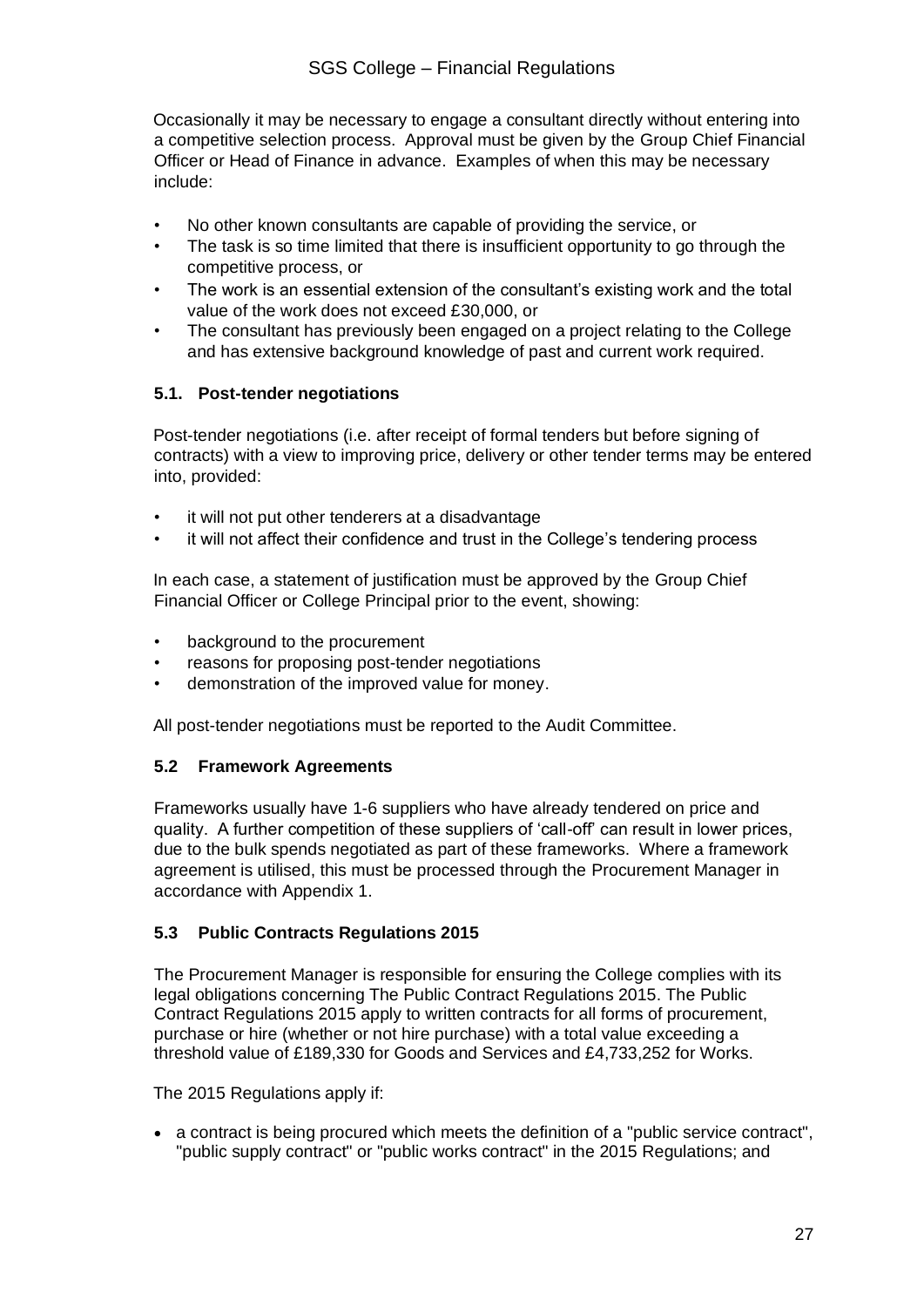- the body procuring it is a "contracting authority" for the purposes of the 2015 Regulations; and
- the value of the contract is over the [relevant value threshold](https://www.procurementportal.com/resources/faq/thresholds-under-the-public-contracts)

If the contract is for one of the "light touch regime" services expressly listed at Schedule 3 (for example, health, social, education, cultural, legal and catering services) then the 2015 Regulations will only apply if its value is over a higher threshold of £663,540.

Whilst the EU Directives on public procurement no longer bind the UK, they are a part of UK law in the form of the Public Contracts Regulations 2015 ("PCR 2015") and will continue to be so unless the UK parliament decides to amend them. No significant changes are expected in the short to medium term. However, the PCR 2015 have been amended by [The Public Procurement \(Amendment etc.\) \(EU Exit\) Regulations 2020,](https://www.legislation.gov.uk/uksi/2020/1319/contents/made) in order to create a UK based procurement regime. The amendments remove obligations and references to the Directives and replace them with UK based equivalents.

The thresholds are detailed in Appendix 1.

It is the responsibility of Heads of Department to ensure that their members of staff comply with The Public Contract Regulations 2015 by notifying the Procurement Manager of any purchase that is likely to exceed the thresholds. This must be done well in advance in order to permit advertisements in the Find a Tender Service portal, which replaced *Official Journal of the European Union* (OJEU). Alternatively, the College may complete a further competition through a framework, which has already met The Public Contract Regulations and are common place in Education.

The Group Chief Financial Officer is also required to submit to the Designated Funding Body annually where relevant, details on expenditure which exceeds the threshold.

#### **6. Building Contracts**

Building contracts over the value of £500,000 are the responsibility of the Corporation and require approval from the Corporation.

Proposals must be initiated by the Group Chief Executive & Executive Principal in respect of planned replacements, general improvement schemes, space planning or in response to requests from departments.

Consultants may be appointed if the project is too large or too specialised to be managed internally. Appointments must be subject to tendering and other procedures where appropriate.

Proposals must be presented in the form of costings or investment appraisals prepared in conjunction with the Group Chief Financial Officer as appropriate for Corporation consideration. Assurance that the College is dealing with a fit and proper organisation is important, therefore, a due diligence review on the contracting party should take place if deemed appropriate by the Group CEO & Executive Principal.

Investment appraisals must comply with appropriate Designated Funding Body guidance.

Following consideration by the Corporation, submissions must be forwarded to the Designated Funding Body where appropriate. If the required agreement is secured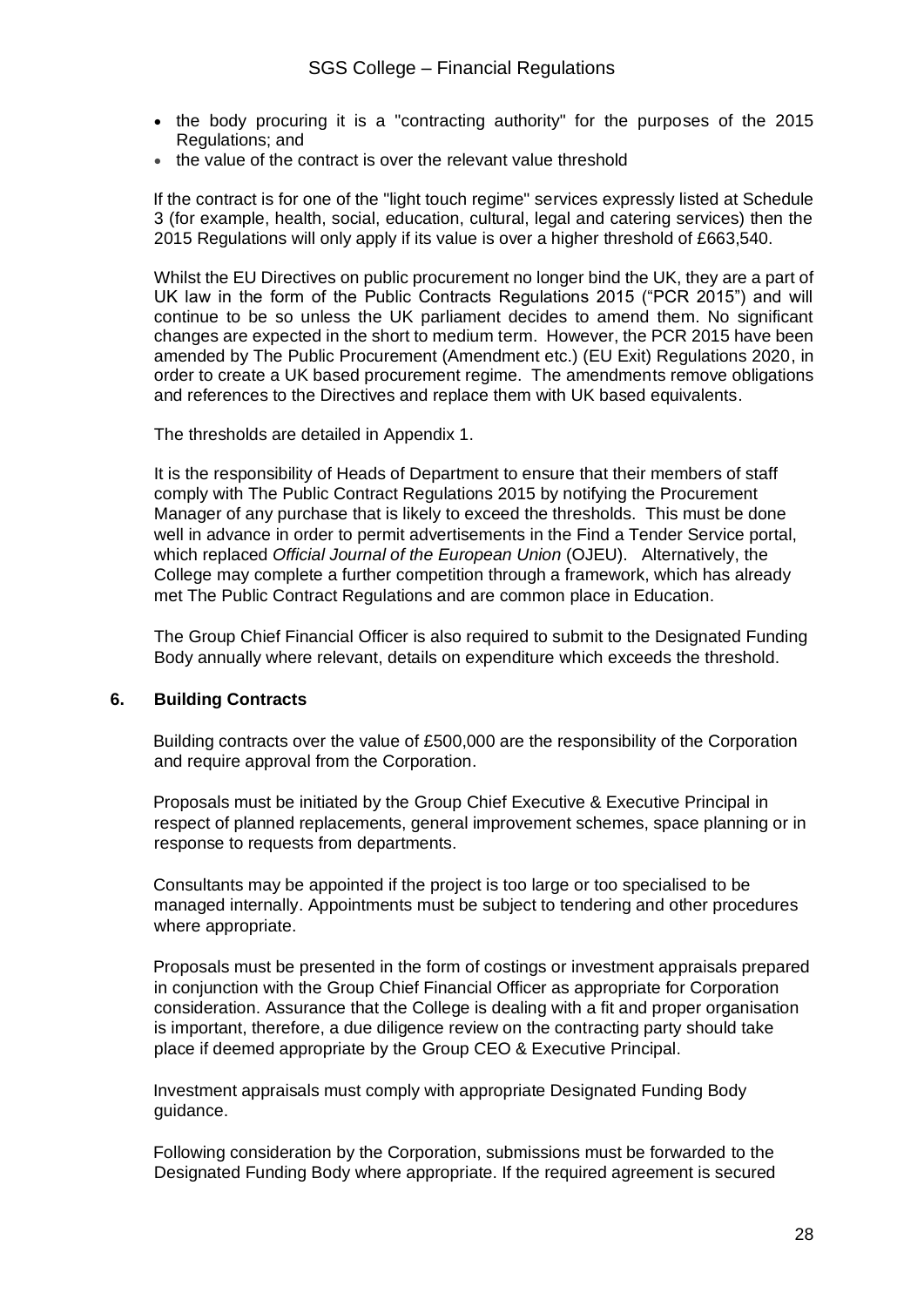from the Designated Funding Body, Designated Funding Body procedural rules must be followed. Designated Funding Body guidance on best practice must be followed even when Designated Funding Body approval is not required.

The achievement of value for money must be an objective in the letting of all contracts.

Conditions of contract for the purchase of goods must be followed as described in the College's detailed Financial Procedures. The main points are described at Appendix 4.

Licences are in the main an operational consideration and therefore follow the usual Financial Limits as per Appendix 1. Additional approvals may be required depending on the length of the licence as detailed in the Group Lettings Policy.

#### **7. Receipt of goods and services**

All goods must be received at designated receipt and distribution points. They must be checked for quantity and/or weight and inspected for quality and specification.

Whenever possible goods received must be recorded as such on the Finance system on the day of receipt. If the goods are deemed to be unsatisfactory, the record must be marked accordingly and the supplier immediately notified so that they can be collected for return as soon as possible. Where goods are short on delivery, the record must be marked accordingly and the supplier immediately notified.

All persons receiving goods on behalf of the College must be independent of those who negotiated prices and terms and authorised the official order.

The College requires all Budget Holders, irrespective of the source of funds, to obtain suppliers, equipment and services at the lowest possible cost consistent with quality, delivery requirements and sustainability, and in accordance with sound business practice.

#### **8. Payment**

#### **8.1. Payment of invoices**

The procedures for making all payments must be in a form specified by the Head of Finance.

The Head of Finance is responsible for ensuring processes are in place to identify the most appropriate method of payment for categories of invoice. Payments to UK suppliers will normally be made by BACS transfer every 8-10 days. In exceptional circumstances bank transfers may be made for urgent payments to suppliers.

Budget Holders are responsible for ensuring that expenditure within their departments does not exceed funds available.

Suppliers must be instructed by the Budget Holder to submit invoices for goods or services to the Finance Department, electronically via [purchase.ledger@sgscol.ac.uk](https://sgscol.sharepoint.com/:w:/r/sites/staff/DataHub/_layouts/15/Doc.aspx)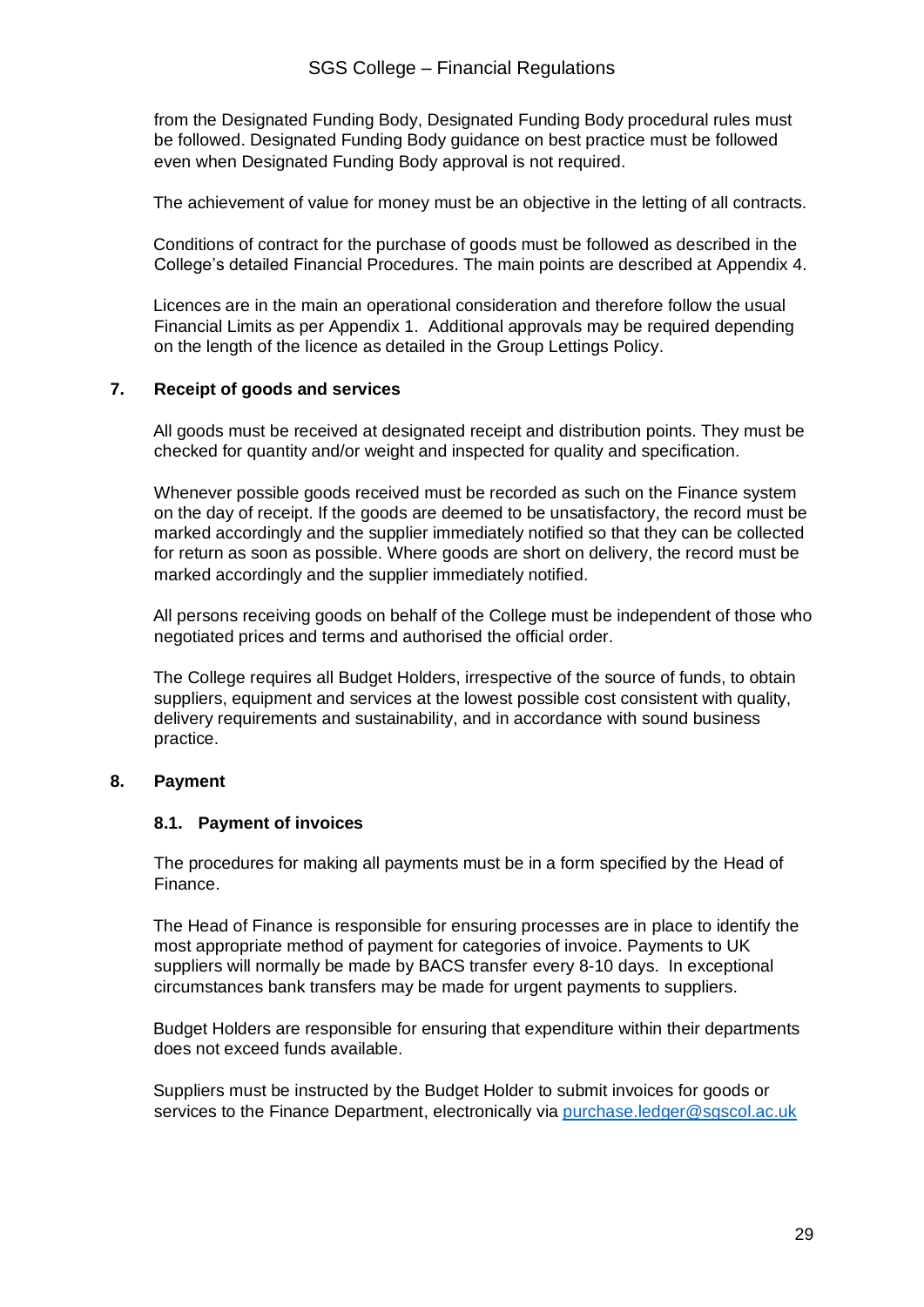Care must be taken by the Budget Holder to ensure that discounts receivable are obtained. Payments will only be made against invoices that can be matched to a receipted order.

Receipting of an electronic order will ensure that:

- the goods have been received, examined and approved with regard to quality and quantity, or that services rendered or work done is satisfactory
- where appropriate, it is matched to the order
- invoice details (quantity, price discount) are correct
- the invoice is arithmetically correct
- the invoice has not previously been passed for payment
- an appropriate cost centre is quoted; this must be one of the cost centre codes included in the Budget Holder's area of responsibility and must correspond with the types of goods or service described on the invoice.

Finance staff and others dealing with any changes to suppliers' details should be made aware of the risk of fraud in this area. Staff should also be advised that they must be careful about the information they give out to callers regarding the organisation's payment processes and any unique supplier identifiers etc. which may be held. Such callers may not be genuine and may help the fraudsters by making their subsequent requests more authentic looking.

#### **8.2. Staff reimbursement**

The College's purchasing and payments procedures are in place to enable the majority of non-pay supplies to be procured through the creditors system without staff having to incur any personal expense. However, on occasion, staff may incur expenses, most often in relation to travel, and are entitled to reimbursement (see section K – Employment of Staff) and must be claimed through the College's Expenses system through Payroll.

Staff on SGS College apprenticeships may be reimbursed where courses state that membership of an organisation is required, i.e. CIPD.

#### **8.3. Petty cash**

No payments shall be made from petty cash for payroll items or other items which may legitimately be paid through the normal payment routine. The petty cash system should not be used for the payment of travel and subsistence expenditure or expenses claim.

No income received on behalf of the College should be paid into petty cash.

The Head of Finance is responsible for ensuring processes are in place to make available to departments imprests necessary for the disbursements of petty cash expenses.

However, it is important for security purposes that petty cash imprest floats are kept to a minimum.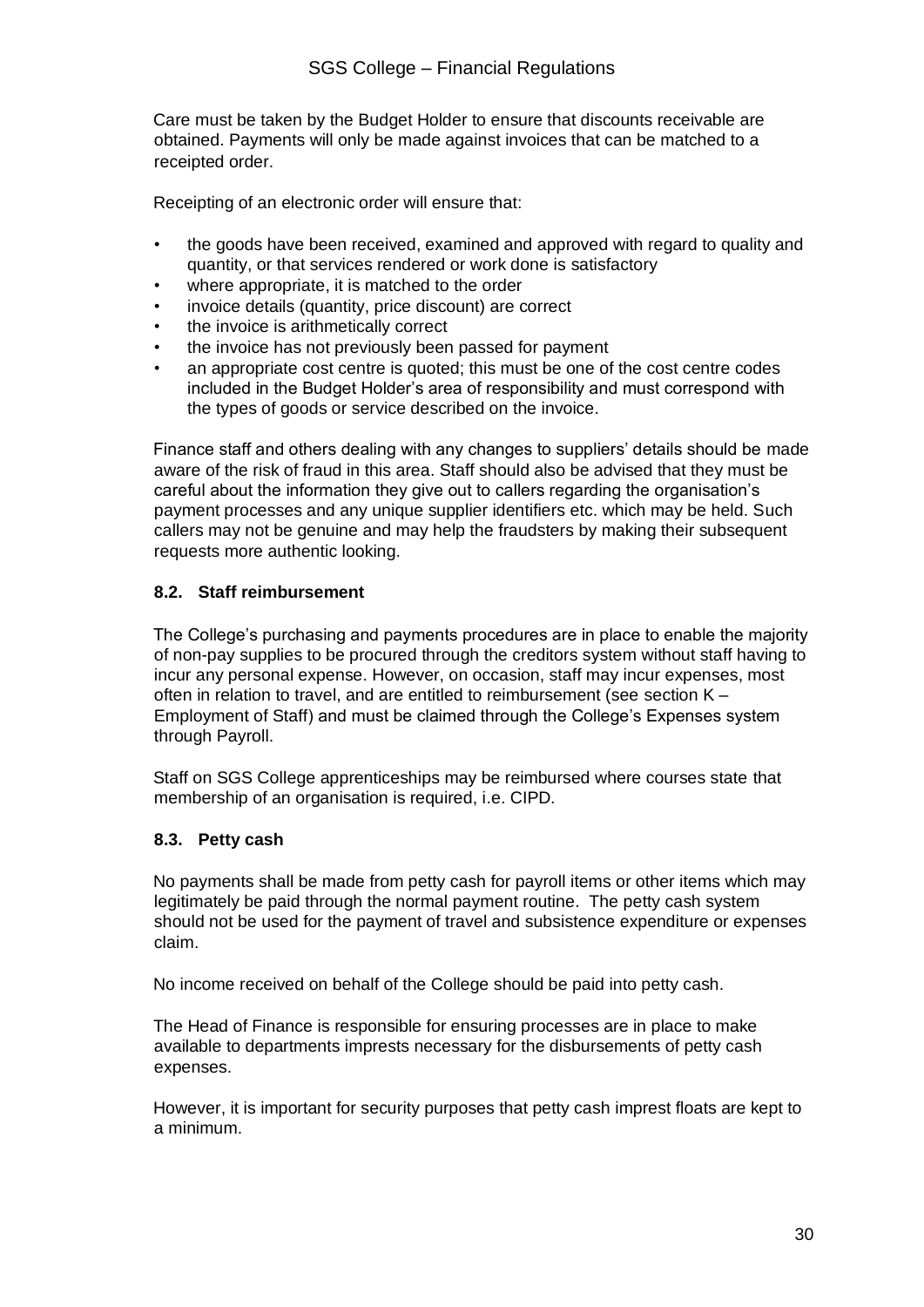#### **9. Late payment rules**

The Public Contract Regulations 2015 include a requirement for contracting authorities to have regard to CCS guidance on the selection of suppliers and the award of contracts, and to ensure that suppliers pay their subcontractors within 30 days. Key points are:

- small businesses can charge interest on overdue invoices
- the rate of interest is currently 8% per annum above the official daily rate of the Bank of England
- the Act also applies to overseas organisations
- the College can be sued for non-payment

In view of the penalties in this Act, the Corporation requires that invoices must be passed for payment as soon as they are received.

#### **10. Project advances**

The Head of Finance is responsible for ensuring processes are in place for the approval of cash advances or pre-payment cards for projects carried out away from the College where cash expenditure may be unavoidable.

Other forms of payment must be used wherever possible, such as an official purchase order and subsequent payment or a College purchasing card.

Receipts or paid invoices must be retained for all sums expended in this way. Upon completion of the project to which the advance relates, within one month a final account must be prepared to demonstrate how the advance was disbursed and any unspent balance repaid. Under no circumstances will a second advance be approved when the final accounting for an earlier advance to a project or individual is outstanding.

#### **11. Providing hospitality**

Staff entertaining guests from outside bodies should normally use the College's catering facilities. Where this is not the case, reasons must be stated when submitting a claim for reimbursement.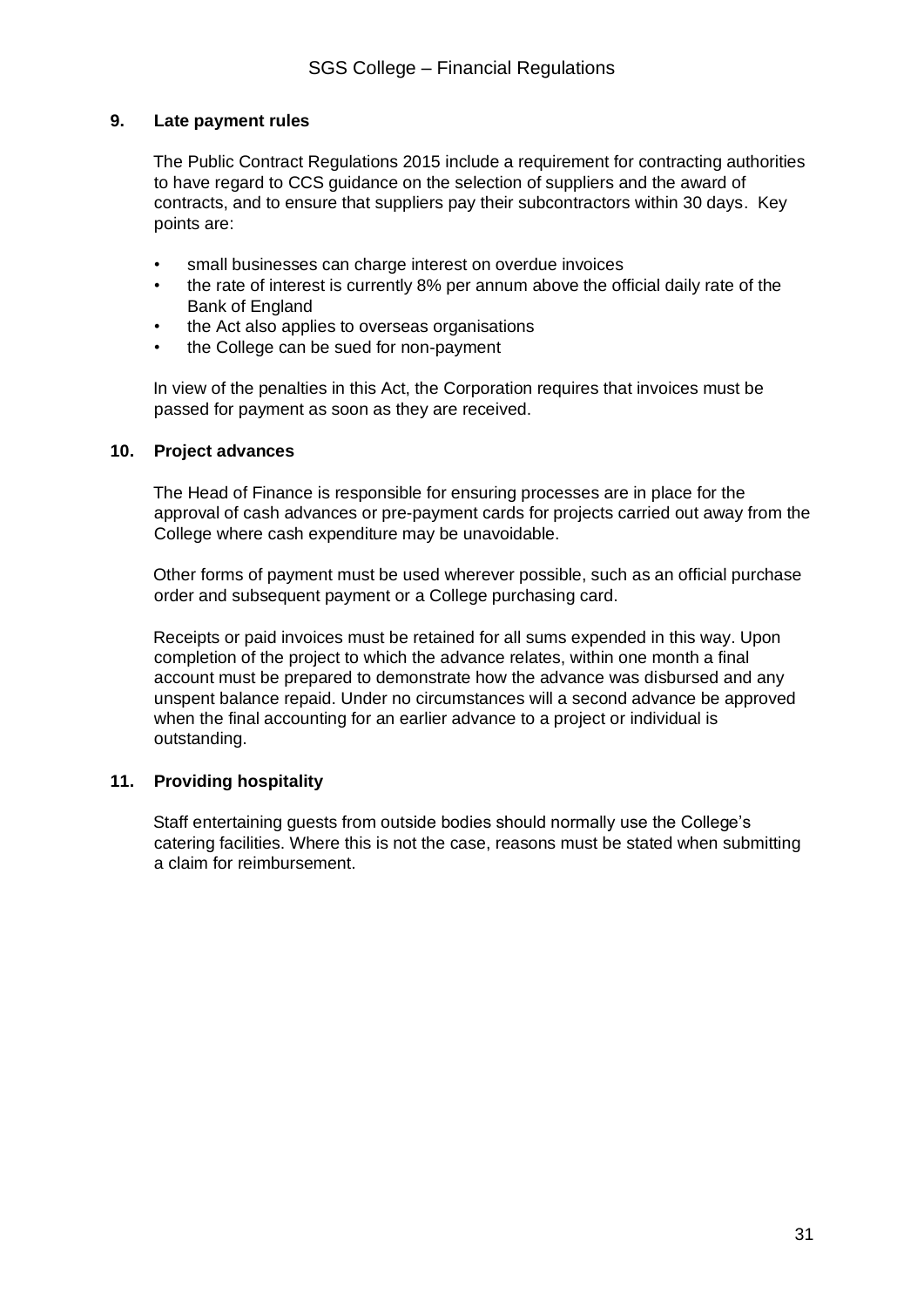### **J. ASSETS**

#### **1. Purchase of fixed assets**

The purchase, lease or rent of land, buildings or fixed plant must only be undertaken with authority from the Corporation and with reference to the Designated Funding Body requirements where exchequer-funded assets or exchequer funds are involved.

#### **2. Leases**

Where the College is entering into an agreement to lease land, buildings or equipment, budget holders must comply with approval requirements as detailed in Appendix 1: Summary of Financial Limits and the Group Lettings Policy.

If the lease is required to be enacted by Deed, approval to apply the Corporation Seal must be obtained from Corporation.

#### **3. Control of assets, stocks and stores**

#### **3.1. Fixed asset register**

The Head of Finance is responsible for maintaining the College's register of land, buildings, fixed plant and machinery. Budget Holders must provide the Head of Finance with any information he or she may need to maintain the register.

#### **3.2. Custody and control of stocks and stores**

Budget Holders are responsible for establishing adequate arrangements for the custody and control of stocks and stores within their departments. The systems used for stores accounting in departments must have the approval of the Head of Finance.

Budget Holders are responsible for ensuring that regular inspections and stock checks are carried out. Stocks and stores of a hazardous nature must be subject to appropriate security checks.

Those Budget Holders whose stocks require valuation in the Balance Sheet must ensure that the stock-taking procedures in place have the approval of the Head of Finance and that instructions to appropriate staff within their departments are issued in accordance with advice contained in the College's Financial Procedures.

#### **3.3. All other assets**

Budget Holders are responsible for establishing adequate arrangements for the custody and control of all other assets owned by the College, whether tangible (such as stock – see above) or intangible (such as intellectual property – see section 18), including electronic data.

#### **3.4. Safeguarding assets**

Budget Holders are responsible for the care, custody and security of the buildings, stock, stores, furniture and cash under their control. They must consult the Group Chief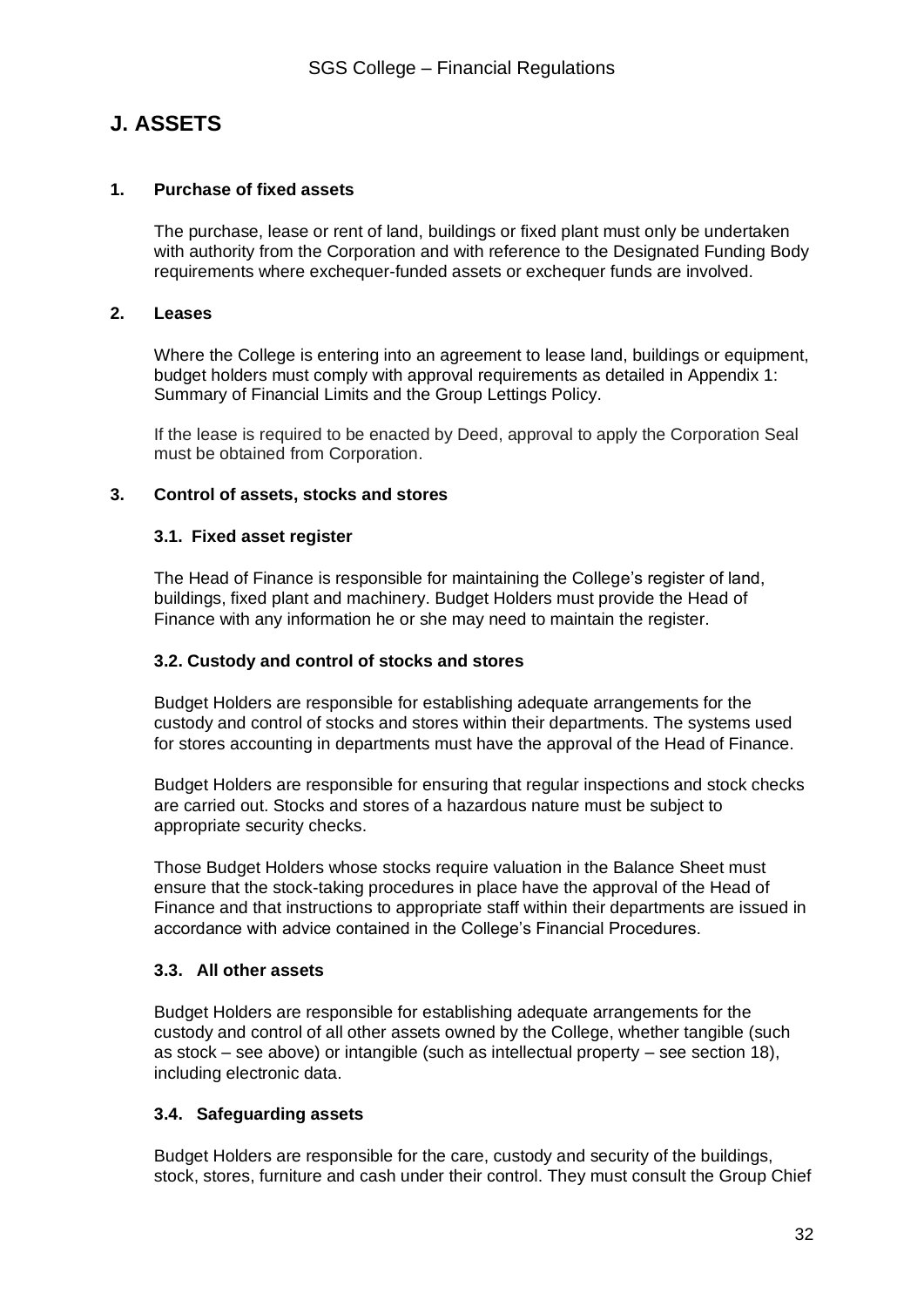Financial Officer or Head of Finance in any case where security is thought to be defective or where it is considered that special security arrangements may be needed.

Assets owned by the College must, so far as is practical, be effectively marked to identify them as College property.

#### **4. Personal use**

Assets owned or leased by the College should not be subject to personal use without authorisation by the Head of Department.

#### **5. Asset disposal**

Disposal of equipment and furniture must be in accordance with procedures contained in the College's detailed Financial Procedures.

Disposal of land and buildings must only take place with the authorisation of the Corporation. Designated Funding Body consent may also be required if exchequer funds were involved in the acquisition of the asset.

#### **6. Companies and joint ventures**

In certain circumstances it may be advantageous to the College to establish a company or a joint venture to undertake services on behalf of the College. Any member of staff considering the use of a company or a joint venture must first seek the advice of the Group Chief Financial Officer, who must have due regard to guidance issued by the Designated Funding Body.

The Group Chief Financial Officer is responsible for advising on the process required in forming a company or a joint venture and arrangements for monitoring and reporting on the activities of these undertakings.

It is the responsibility of the Corporation to establish the shareholding arrangements and appoint directors of companies wholly or partly owned by the College. These and other arrangements must be set out in a memorandum of understanding.

The directors of companies where the College is the majority shareholder must submit an Annual Report and Financial Statements to the Corporation. They must also submit business plans or budgets as requested to enable the Corporation to assess the risk to the College. The College's internal and external auditors must also be appointed to such companies.

Where the College is the majority shareholder in a company, the Designated Funding Body requires that the company's financial year must be consistent with that of the College.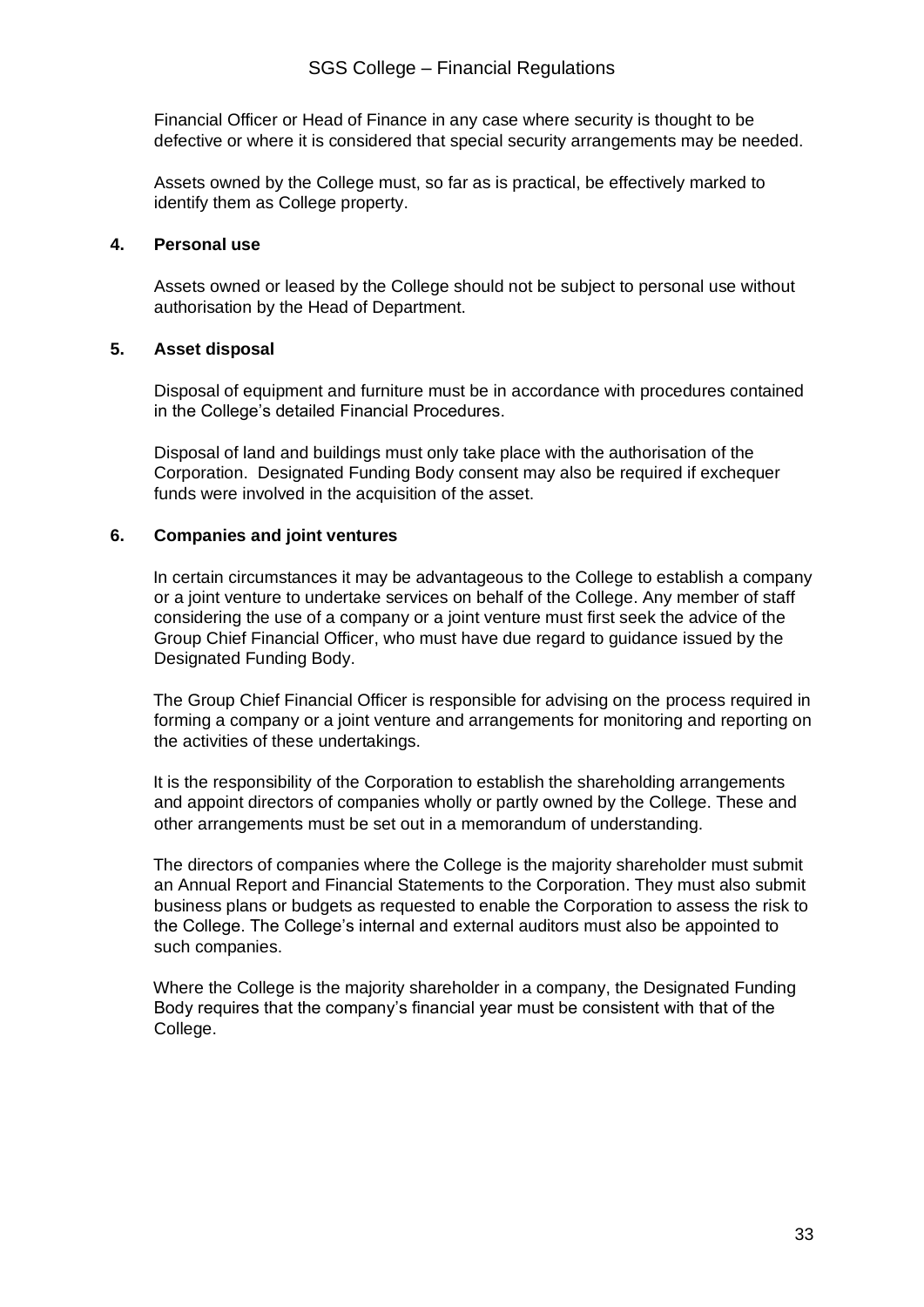#### **K. EMPLOYMENT OF STAFF**

#### **1. Remuneration policy**

All College staff must be appointed to the salary scales approved by the Corporation and in accordance with appropriate conditions of service. All letters of appointment must be issued by the Human Resources department.

Salaries and other benefits for senior post-holders, and other posts documented by the Corporation, will be determined by the Corporation on the recommendation of the Remuneration Committee.

#### **2. Appointment of staff**

All contracts of service must be concluded in accordance with the College's approved Human Resources Policies and Procedures and all offers of employment with the College must be made in writing by Human Resources. Budget Holders must ensure that Human Resources is provided promptly with all information they may require in connection with the appointment, resignation or dismissal of employees.

#### **3. Salaries and wages**

The Group Chief Financial Officer is responsible for all payments of salaries and wages to all staff including payments for overtime or services rendered. All timesheets and other pay documents, including those relating to fees payable to external examiners, visiting lecturers or researchers, must be in a form prescribed or approved by the Group Chief Financial Officer.

The Head of Human Resources is responsible for keeping the Group Chief Financial Officer or Head of Finance informed of all matters relating to personnel for payroll purposes. In particular these include:

- appointments, resignations, dismissals, supervisions, secondments and transfers
- absences from duty for sickness or other reason, apart from approved leave
- changes in remuneration including increments and pay awards

The Head of Finance is responsible for payments to non-employees and for informing the appropriate authorities of such payments. All casual and part time employees must be included on the payroll.

The Chief Group Services Officer is responsible for keeping all records relating to payroll including those of a statutory nature.

All payments must be made in accordance with the College's detailed payroll Financial Procedures and comply with Her Majesty's Revenue and Customs regulations.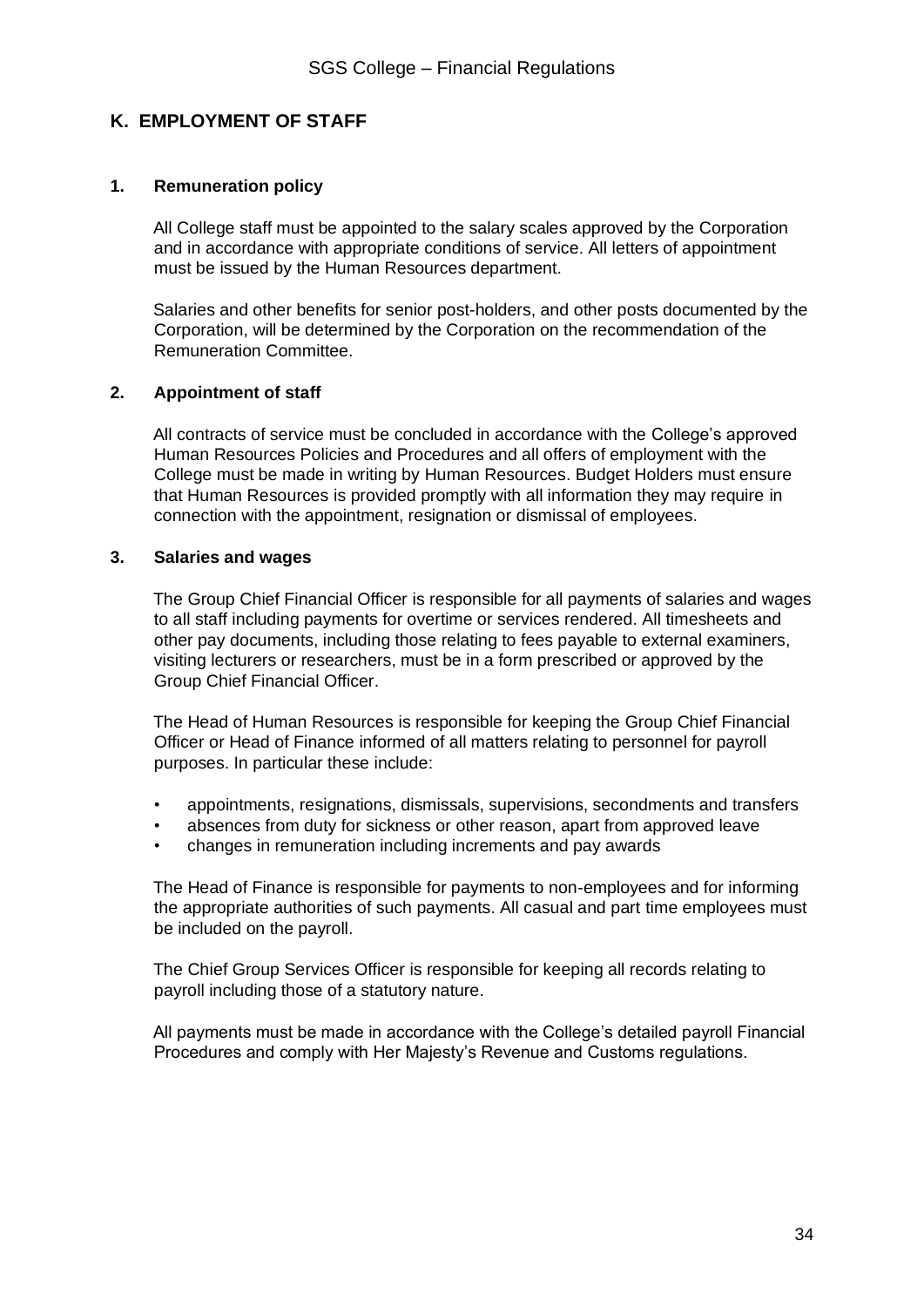#### **4. Superannuation schemes**

The Corporation is responsible for undertaking the role of employer in relation to appropriate pension arrangements for employees.

The Chief Group Services Officer is responsible for day-to-day superannuation matters, including:

- paying contributions to various authorised superannuation schemes
- preparing the annual return to various superannuation schemes
- administering the superannuation schemes

The Head of Human Resources is responsible for administering eligibility to pension arrangements and for ensuring payroll records are amended accordingly when staff deductions must begin or cease.

#### **5. Travel, subsistence and other allowances**

All claims for payment of subsistence allowances, travelling and incidental expenses must be completed in a form approved by the Group Chief Financial Officer and in accordance with the rules set out in the College's Travel, Subsistence and Personal Expenses Policy and Procedure.

Claims by members of staff must be authorised by their Head of Department (or executive line manager in the case of Heads of Department). The certification by the Head of Department will be taken to mean that:

- the journeys were authorised
- the expenses were properly and necessarily incurred
- the allowances are properly payable by the College
- consideration has been given to value for money in choosing the mode of transport

Arrangements for travel by the Group CEO & Executive Principal, Clerk or members of the Corporation must be approved by the Chair of the Corporation. Arrangements for travel by the Chair must be approved by the Group CEO and Executive Principal.

#### **6. Overseas travel**

All arrangements for overseas travel must be approved by the College Principal in advance of committing the College to those arrangements or confirmation of any travel bookings. Arrangements for overseas travel by the Group CEO & Executive Principal or members of the Corporation must be approved by the Chair of the Corporation. Arrangements for travel by the Chair must be approved by the Corporation.

Where spouses, partners or other persons unconnected with the College intend to participate in a trip, this must be clearly identified in the approval request. The College must receive reimbursement for the expected costs it is asked to cover for those persons in advance of confirming travel bookings.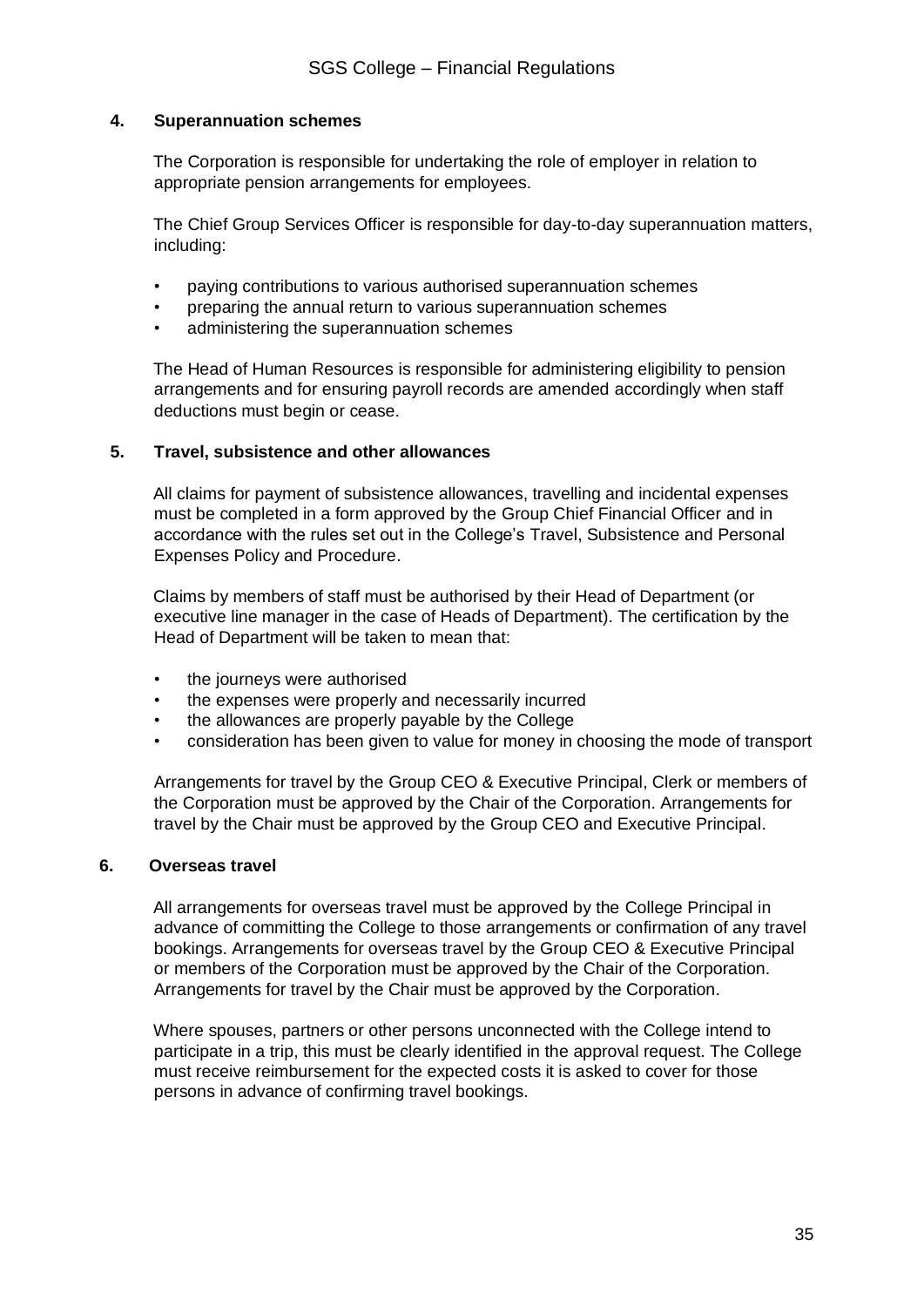#### **7. Expenses for Corporation Members**

Members are not entitled to payments to attend meetings or for loss of earnings. They are entitled to claim for expenses incurred. These include travel to and from Corporation and Committee meetings, other travelling and subsistence, in accordance with the College's expenses policy; fees for agreed attendance at conferences or other training events; and other incidental expenses, such as telephone calls, postage and photocopying.

Claims must be submitted through the Clerk to the Corporation and must be authorised by the Chair of the Corporation.

#### **8. Severance and other non-recurring payments**

Severance payments must only be made in accordance with relevant legislation and under a scheme approved by the Corporation.

Professional advice must be obtained where necessary. No amounts may be expended that exceed the budget allocated for the purpose. All such payments must be authorised by the College Principal and calculations checked by the Head of Human Resources, Group Chief Financial Officer or Head of Finance. Amounts paid must be disclosed in the Financial Statements.

All matters referred to on industrial tribunal shall be notified to the Group Chief Financial Officer or Head of Finance at the earliest opportunity in order that budget provision may be made as necessary. All determination of tribunals must be similarly notified.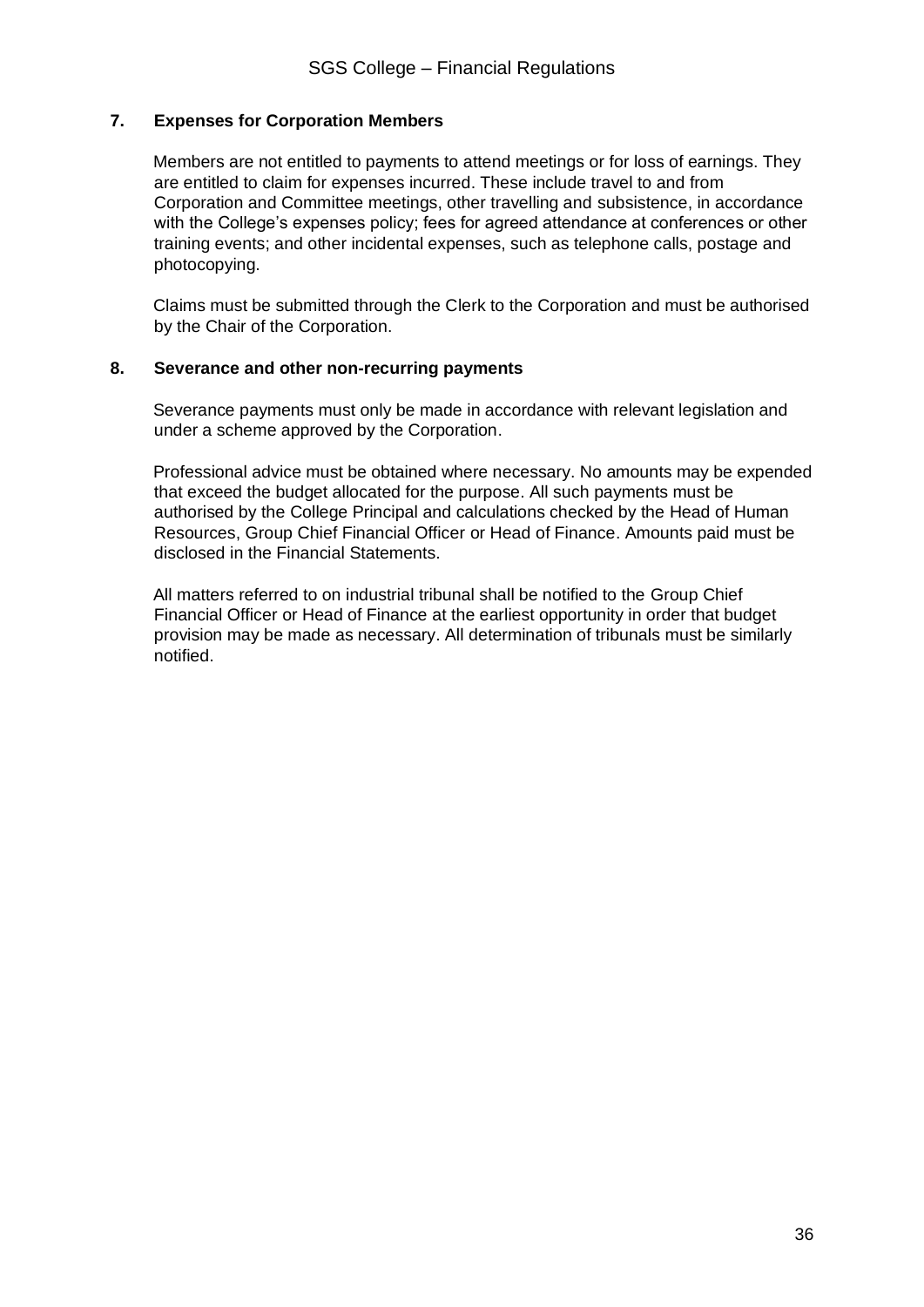### **L. FUNDS HELD ON TRUST**

#### **1. Gifts, benefactions and donations**

The Group Chief Financial Officer is responsible for maintaining financial records in respect of gifts, benefactions and donations made to the College and initiating claims for recovery of tax where appropriate. The College must not make donations to another charity without it being made in furtherance of its own objects, and any decision around this should be made by the Corporation.

#### **2. Student welfare and access funds**

The Group Chief Financial Officer will prescribe the format for recording the use of student welfare funds.

Records of Learner Support funds must be maintained according to the Designated Funding Body requirements.

#### **3. Trust funds**

The Group Chief Financial Officer is responsible for maintaining a record of the requirements for each trust fund and for advising the Corporation on the control and investment of fund balances.

The Audit Committee is responsible for ensuring that all the College's trust funds are operated within any relevant legislation and the specific requirements for each trust. It is also responsible for investment of fund balances.

#### **4. Voluntary funds**

The Group Chief Financial Officer must be informed of any fund that is not an official fund of the College which is controlled wholly or in part by a member of staff in relation to their function in the College.

The accounts of any such fund must be audited by an independent external person and must be submitted with a certificate of audit to the appropriate body. The Group Chief Financial Officer will be entitled to verify that this has been done.

#### **5. Bursaries, grants and other authorised expenditure**

Payments may be made to students for bursaries, grants and other authorised expenditure. All payments must be supported by detailed claims or other appropriate evidence and approved by Learner Services personnel or the Budget Holder as appropriate. Policies for bursaries and other students' payments must be approved by the Executive Team.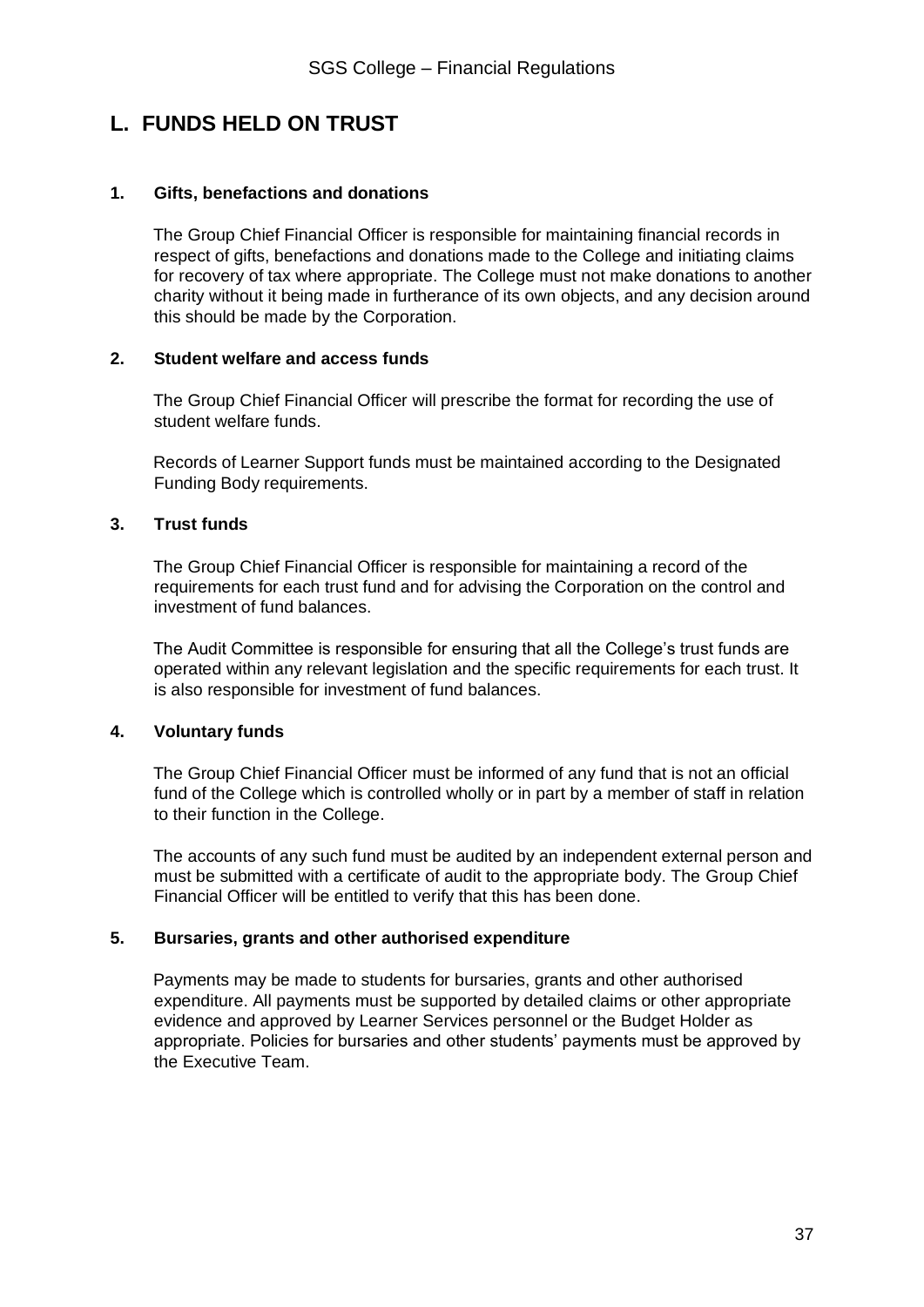### **M. SECURITY**

#### **1. Security**

Keys to safes or other similar containers must be retained securely at all times. The loss of any such keys must be reported to the Group Chief Financial Officer or Head of Finance immediately. The Head of Finance is responsible for maintaining procedures governing security of and access to information held in safes or other similar secure containers.

The Head of IT is responsible for maintaining proper security and privacy of information held on the College's computer network. Appropriate levels of security must be provided, such as passwords for networked PCs together with restricted physical access for network servers. Information relating to individuals held on computer is subject to the provisions of the Data Protection Act 2018. The Vice Principal Performance, Standards and Effectiveness is the Data Protection Officer, nominated to ensure compliance with the Act and the safety of documents.

The Group Chief Executive & Executive Principal; is responsible for the safekeeping of official and legal documents relating to the College. Signed copies of deeds, leases, agreements and contracts must, therefore, be forwarded to the Group Chief Executive & Executive Principal. All deeds and lease must be held in an appropriately secure, fireproof location and copies held at a separate location. All other agreements and contracts must be held in secure locations appropriate to the risk of loss. Copies of all leases, agreements and contracts must be forwarded to the Group Chief Financial Officer.

#### **2. Provision of indemnities**

Any member of staff asked to give an indemnity, for whatever purpose, must consult the Group Chief Financial Officer before any such indemnity is given.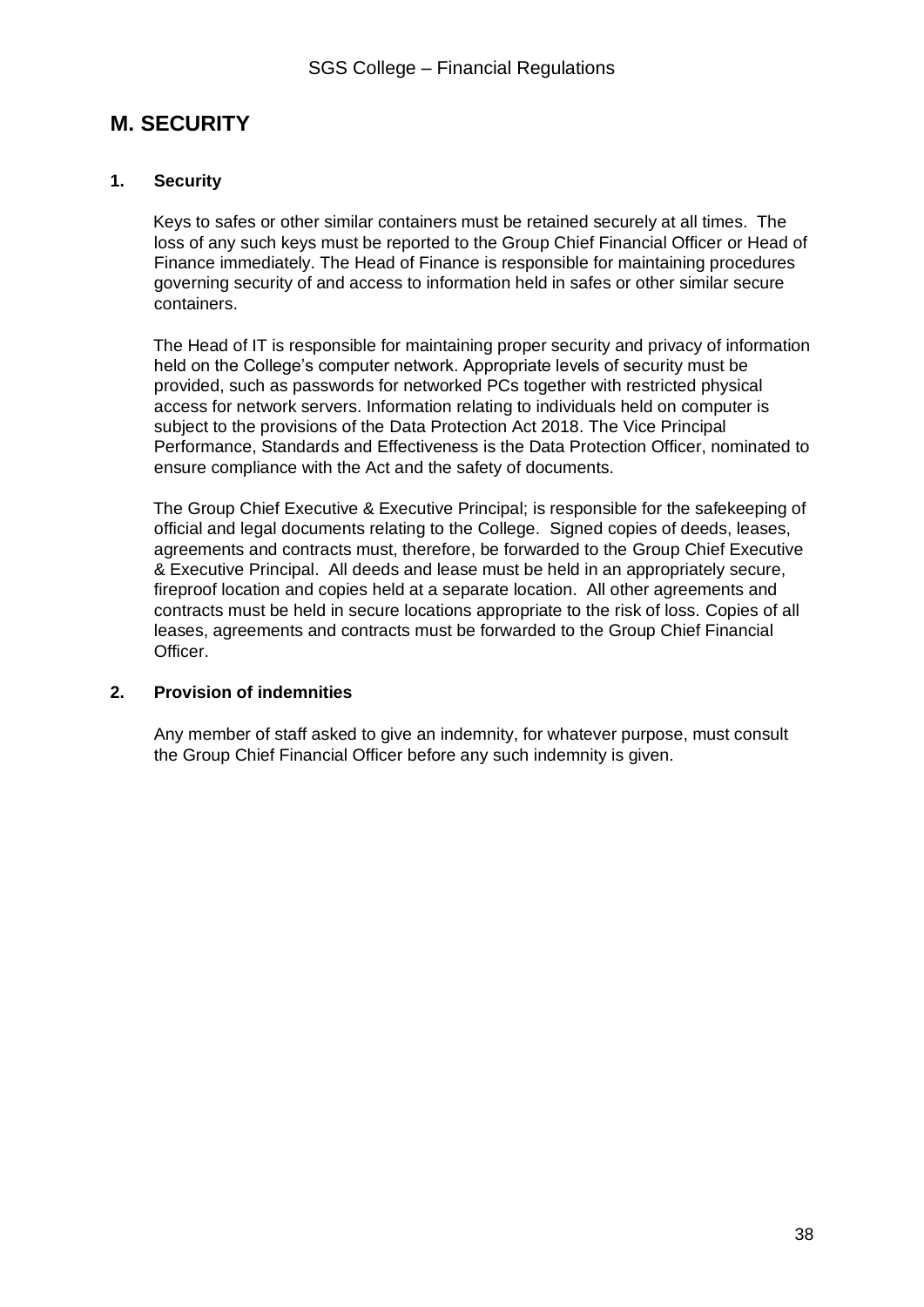### **N. RISK & COMPLIANCE**

#### **1. Use of the College's seal**

The application of the seal of the Corporation shall be authenticated by the signature of any two members authorised either generally or specifically by the Corporation to act for that purpose.

A record of each application of the Seal must be kept by the Clerk to the Corporation and reported to the next meeting of the Corporation.

The Clerk to the Corporation must ensure that the Seal is kept in a safe location.

#### **2. Money Laundering**

In response to the Proceeds of Crime Act 2002 and Money Laundering, Terrorist Financing and Transfer of Funds [Information on the Payer] Regulations 2017 the College and its employees must comply with the legislation and ensure that the highest standard of due diligence are applied in relation to 'know your customer' principles. Legislation has broadened the definition of money laundering and the range of activities where this can apply. College staff are required to follow the [Anti-Money](https://sgscol.sharepoint.com/:w:/r/sites/staff/DataHub/_layouts/15/Doc.aspx?sourcedoc=%7B7522FD43-EE81-41DB-95DD-0985CA0EA7CC%7D&file=Anti-Money%20Laundering.docx&action=default&mobileredirect=true&DefaultItemOpen=1)  [Laundering Policy](https://sgscol.sharepoint.com/:w:/r/sites/staff/DataHub/_layouts/15/Doc.aspx?sourcedoc=%7B7522FD43-EE81-41DB-95DD-0985CA0EA7CC%7D&file=Anti-Money%20Laundering.docx&action=default&mobileredirect=true&DefaultItemOpen=1) if money laundering is suspected. This policy also defines the responsibility of individual employees in the process.

#### **3. Data Protection Act**

The College Principal shall be responsible to the Corporation for maintaining proper security and compliance with the Data Protection Act in respect of information held in the computer installations or for their use. It shall be released only to those officers authorised by the College Principal.

#### **4. Code of Conduct**

- **4.1.** The College is committed to the highest standards of openness, integrity and accountability. It seeks to conduct its affairs in a responsible manner, having regard to the principles established by the Committee on Standards in Public Life (formerly known as the Nolan Committee), which members of staff at all levels are expected to observe. These principles are set out at Appendix 5. In addition, the College expects that staff at all levels to observe its code of conduct, contained in the Staff Handbook which covers:
	- probity and propriety
	- selflessness, objectivity and honesty
	- relationships
- **4.2** Additionally, members of the Corporation, Executive or the Procurement Manager, must disclose interests in the College's Register of Interests maintained by the Clerk to the Corporation. They are also responsible for ensuring that entries in the register relating to them are kept up to date regularly and promptly, as prescribed in the Financial Procedures.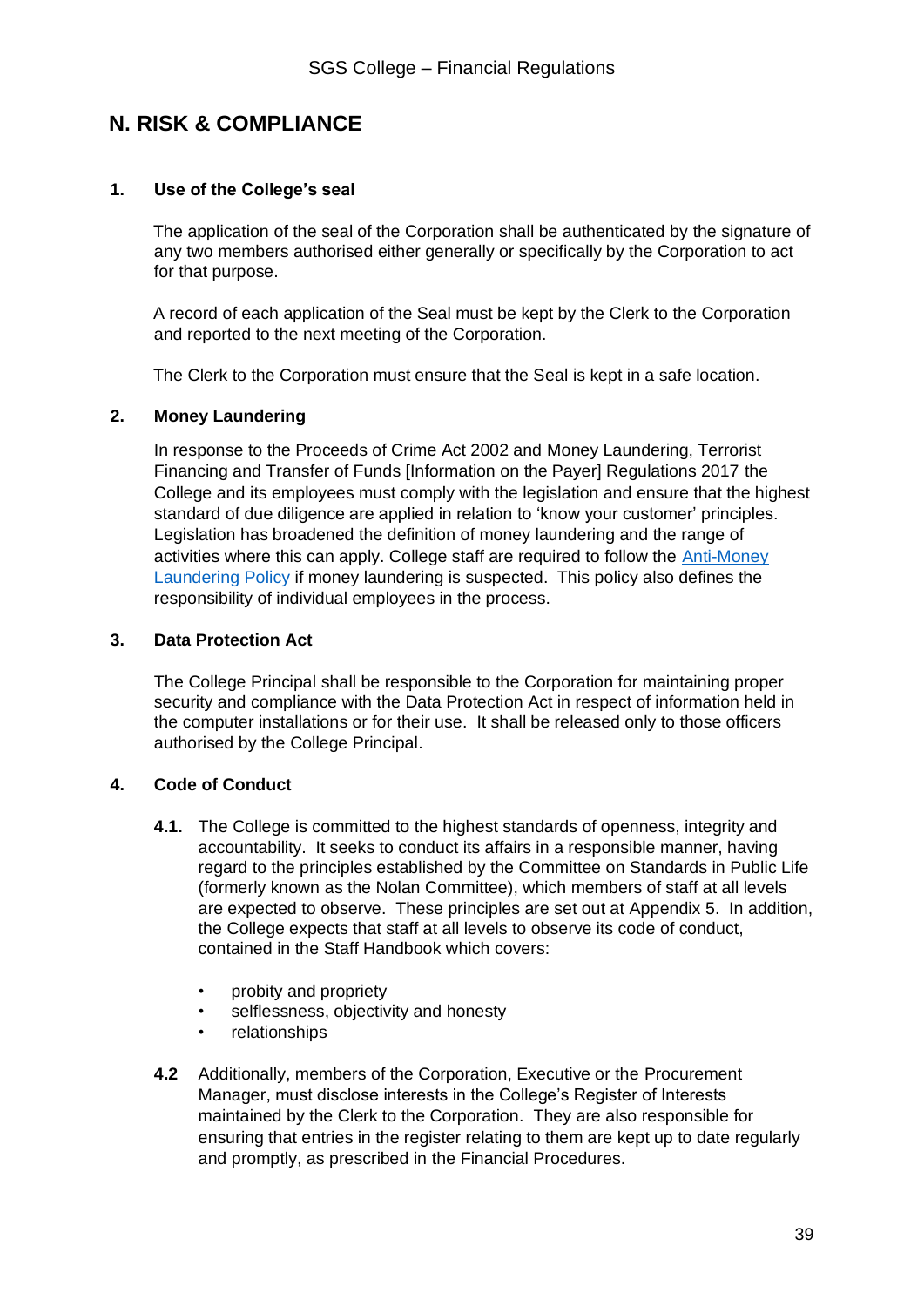In particular, no person must be a signatory to a College contract where he or she also has an interest in the activities of the other party or parties to that contract.

#### **5. Insurance**

The Group Chief Financial Officer is responsible for the College's insurance arrangements, including the provision of advice on the types of cover available. As part of the overall risk management strategy, all risks must be considered and those most effectively dealt with by insurance cover must be identified. This is likely to include important potential liabilities and provide sufficient cover to meet any potential risk to all assets.

The Procurement Manager is responsible for effecting insurance cover as determined by the Executive. He or she is therefore responsible for obtaining quotes, negotiating claims and maintaining the necessary records. The Procurement Manager must keep a register of all insurances affected by the College and the property and risks covered.

He or she must also deal with the College's insurers and advisers about specific insurance problems.

Budget Holders must ensure that any agreements negotiated within their departments with external bodies cover any legal liabilities to which the College may be exposed. The Procurement Manager's advice must be sought to ensure that this is the case. Budget Holders must give prompt notification to the Procurement Manager of any potential new risks and additional property and equipment that may require insurance and of any alterations affecting existing risks.

Budget Holders must advise the Group Chief Financial Officer or Head of Finance immediately of any event that may give rise to an insurance claim. The Group Chief Financial Officer, Head of Finance or Procurement Manager must notify the College's insurers and, if appropriate, prepare a claim in conjunction with the Budget Holders for transmission to the insurers.

The Head of Estates is responsible for keeping suitable records of plant which is subject to inspection by an insurance company and must ensure that inspection is carried out in the periods prescribed.

All staff using their own vehicles on behalf of the College must maintain appropriate insurance cover for business use.

#### **6. Risk Management**

- **6.1.** The College acknowledges the risks inherent in its business, and is committed to managing those risks that pose a significant threat to the achievement of its business objectives and financial health. Detailed guidance on the level of risk considered to be acceptable/unacceptable by the College is set out in a separate risk management policy.
- **6.2.** The Corporation has overall responsibility for ensuring there is a risk management policy and a common approach to the management of risk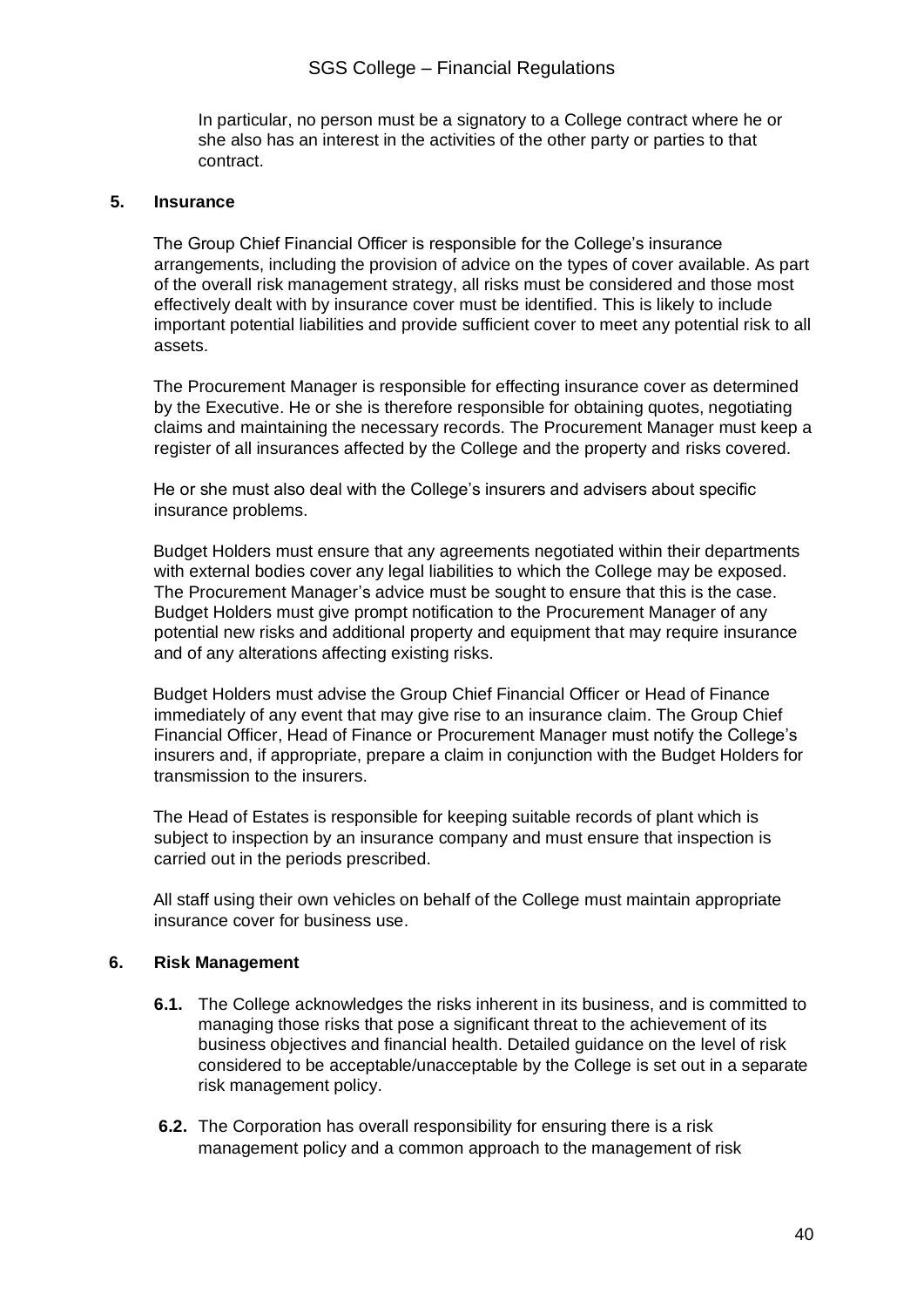throughout the College through the development, implementation and embedding within the organisation of a formal, structured risk management process.

- **6.3.** In line with this policy, the Corporation requires that the risk management policy and supporting procedures include:
	- the adoption of common terminology in relation to the definition of risk and risk management
	- the establishment of College-wide criteria for the measurement of risk, linking the threats to their potential impact and the likelihood of their occurrence together with a sensitivity analysis
	- a decision on the level of risk to be accepted, together with tolerance levels expressed in terms of measurable outcomes
	- a decision on the level of risk to be covered by insurance (see N5)
	- detailed regular review at department or Corporate function level to identify significant risks associated with the achievement of key objectives and other relevant areas
	- development of risk management and contingency plans for all significant risks, to include a designated 'risk owner' who is responsible and accountable for managing the risk in question
	- regular reporting to the Corporation of all risks above established tolerance levels
	- an annual review of the implementation of risk management arrangements

The policy and procedures must be capable of independent verification.

**6.4.** Budget Holders must ensure that any agreements negotiated within their departments with external bodies cover any legal liabilities to which the College may be exposed. The Group Chief Financial Officer's advice must be sought to ensure that this is the case.

#### **7. Receiving gifts or hospitality**

It is an offence under the Bribery Act 2010 for members of staff to accept corruptly any gift or consideration as an inducement or reward for doing, or refraining from doing, anything in an official capacity or showing favour or disfavour to any person in an official capacity.

The test should be whether a fair minded member of the public, knowing all the facts, would see anything improper or suspicious in the receipt or offer of hospitality. All staff (howsoever engaged by the College) are required to:

- refuse gifts, benefits, hospitality or sponsorship of any kind which might reasonably be seen to compromise their personal judgement or integrity;
- immediately declare (to the PA to the Group Chief Financial Officer) and register gifts, hospitality or sponsorship worth £30 or more, whether the offer was refused or accepted;
- modest offers to pay some or all of the travel and accommodation costs related to attendance at events may be accepted and must be declared. Offers which go beyond most, or are of a type that the College itself might not usually offer, need approval by the Group Chief Financial Officer or Head of Finance, should only be accepted in exceptional circumstances, and must be declared. A clear reason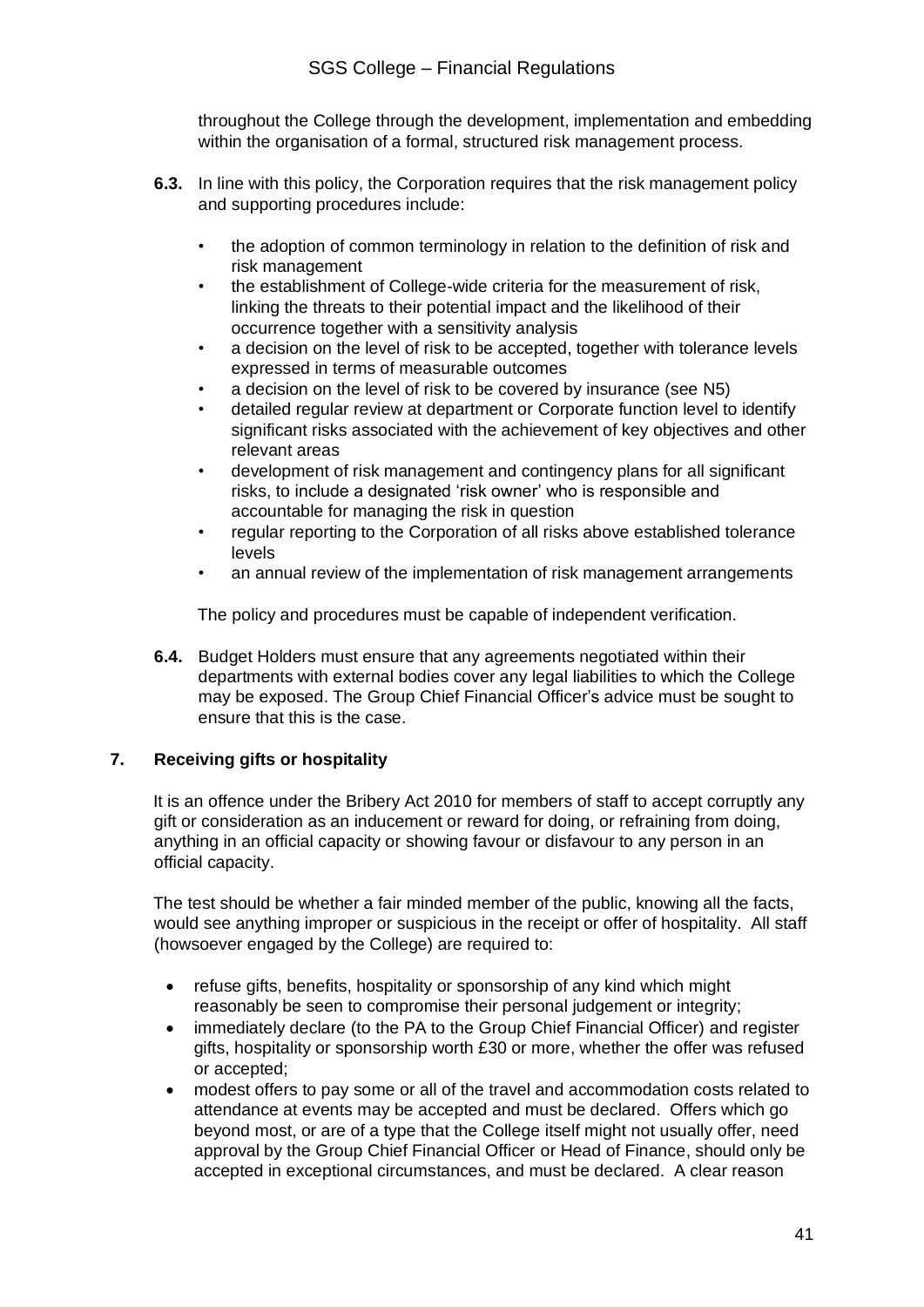should be recorded on the College Gifts & Hospitality register as to why it was permissible to accept travel and accommodation of this type;

- offers of business class or first class travel and accommodation (including domestic travel) must be declared;
- meals or refreshments of a value between £25 and £75 may be accepted and must be declared;
- meals or refreshments over a value of  $£75 -$  should be refused unless (in exceptional circumstances) Line Manager approval is given. A clear reason should be recorded on the College's register of interest as to why it was permissible to accept. A common sense approach should be applied to the valuing of meals and refreshments (using an actual amount, if known, or a reasonable estimate);
- not misuse or dishonestly abuse their position of trust or information acquired in the course of their normal duties, to further their private interests or the private interests of others;
- ensure that their professional registration (if applicable) and/or status are not used in the promotion of commercial products or services;
- beware of bias generated through sponsorship, where this might impinge on professional judgement and impartiality;
- neither agree to practice under any conditions which compromise professional independence or judgement, nor impose such conditions on other professionals;
- avoid any activities that might be construed as either offering or accepting any form or bribe, whether 'active' or 'passive' as described as Bribery;
- where gifts or hospitality are declined on the basis that they create a sense of obligation, the Group Chief Financial Officer or Head of Finance must be notified.

The guiding principles to be followed by all members of staff must be

- the conduct of individuals must not create suspicion of any conflict between their official duty and their private interest
- the action of individuals acting in an official capacity must not give the impression (to any member of the public, to any organisation with whom they deal or to their colleagues) that they have been (or may have been) influenced by a benefit to show favour or disfavour to any person or organisation.

Thus, members of staff must not accept any gifts, rewards or hospitality (or have them given to members of their families) from any organisation or individual with whom they have contact in the course of their work that would cause them to reach a position whereby they might be, or might be deemed by others to have been, influenced in making a business decision as a consequence of accepting such hospitality. The frequency and scale of hospitality accepted must not be significantly greater than the College would be likely to provide in return.

On no account should an employee accept secondary employment or a financial payment from any person, body or organisation, e.g. contractors, developers, consultants, with which the College is involved. Gifts may only be accepted when they are low cost, functional items suitable for business use, rather than personal use, e.g. diaries, calendars, pens. Other gifts which may be sent to employees by outside contractors or organisation, should be returned officially with a suitable letter.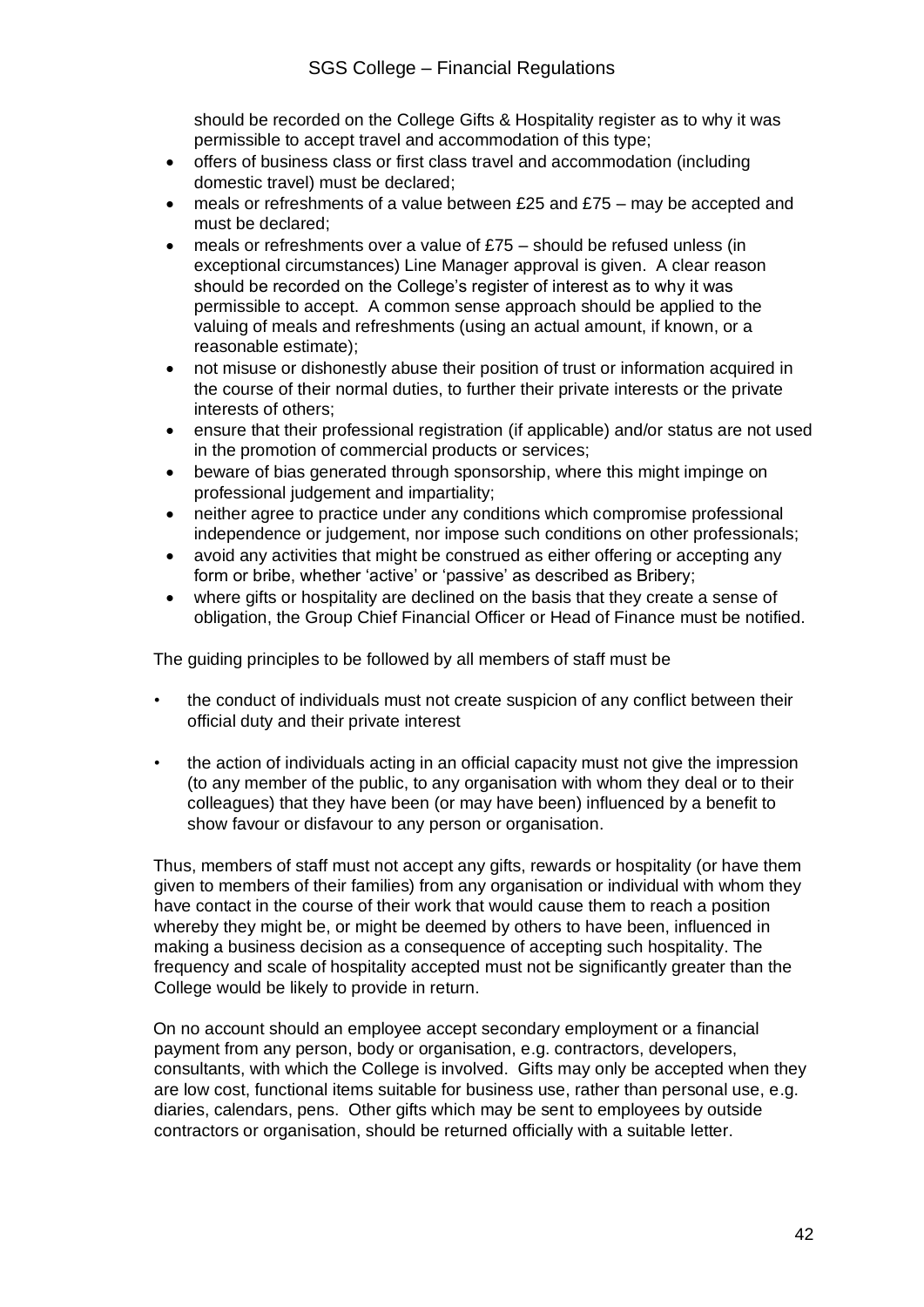#### SGS College – Financial Regulations

Normally, visits by employees to exhibitions, demonstrations, conferences, business meals, and social functions, in connection with their official duties shall be at the College's expense.

Where hospitality, in the form of meals and drinks, is offered by a third party, this is normally only acceptable where it forms parts of, or immediately follows on from, normal business meetings/discussions held during the normal working day.

Where offers of hospitality are made, e.g. invitation to dinners, these should only be accepted if there is a clear and demonstrable benefit to the College, and the hospitality would not expose the College to criticism that the provider of the hospitality was achieving undue influence.

Offers of hospitality in the form of purely social events and sporting occasions should on no account be accepted when these are from organisations with which the College has commercial links. However, invitations to social events from non-commercial organisations with which the College has a partnership arrangement will be acceptable, but must have the Group Chief Financial Officer or Head of Finance's advance approval, and must be recorded in the Gifts & Hospitality register.

Regular social contact, e.g. drinks in a public house, with representatives of organisations, which supply, or hope to supply goods or services to the College, must be avoided. Where such instances do occasionally take place, i.e. after late working, staff should ensure that they "pay their way" and that the other party does not meet the costs of such contact in full. For their own protection, employees should record such events in the Gifts & Hospitality Register.

When it is not easy to decide between what is and what is not acceptable in terms of gifts or hospitality, the offer must be declined or advice sought from the relevant Head of Department, or the Group Chief Financial Officer or Head of Finance.

For the protection of those involved, the Group Chief Financial Officer will maintain a register of gifts and hospitality received where the value is in excess of £30. Members of staff in receipt of such gifts or hospitality must notify the Group Chief Financial Officer or Head of Finance promptly. The register will be reviewed annually by the Audit Committee.

#### **8. Fraud and corruption**

It is the duty of all members of staff, management and the Corporation to notify the Group Chief Financial Officer or Head of Finance immediately whenever any matter arises which involves, or is thought to involve, irregularity, including fraud, corruption or any other impropriety.

The Group Chief Financial Officer or Head of Finance must immediately invoke the Fraud Response Plan.

More detailed guidance and information regarding anti-fraud policies and procedures can be found within the College's Anti-Bribery, Anti-Corruption and Anti-Fraud Policy.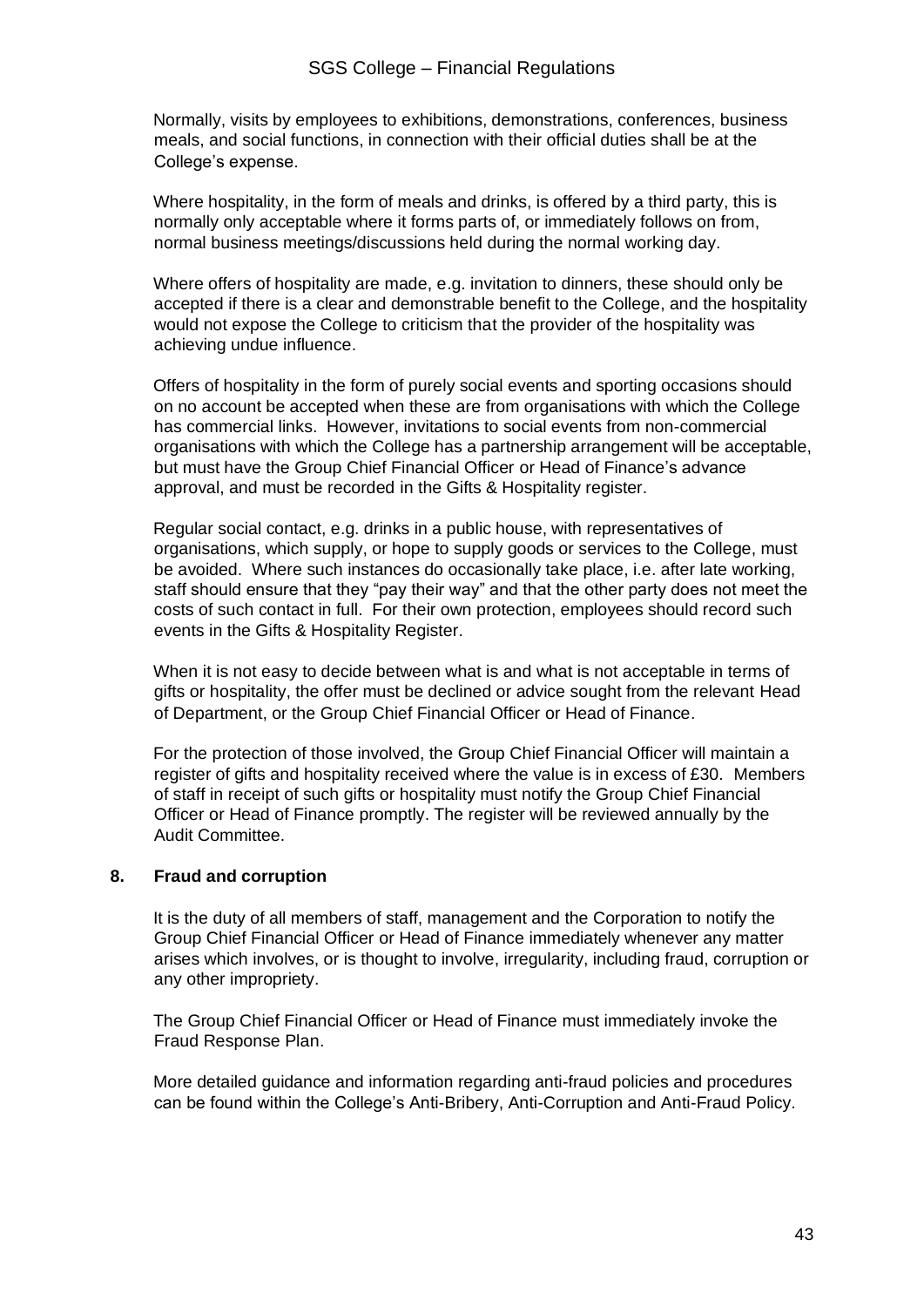#### **9. Bribery**

**9.1.** Under the Bribery Act 2010, it is an offence for members of staff to accept corruptly any gift or consideration as an inducement or reward for doing, or refraining from doing, anything in an official capacity or showing favour or disfavour to any person in an official capacity.

The College prohibits staff and Corporation members from offering, giving, soliciting or accepting any bribe. The bribe might include cash, a gift or other inducement, to or from any person or organisation, wherever they are situated and irrespective of whether or not they are a public official/body or private person or company, by any individual governor, employee, agent or other person or body acting on the College's behalf. The bribe might be made in order to:

- Gain any commercial, contractual or regulatory advantage for the College in a way which is unethical;
- Gain any personal advantage, pecuniary, or otherwise, for the individual or anyone connected with the individual.
- **9.2** This regulation is not intended to prohibit appropriate corporate entertainment and/or hospitality undertaken in connection with the College's business activities, provided the activity is customary under the circumstances, is proportionate, and is properly recorded/disclosed to the College in accordance with its procedures – all such activities being reported to the Group Chief Financial Officer or Head of Finance for all staff, and the Clerk to the Corporation in the case of Corporation members.
- **9.3** Staff and Corporation members are requested to remain vigilant in preventing, detecting and reporting bribery. Staff and Corporation members are expected to report any concerns regarding any suspected bribery in accordance with the College's Financial Procedures.

#### **10. Whistleblowing**

- **10.1.** Whistleblowing in the context of the Public Interest Disclosure Act 1998 is the disclosure by an employee (or other party) about malpractice in the workplace. A whistle-blower can blow the whistle about crime, civil offences (including negligence, breach of contract), miscarriage of justice, danger to health and safety or the environment and the cover-up of any of these. It does not matter whether or not the information is confidential and the whistleblowing can extend to malpractice occurring in the UK and any other country or territory.
- **10.2.** Normally, any concern that a member of staff has about a workplace matter at the College should be raised with his or her immediate line manager or Head of Department. However, the College recognises that the seriousness or sensitivity of some issues, together with the identity of the person the member of staff thinks may be involved, may make this difficult or impossible.
- **10.3.** A member of staff may, therefore, make the disclosure to one of the staff designated for this purpose, for example the Clerk to the Corporation. If the member of staff does not wish to raise the matter with this person, or with the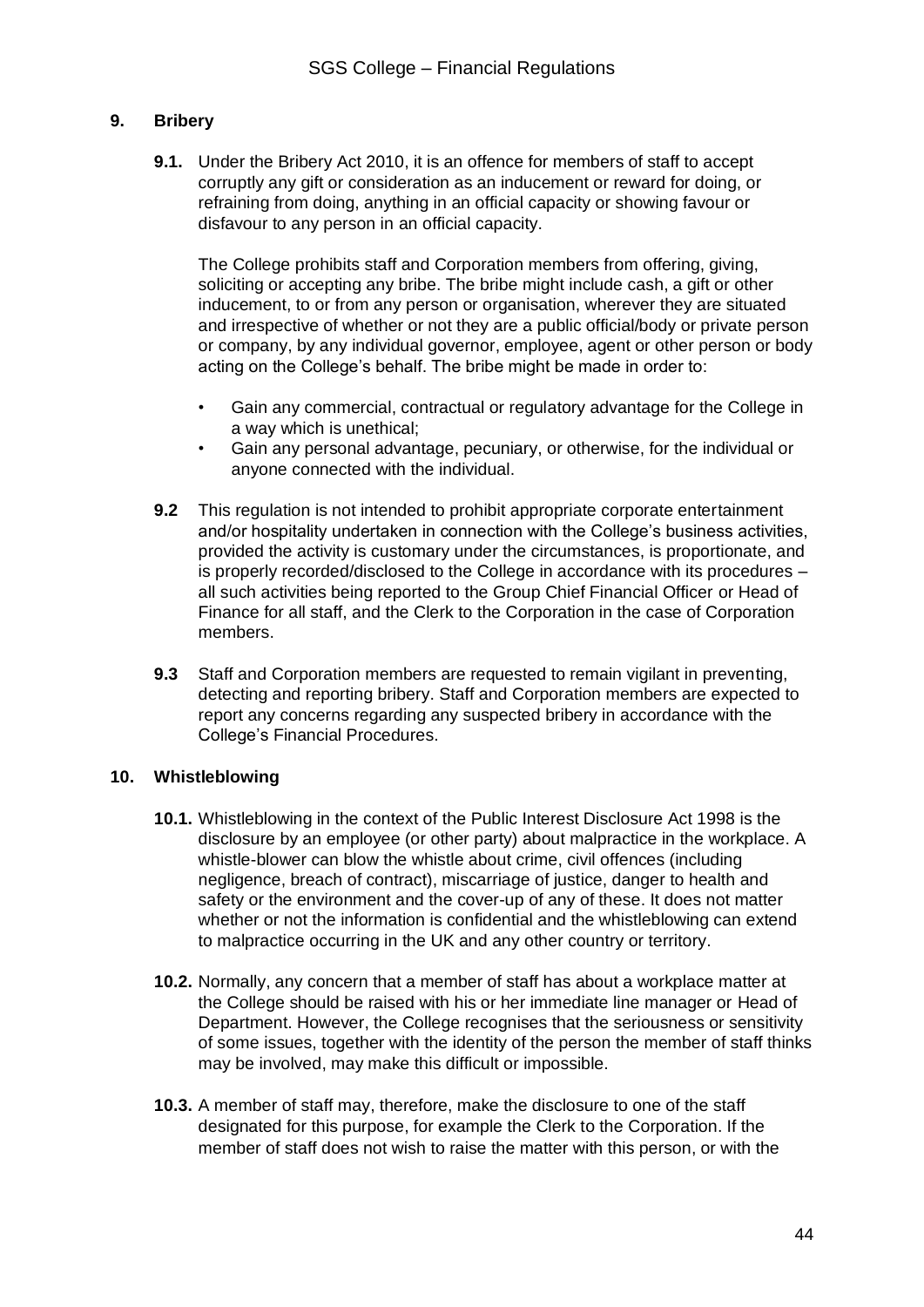Group CEO & Executive Principal, College Principal or the Chair to the Corporation, it may be raised with the Chair of the Audit Committee.

**10.4.** The full procedure for whistleblowing is set out in the College's [Whistleblowing](https://www.aoc.co.uk/funding-and-corporate-services/governance/induction-governors/the-national-framework?sourcedoc=%7BA0C28399-B8C6-4C67-B79F-D7FA3B1FF36F%7D&file=Whistleblowing%20(public%20interest%20disclosure).docx&action=default&mobileredirect=true&DefaultItemOpen=1) [\(public interest disclosure\) Policy](https://www.aoc.co.uk/funding-and-corporate-services/governance/induction-governors/the-national-framework?sourcedoc=%7BA0C28399-B8C6-4C67-B79F-D7FA3B1FF36F%7D&file=Whistleblowing%20(public%20interest%20disclosure).docx&action=default&mobileredirect=true&DefaultItemOpen=1) and Procedure, which is available on the College website..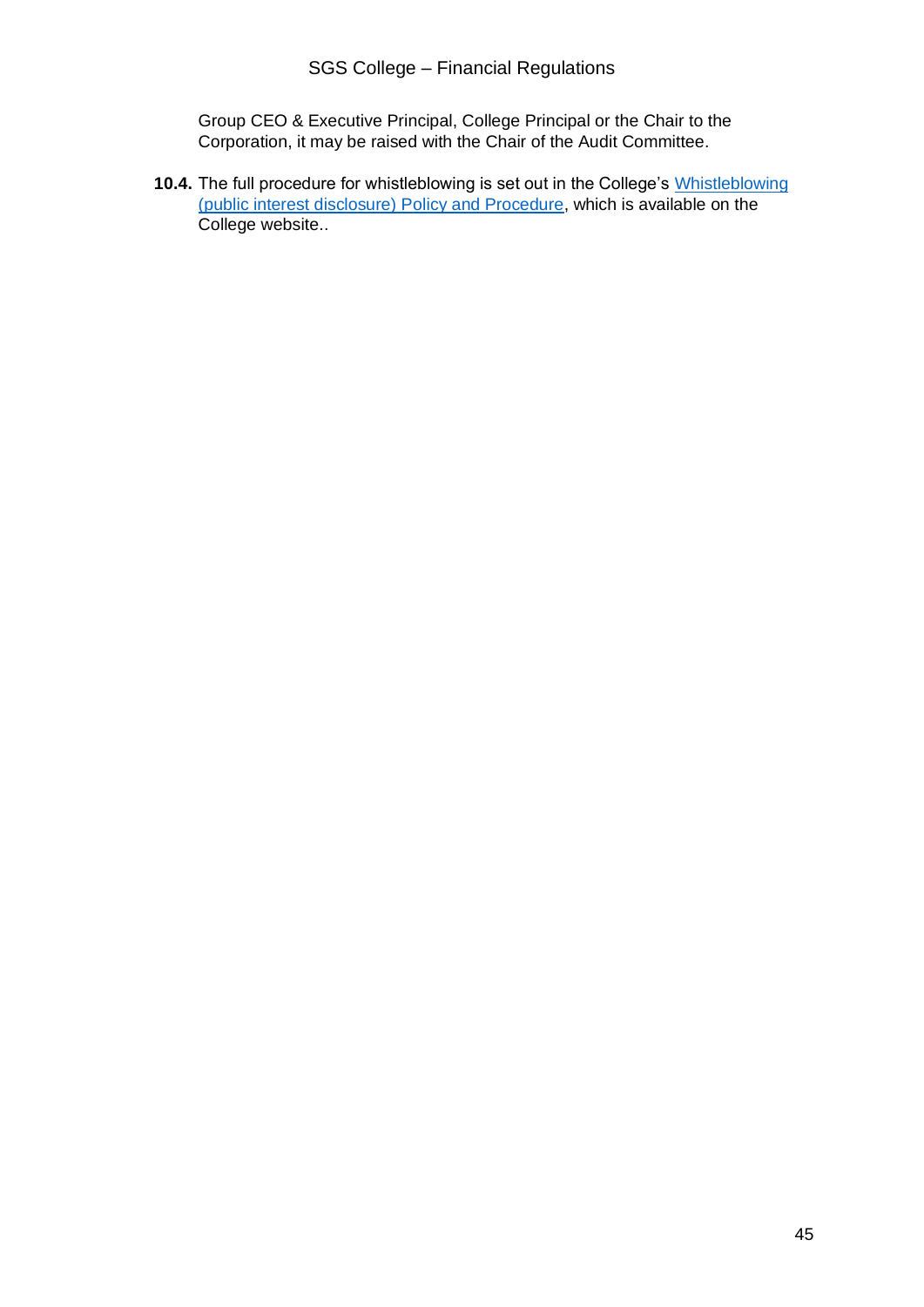### **APPENDIX 1: SUMMARY OF FINANCIAL LIMITS**

Approval of proposed spend on goods or services (see schematics in Appendix 1.1)

| <b>Description</b>                                          | <b>Requirement</b>                                                                                                                                                                                                   | <b>Approval - College</b>                                                                                                  | <b>Approval - Subsidiaries</b>                                                                  |
|-------------------------------------------------------------|----------------------------------------------------------------------------------------------------------------------------------------------------------------------------------------------------------------------|----------------------------------------------------------------------------------------------------------------------------|-------------------------------------------------------------------------------------------------|
| Up to £5,000                                                | Discretion to obtain quotations<br>but value for money must be<br>obtained                                                                                                                                           | <b>Budget Holder</b>                                                                                                       | <b>Budget Holder</b>                                                                            |
| £5,001 $-$ £10,000                                          | A minimum of three written/email<br>quotations. Procurement<br>Manager to support with any<br>alternative route.                                                                                                     | <b>Budget Holder</b>                                                                                                       | <b>Budget Holder</b>                                                                            |
| $£10,001 - £30,000$                                         | A minimum of three written/email<br>quotations. Procurement<br>Manager to support with any<br>alternative route.                                                                                                     | Budget Holder and<br>Head of Finance /<br><b>Group Chief Financial</b><br>Officer                                          | Budget Holder and<br>Head of Finance, SGS<br>College / Group Chief<br><b>Financial Officer</b>  |
| £30,001 - £50,000                                           | The Procurement Manager must<br>be contacted for advice and will<br>confirm with the Budget Holder<br>whether three written / email<br>quotations are acceptable or<br>whether competitive tenders<br>required $(1)$ | <b>Budget Holder and Group</b><br>Chief Financial Officer /<br><b>Head of Finance</b>                                      | Budget Holder and<br>Head of Finance, SGS<br>College / Group Chief<br><b>Financial Officer</b>  |
| £50,001 - £500,000<br>(one-off and<br>cumulative spend) (2) | Tender process applies (1)                                                                                                                                                                                           | <b>Group Chief Financial</b><br>Officer, Head of Finance,<br>and College Principal /<br>Group CEO & Executive<br>Principal | Group Chief Financial<br>Officer and Managing<br><b>Director</b>                                |
| >£500,000<br>(one off and<br>cumulative spend)              | Tender process applies (1)                                                                                                                                                                                           | Group Chief Financial<br>Officer / College Principal /<br>Group CEO & Executive<br>Principal and Corporation               | <b>Group Chief Financial</b><br>Officer / Managing<br>Director and Board of<br><b>Directors</b> |

(1) Or the College uses a framework agreement where suppliers have already tendered on price and quality. A further competition of these suppliers or 'call-off' can result in lower prices.

(2) Cumulative spend refers to where spend is procured on an ongoing basis and is assumed to have a four year contract term if not specified in the contract

#### **EU Procurement Limits (see section 5.3)**

The following thresholds apply from 1 January 2020:

| Supply and services contracts             | £189,330   |
|-------------------------------------------|------------|
| Works contracts                           | £4,733,252 |
| Light Touch Regime contracts for services | £663,540   |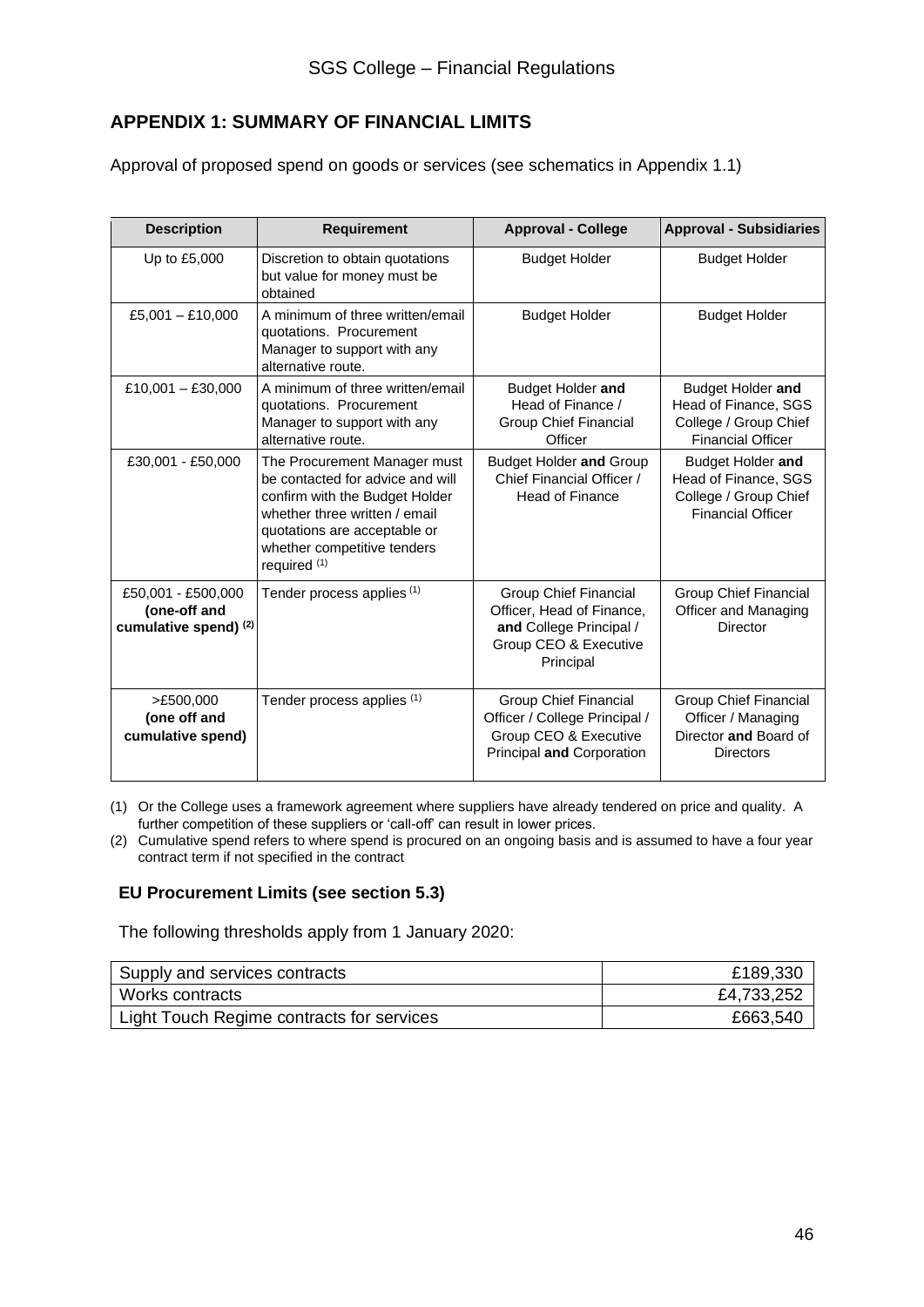#### **Virement of Budget**

| <b>Description</b>                    | <b>Requirement</b>                                                                             | <b>Approval</b>                                            |
|---------------------------------------|------------------------------------------------------------------------------------------------|------------------------------------------------------------|
| Up to £50,000                         | Virement between budget lines within<br>pay budget or non-pay budget or from<br>pay to non-pay | <b>Budget Holder</b>                                       |
| Between £50,000<br>and up to £500,000 | Virement between budget lines within<br>pay budget or non-pay budget or from<br>pay to non-pay | <b>Group Chief Financial</b><br>Officer or Head of Finance |
| Up to £500,000                        | Virement from non-pay budget to pay<br>budget or between different Budget<br><b>Holders</b>    | <b>Group Chief Financial</b><br>Officer or Head of Finance |
| $>$ £500,000                          |                                                                                                | Corporation                                                |

#### **Changes to approved budget**

| Description                        | Approval                                    |
|------------------------------------|---------------------------------------------|
| Up to £50,000                      | College Principal or Group Chief Financial  |
|                                    | Officer                                     |
| Between £50,000 and up to £500,000 | College Principal and Group Chief Financial |
|                                    | Officer                                     |
| >£500,000                          | Corporation                                 |

#### **Approval of payments**

All bank transfers and BACS listings must be signed in accordance with the requirements below. The Head of Finance is responsible for ensuring the approved signatory list held by the Bank is in line with these Financial Regulations.

| <b>Description</b> | Approval                                                                                                                     |  |
|--------------------|------------------------------------------------------------------------------------------------------------------------------|--|
| Up to £1,999       | Any Group A or Group B signatory                                                                                             |  |
| £2,000 to £99,999  | Two signatories from Group A or Group B, including one of<br>either the Group Chief Financial Officer or the Head of Finance |  |
| > £100,000         | Two Group A signatories of which one must be the Group Chief<br>Financial Officer or Head of Finance                         |  |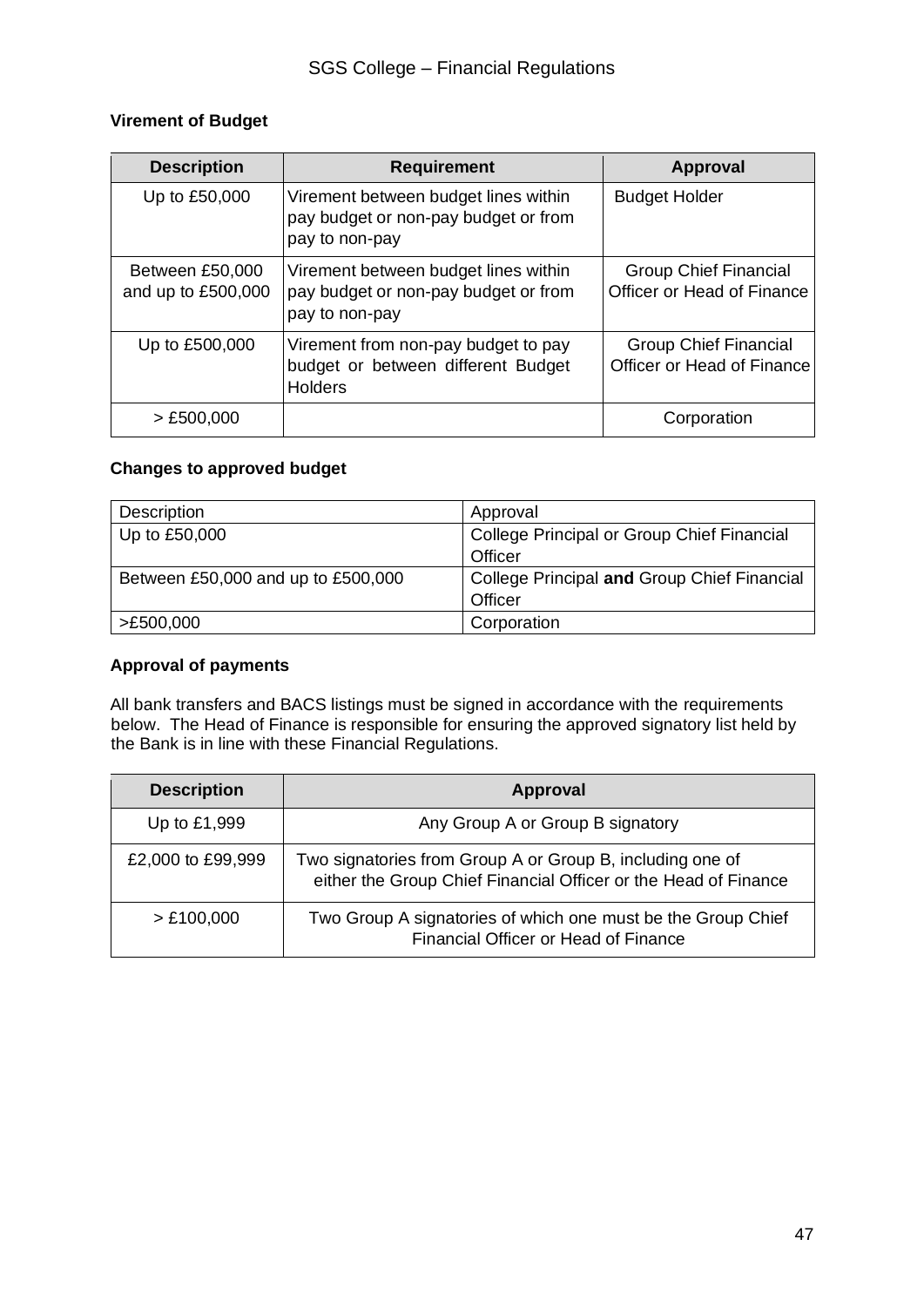#### **Group A**

Group Chief Financial Officer Group Chief Financial Officer Group CEO and Executive Principal Managing Director Head of Finance **Head of Finance** Chief Group Services Officer **Employee** 

#### **Group B**

Finance Operations Manager Finance Operations Manager Finance Business Partner Finance Business Partner Planning and Reporting Manager Planning and Reporting Manager Assistant Principal 16-18 Curriculum Assistant Principal HE & Adult Group IT Director

#### College College SGS Commercial Services Limited

College Principal **Any SGSCSL Director who is not an** 

#### College College SGS Commercial Services Limited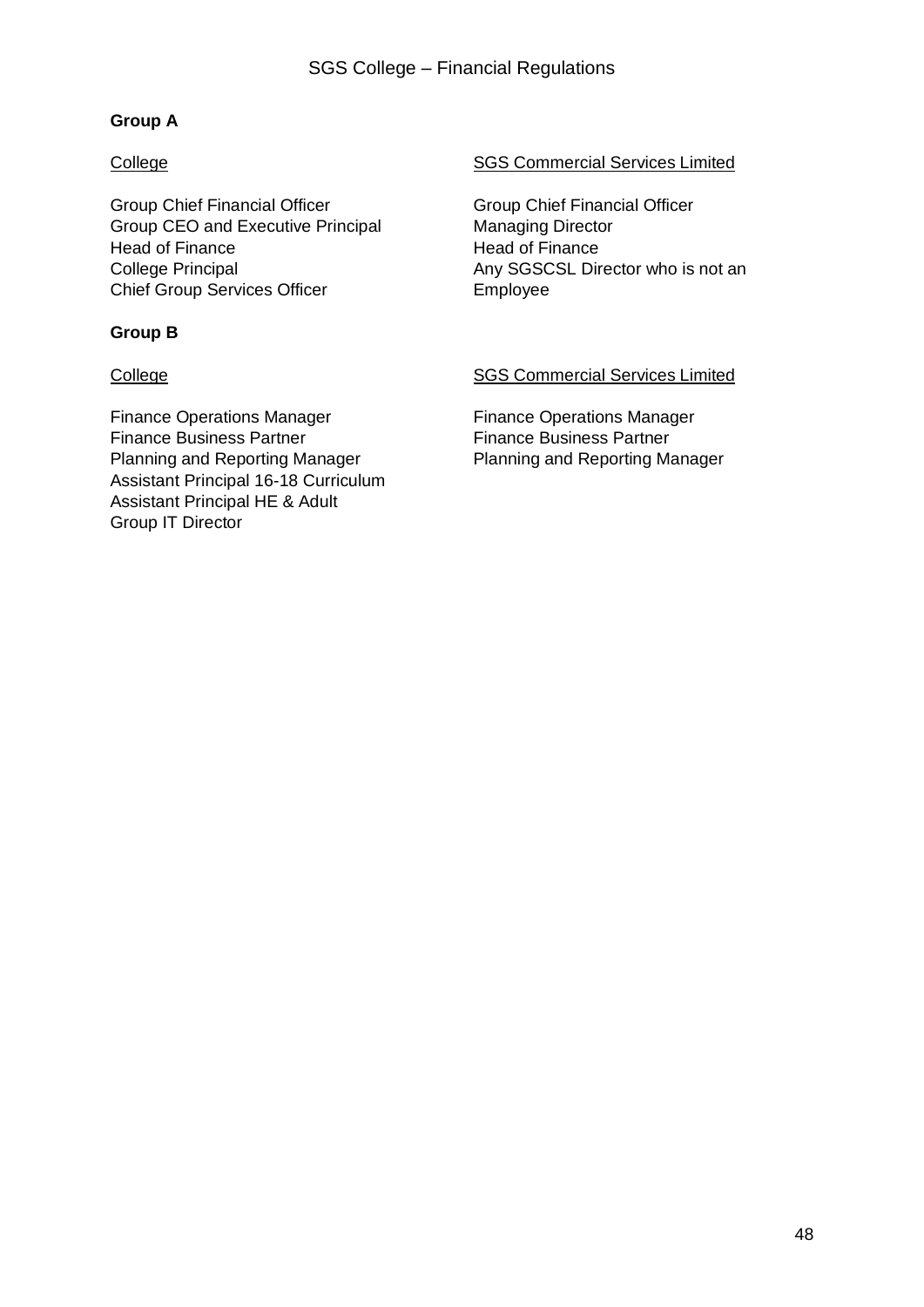### **Appendix 1.1 – PROCUREMENT PROCESS**

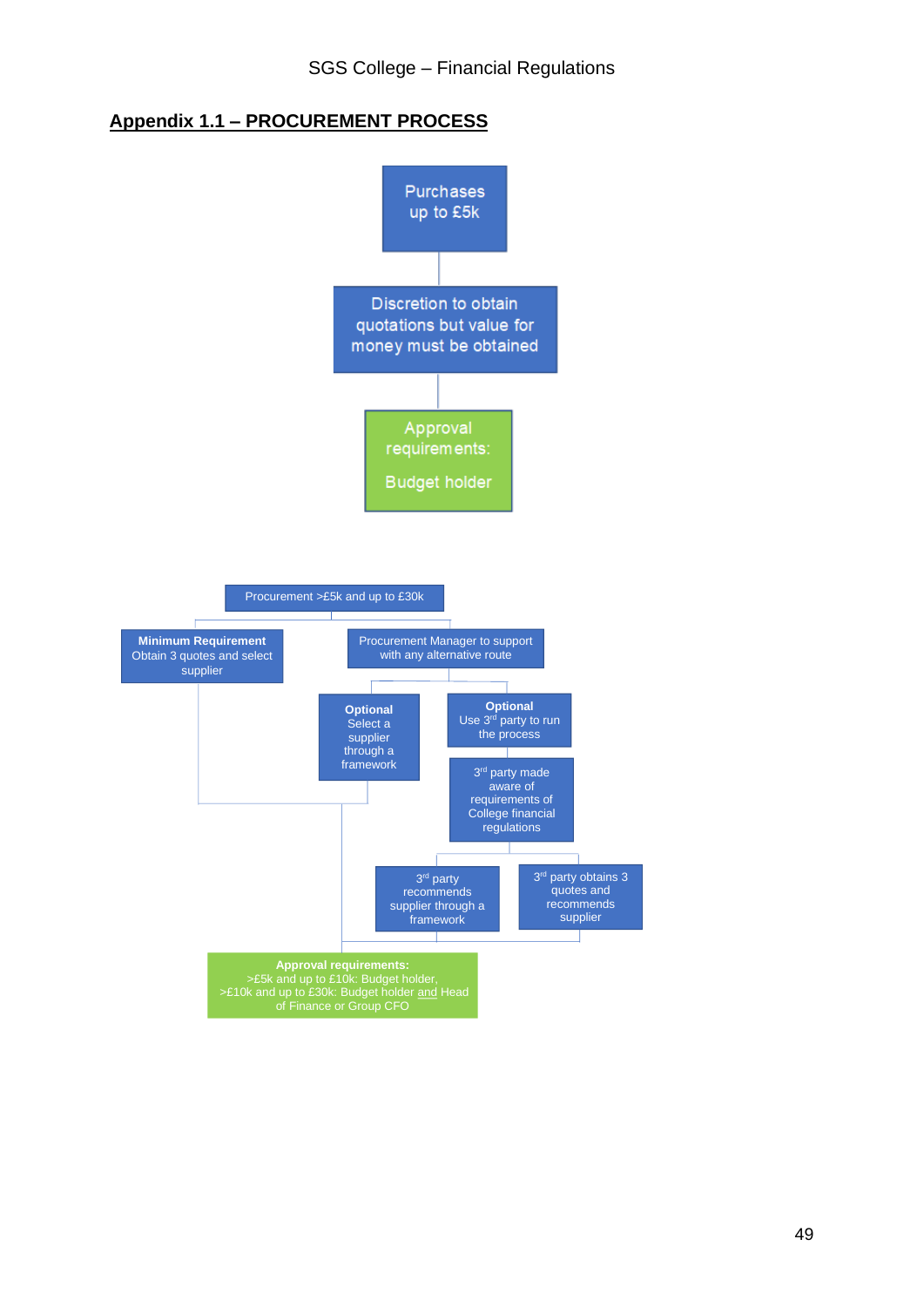#### SGS College – Financial Regulations

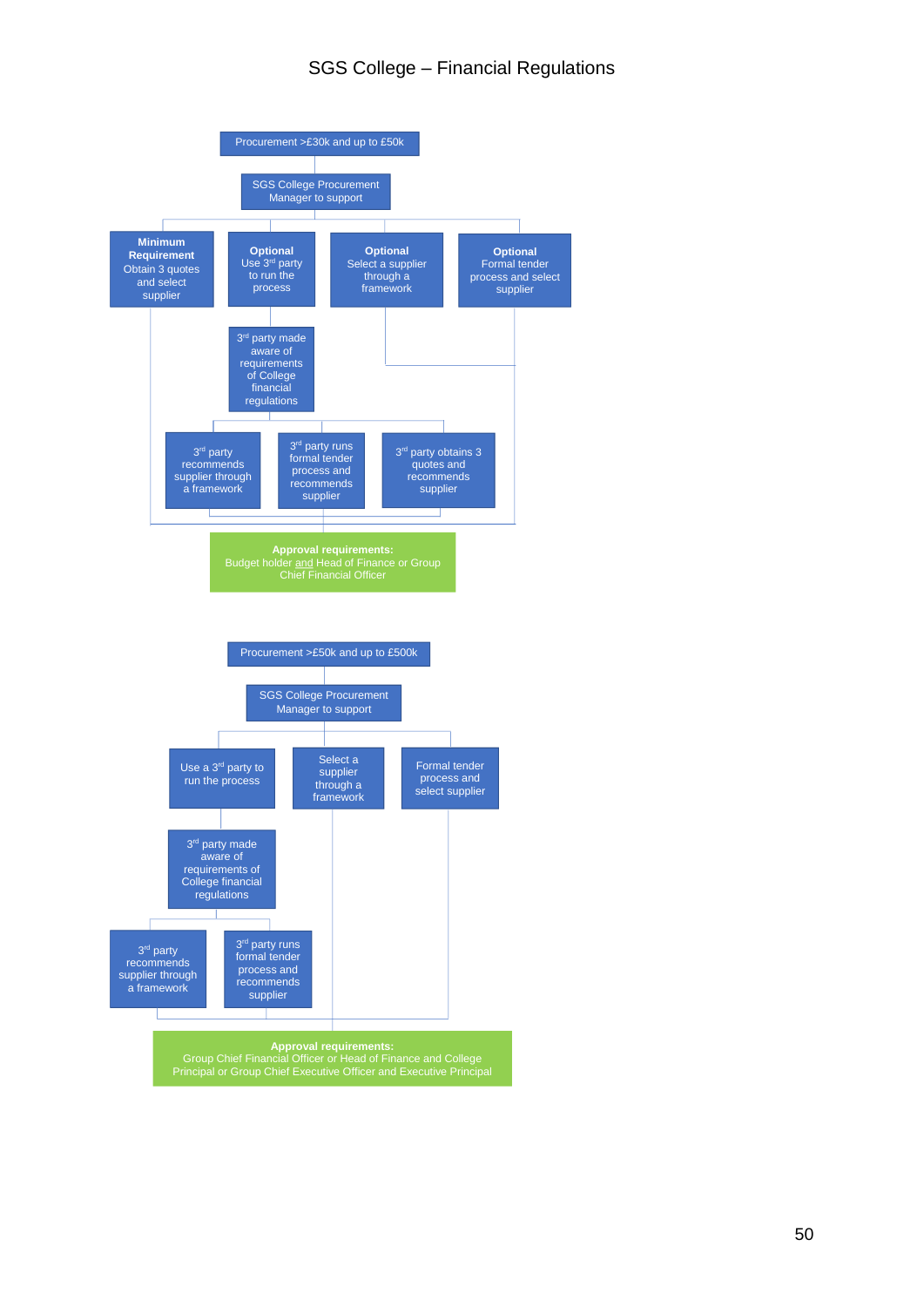#### SGS College – Financial Regulations

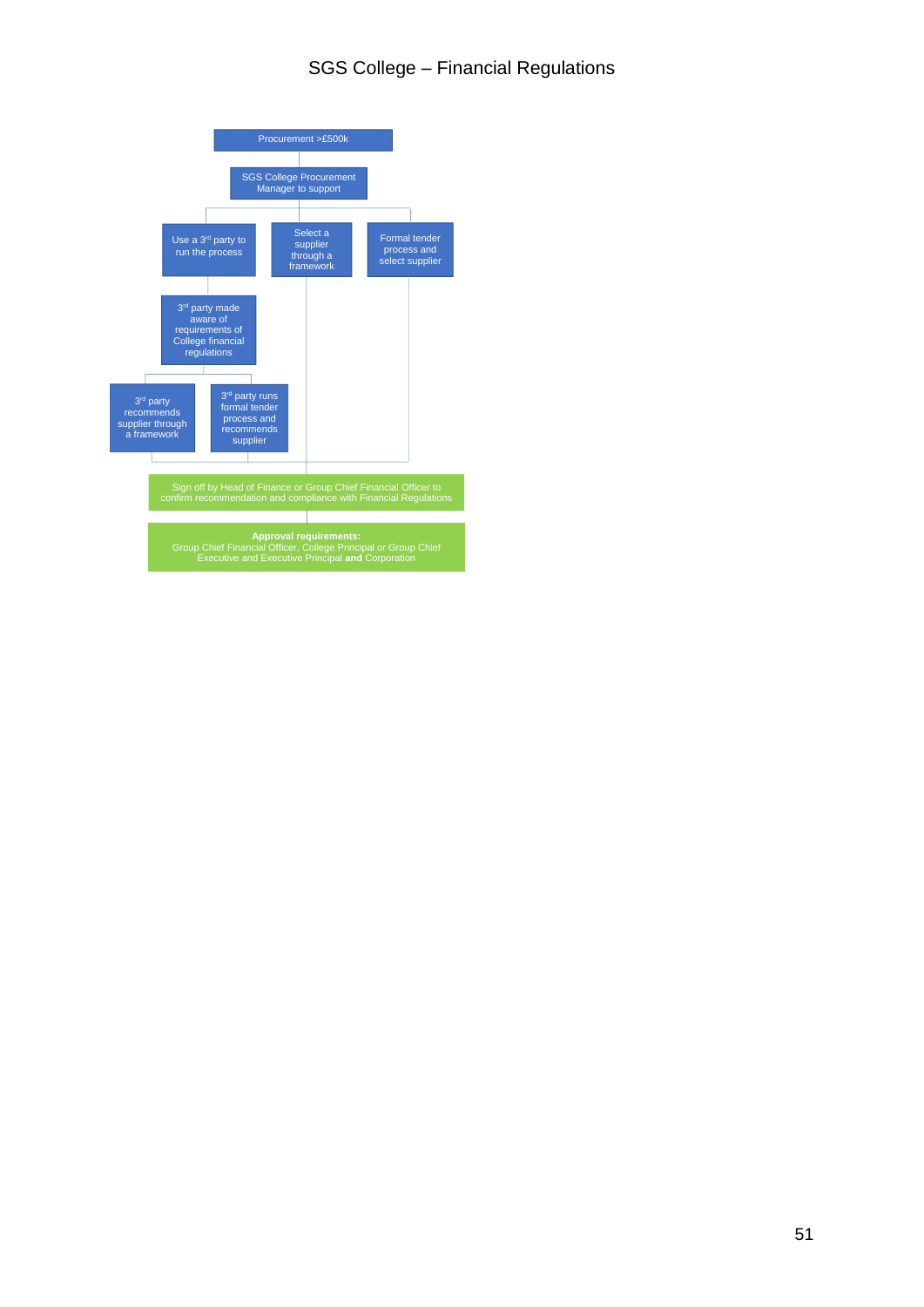#### **APPENDIX 2: ITEMS EXEMPT FROM FINANCIAL REGULATIONS - NOT REQUIRING A SYSTEM GENERATED PURCHASE ORDER**

| <b>Category</b>              | <b>Description</b>                                    |
|------------------------------|-------------------------------------------------------|
| AOC / OfS Membership         | AOC & OfS membership is a requirement for the college |
| <b>Bursary Payments</b>      | To students                                           |
| Catering                     | Hospitality/meal tickets/tokens                       |
| <b>DiSE Partner Payments</b> | Sub-contracted funding payments                       |
| Exam fees                    | Exam fees                                             |
| <b>HR</b>                    | Requests for doctor's report                          |
| Photocopying                 | Photocopy rental and maintenance                      |
| Police checks                | Police checks                                         |
| Postage                      | Postage                                               |
| Rates                        | Rates                                                 |
| Transport                    | Emergency taxis (excluding pre-booked taxis)          |
| <b>Utilities</b>             | Phone lines (excluding BT business)                   |
| <b>Utilities</b>             | Mobile phones                                         |
| <b>Utilities</b>             | Electricity                                           |
| <b>Utilities</b>             | Gas                                                   |
| <b>Utilities</b>             | Water and sewerage                                    |

#### **ITEMS WHERE A PURCHASE ORDER CAN BE RAISED AFTER A SUPPLIER HAS INVOICED**

| Category               | <b>Description</b>        |
|------------------------|---------------------------|
| <b>Alarm Call Outs</b> | Security call out         |
| <b>Agency Staff</b>    | <b>Emergency staffing</b> |
| <b>DBS</b>             | Police checks             |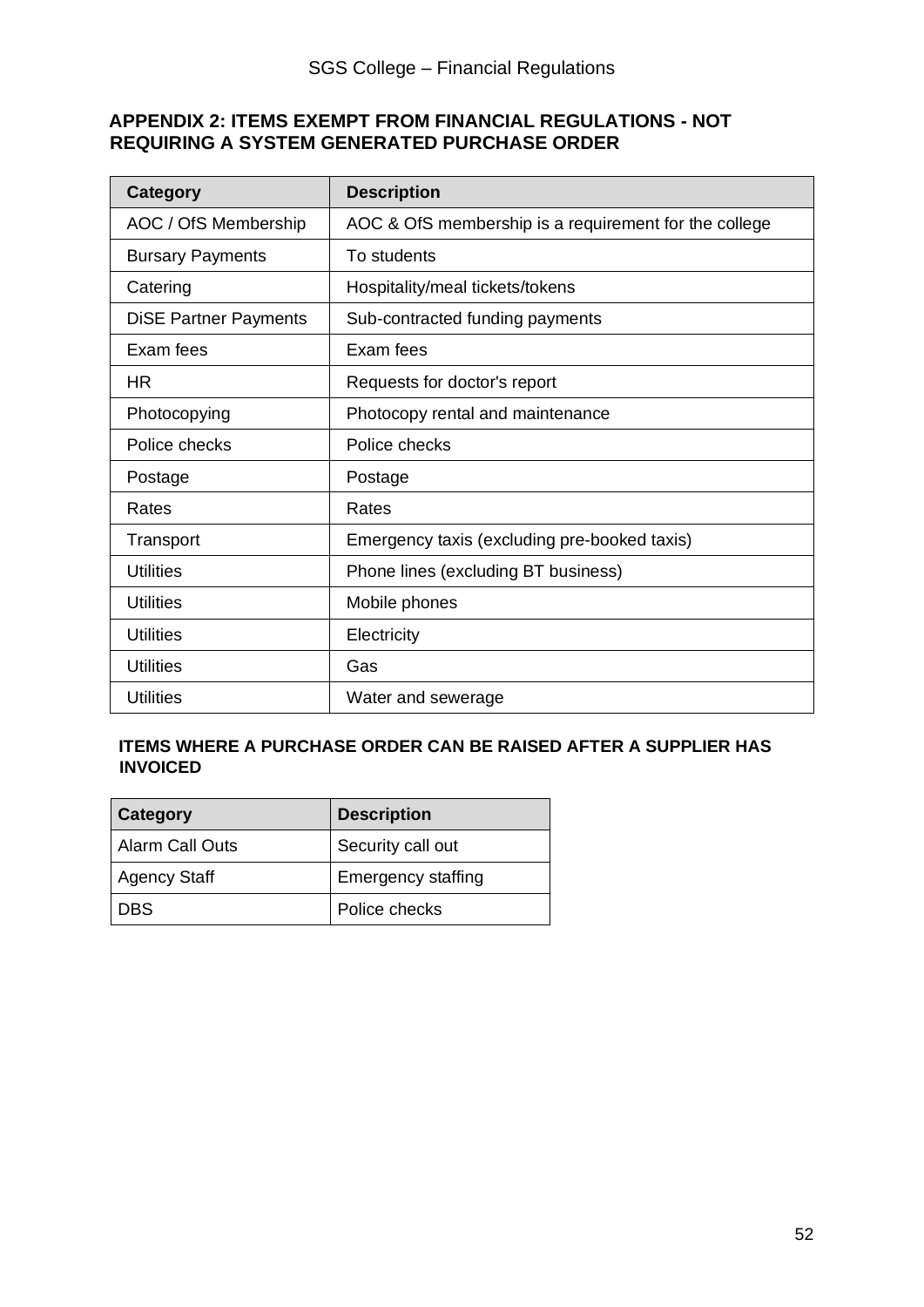#### **APPENDIX 3: SUMMARY OF PROTOCOLS FOR PROPOSED MAJOR DEVELOPMENTS & ASSOCIATED CAPITAL EXPENDITURE**

Proposed major developments and associated capital expenditure must be approved in line with the financial approval framework set out in Appendix 1.

The proposal must be supported by a business plan for three years which sets out:

- a demonstration of the proposal's consistency with the Strategic Plan approved by the Corporation and with the College's powers under current legislation
- details of the market need and the assumptions (based on reference data) of the level of business available
- details of the business and what product or service will be delivered
- an outline plan for promoting the business to the identified market and achieving planned levels of business
- details of the staff required to deliver, promote and manage the business, together with any re-skilling or recruitment issues
- details of any premises and other resources required
- a financial evaluation of the proposal together with its impact on revenue and surplus, plus advice on the impact of possible alternative plans and sensitivity analyses in respect of key assumptions
- contingency plans for managing adverse sensitivities
- consideration of taxation and other legislative or regulatory issues
- a three-year financial forecast, in a format prescribed by the Group Chief Financial Officer or Head of Finance, for the proposal including a monthly cash flow forecast and details of the impact on the College cash flow forecast for the financial years in question.

Where the development includes capital expenditure, the proposal must be supported by:

- A statement that demonstrates the project's consistency with the Strategic Plan and Estates Strategy approved by the Corporation.
- An initial budget for the project for submission to the Corporation. The budget must include a breakdown of costs including professional fees, VAT and funding sources.
- A financial evaluation of the plans together with their impact on revenue plus advice on the impact of alternative plans.
- An investment appraisal in an approved format which complies with the Designated Funding Body guidance on option and investment appraisal.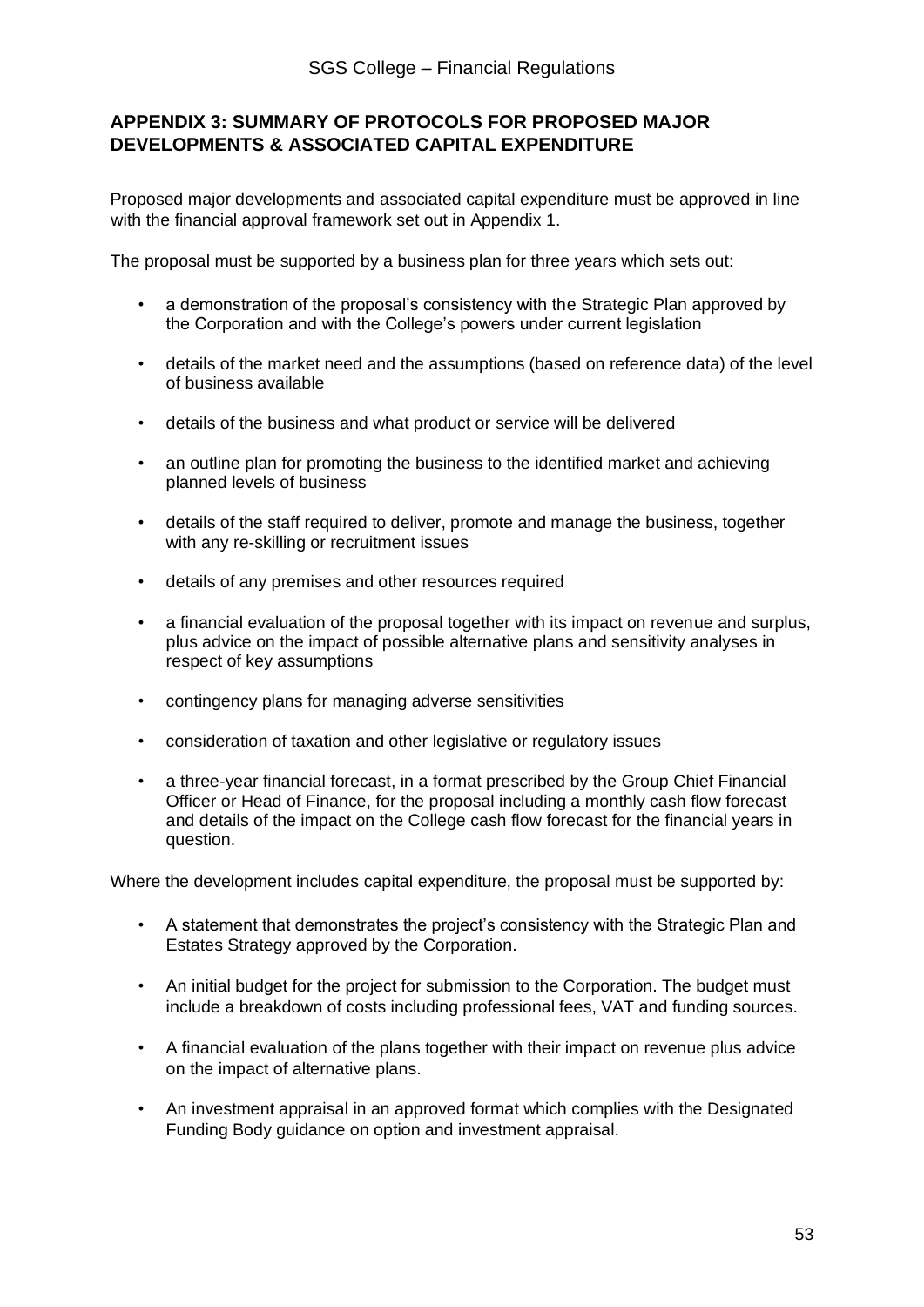- A demonstration of compliance with normal tendering procedures and the Designated Funding Body regulations. This will require careful consideration where partnership arrangements are in place.
- A cash flow forecast.

The Strategic Property Group (SPG) have delegated responsibility to approve any variations to approved design / associated costings up to but not exceeding £500,000. SPG can also approve any variations to the contract subject to such cost limits as may be set by the Corporation up to but not exceeding £500,000.

Any additional costs in excess of the above limits will be referred to the Corporation for consideration.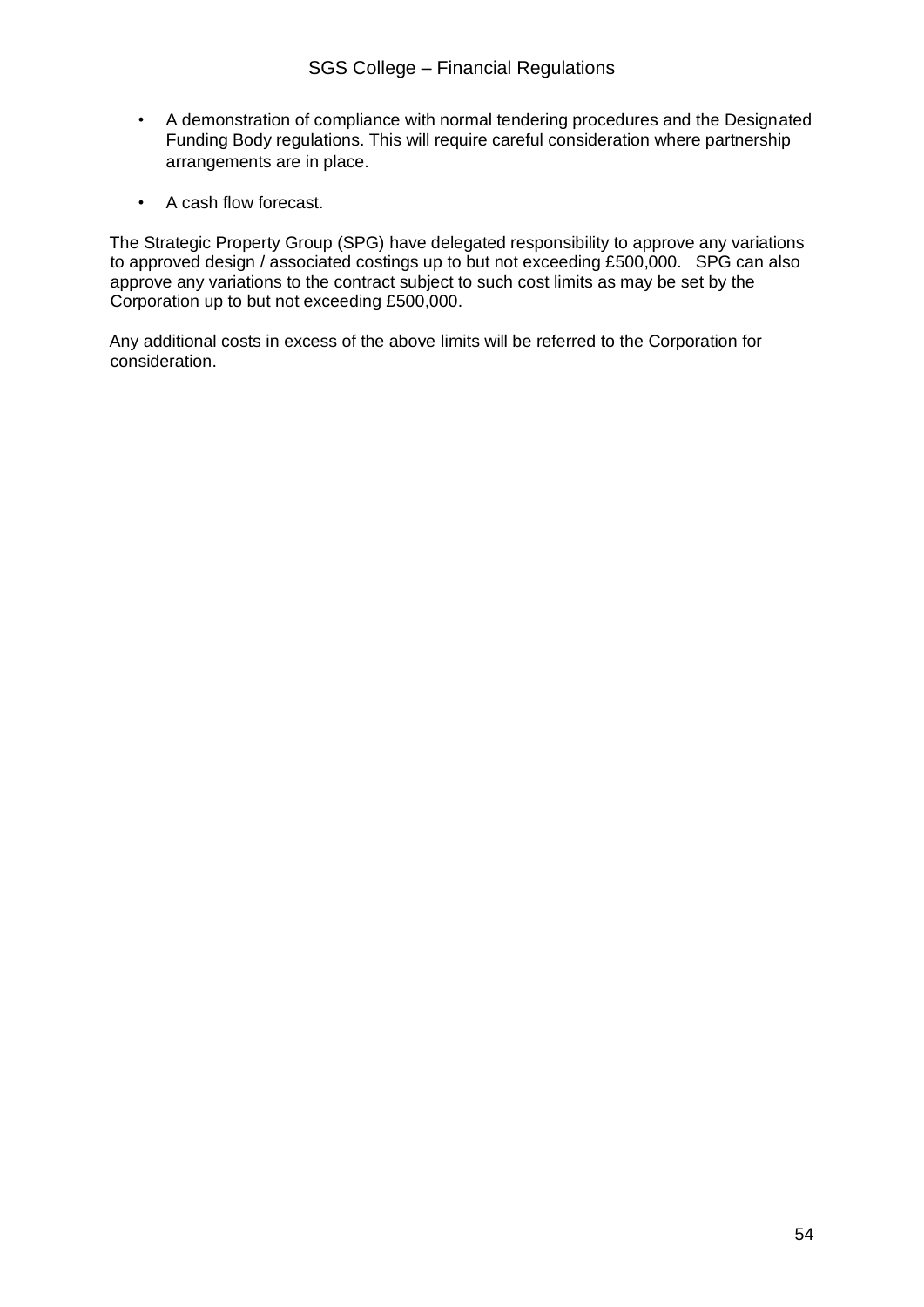#### **APPENDIX 4: CONDITIONS OF CONTRACT FOR THE PURCHASE OF GOODS / MAIN POINTS INCLUDED IN THE COLLEGE'S CODE OF TENDERING PRACTICE**

As a minimum, the following information must be requested as part of any tender process:

- o Full detail and specification of product or service being offered and cross checked with internal specification if one has been created
- o Breakdown of full costs of product or service, including any delivery charges, consultancy costs, extended warranties etc
- $\circ$  Confirmation of costs beyond year 1 if applicable for life of agreement/contract
- o Details of term of the agreement and any exit clauses/notice periods
- o Details on past performance, case studies/references and similar projects carried out in education
- o Delivery, roll out schedules and timeframes
- o Staff involved in any on site works, internal or subcontracted and full details
- $\circ$  Risk assessments and method statements will be required for any on site works/installations
- o Relevant insurances Public Liability, Product Liability, Employers Liability
- $\circ$  Financial information most recent accounts to enable the Trust to perform a credit check and any additional financial due diligence as required by the Chief Financial Officer or Head of Finance
- o Life expectancy and warranty of products.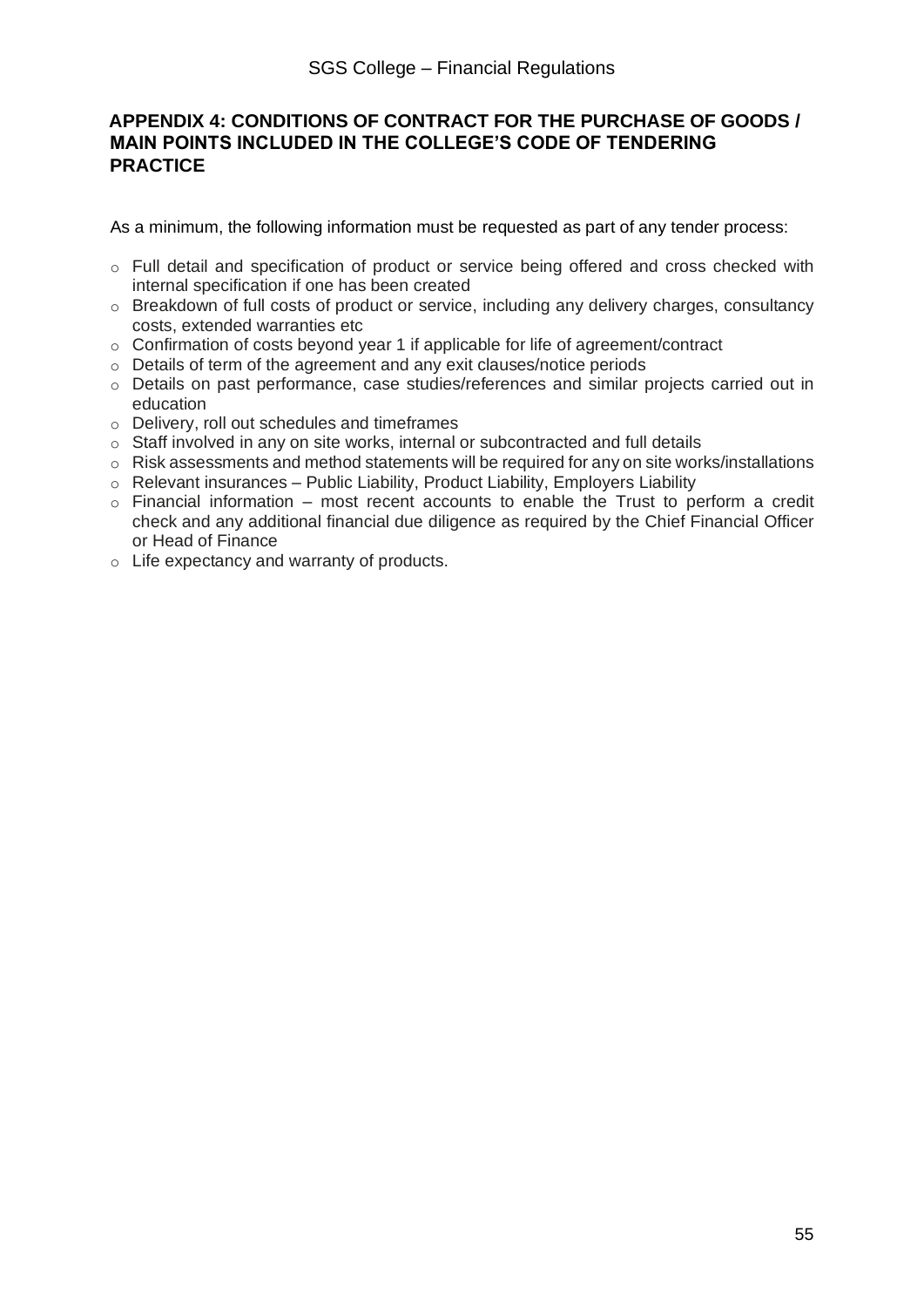#### **APPENDIX 5: THE SEVEN PRINCIPLES OF PUBLIC LIFE FROM THE REPORT OF THE COMMITTEE FOR STANDARDS IN PUBLIC LIFE (THE NOLAN REPORT)**

#### **SELFLESSNESS**

Holders of public office should take decisions solely in terms of the public interest. They should not do so in order to gain financial or other material benefits for themselves, their families or their friends.

#### **INTEGRITY**

Holders of public office should not place themselves under any financial or other obligation to outside individuals or organisations that may influence them in the performance of their official duties.

#### **OBJECTIVITY**

In carrying out public business, including making public appointments, awarding contracts, or recommending individuals for rewards and benefits, holders of public office should make choices on merit.

#### **ACCOUNTABILITY**

Holders of public office are accountable for their decisions and actions to the public and must submit themselves to whatever scrutiny is appropriate to their office.

#### **OPENNESS**

Holders of public office should be as open as possible about all their decisions and the actions that they take. They should give reasons for their decisions and restrict information only when the wider public interest clearly demands.

#### **HONESTY**

Holders of public office have a duty to declare any private interests relating to their public duties and to take steps to resolve any conflicts arising in a way that protects the public interest.

#### **LEADERSHIP**

Holders of public office should promote and support these principles by leadership and example.